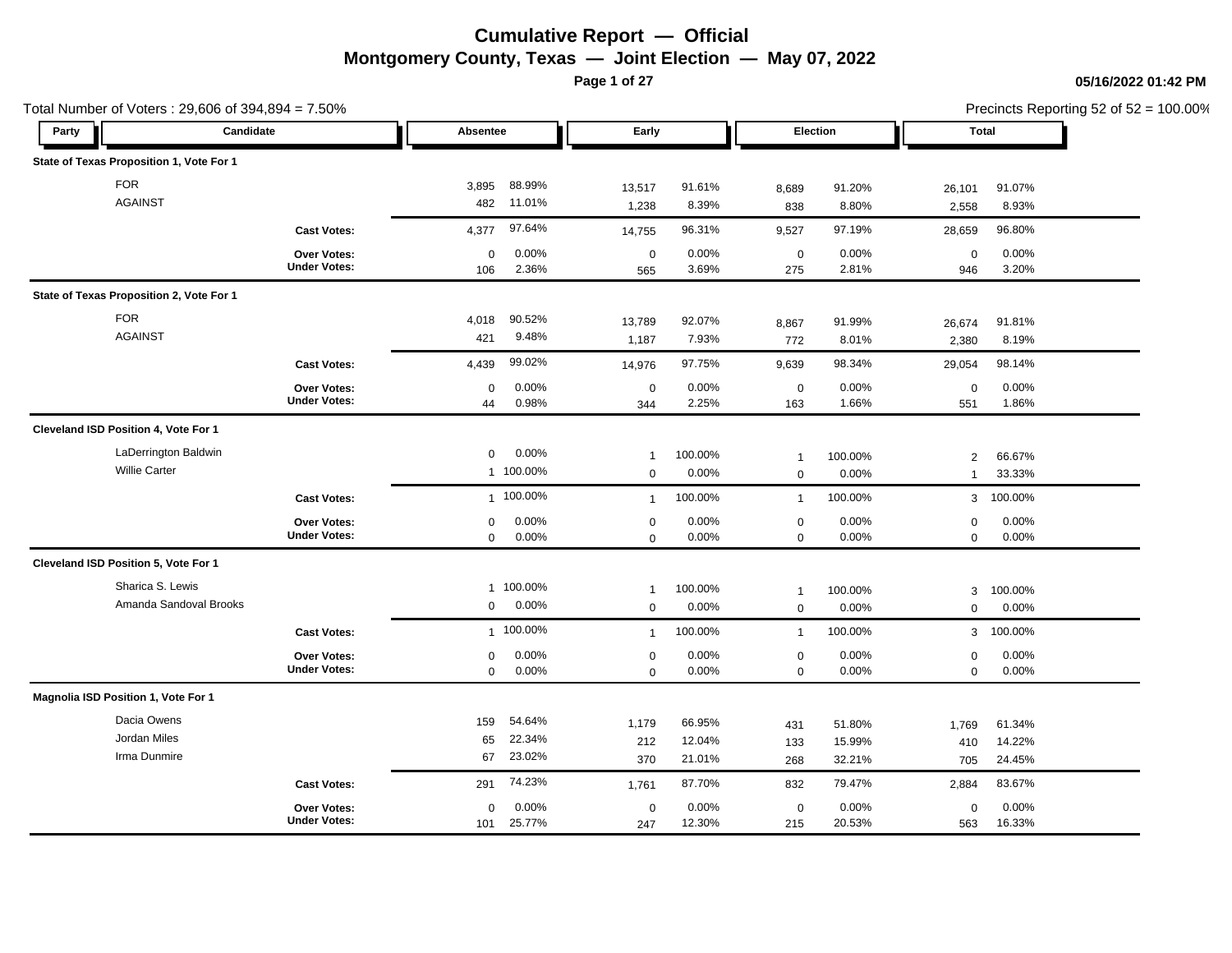**Page 2 of 27**

Total Number of Voters : 29,606 of 394,894 = 7.50%

### **05/16/2022 01:42 PM**

| Party |                                                | Candidate                          | Absentee       |                 | Early               |                 |                    | Election        | <b>Total</b> |                 |
|-------|------------------------------------------------|------------------------------------|----------------|-----------------|---------------------|-----------------|--------------------|-----------------|--------------|-----------------|
|       | Magnolia ISD Position 2, Vote For 1            |                                    |                |                 |                     |                 |                    |                 |              |                 |
|       | Sonja Ebel                                     |                                    | 146            | 51.05%          | 1,194               | 67.38%          | 427                | 51.76%          | 1,767        | 61.29%          |
|       | Sharon C. Craig                                |                                    | 97             | 33.92%          | 410                 | 23.14%          | 283                | 34.30%          | 790          | 27.40%          |
|       | Debbie Crawford                                |                                    | 43             | 15.03%          | 168                 | 9.48%           | 115                | 13.94%          | 326          | 11.31%          |
|       |                                                | <b>Cast Votes:</b>                 | 286            | 72.96%          | 1,772               | 88.25%          | 825                | 78.80%          | 2,883        | 83.64%          |
|       |                                                | Over Votes:<br><b>Under Votes:</b> | 0<br>106       | 0.00%<br>27.04% | $\mathbf 0$<br>236  | 0.00%<br>11.75% | $\mathbf 0$<br>222 | 0.00%<br>21.20% | 0<br>564     | 0.00%<br>16.36% |
|       | Magnolia ISD Position 3, Vote For 1            |                                    |                |                 |                     |                 |                    |                 |              |                 |
|       | Keith R. Grant                                 |                                    | 137            | 47.57%          | 570                 | 32.08%          | 343                | 41.43%          | 1,050        | 36.29%          |
|       | Gary Blizzard                                  |                                    | 151            | 52.43%          | 1,207               | 67.92%          | 485                | 58.57%          | 1,843        | 63.71%          |
|       |                                                | <b>Cast Votes:</b>                 | 288            | 73.47%          | 1,777               | 88.50%          | 828                | 79.08%          | 2,893        | 83.93%          |
|       |                                                | Over Votes:                        | $\Omega$       | 0.00%           | $\mathbf 0$         | 0.00%           | $\mathbf 0$        | 0.00%           | $\mathbf 0$  | 0.00%           |
|       |                                                | <b>Under Votes:</b>                | 104            | 26.53%          | 231                 | 11.50%          | 219                | 20.92%          | 554          | 16.07%          |
|       | Montgomery ISD Trustee, Position 6, Vote For 1 |                                    |                |                 |                     |                 |                    |                 |              |                 |
|       | <b>Matt Fuller</b>                             |                                    |                | 324 100.00%     | 2,380               | 100.00%         | 1,100              | 100.00%         | 3,804        | 100.00%         |
|       |                                                | <b>Cast Votes:</b>                 | 324            | 69.53%          | 2,380               | 75.25%          | 1,100              | 71.85%          | 3,804        | 73.72%          |
|       |                                                | Over Votes:                        | $\mathbf 0$    | 0.00%           | $\mathsf{O}\xspace$ | 0.00%           | $\mathbf 0$        | 0.00%           | $\mathbf 0$  | 0.00%           |
|       |                                                | <b>Under Votes:</b>                | 142            | 30.47%          | 783                 | 24.75%          | 431                | 28.15%          | 1,356        | 26.28%          |
|       | Montgomery ISD Trustee, Position 7, Vote For 1 |                                    |                |                 |                     |                 |                    |                 |              |                 |
|       | Gary Hammons                                   |                                    | 226            | 64.20%          | 1,078               | 42.14%          | 466                | 41.39%          | 1,770        | 43.86%          |
|       | Nate Robb                                      |                                    | 126            | 35.80%          | 1,480               | 57.86%          | 660                | 58.61%          | 2,266        | 56.14%          |
|       |                                                | <b>Cast Votes:</b>                 | 352            | 75.54%          | 2,558               | 80.87%          | 1,126              | 73.55%          | 4,036        | 78.22%          |
|       |                                                | Over Votes:                        | 0              | 0.00%           | $\mathbf 0$         | 0.00%           | $\mathbf 0$        | 0.00%           | 0            | 0.00%           |
|       |                                                | <b>Under Votes:</b>                | 114            | 24.46%          | 605                 | 19.13%          | 405                | 26.45%          | 1,124        | 21.78%          |
|       | Montgomery ISD Proposition A, Vote For 1       |                                    |                |                 |                     |                 |                    |                 |              |                 |
|       | <b>FOR</b>                                     |                                    | 259            | 56.43%          | 2,085               | 66.93%          | 926                | 61.69%          | 3,270        | 64.43%          |
|       | <b>AGAINST</b>                                 |                                    | 200            | 43.57%          | 1,030               | 33.07%          | 575                | 38.31%          | 1,805        | 35.57%          |
|       |                                                | <b>Cast Votes:</b>                 | 459            | 98.50%          | 3,115               | 98.48%          | 1,501              | 98.04%          | 5,075        | 98.35%          |
|       |                                                | Over Votes:                        | $\Omega$       | 0.00%           | $\mathbf 0$         | 0.00%           | $\mathbf 0$        | 0.00%           | $\mathbf 0$  | 0.00%           |
|       |                                                | <b>Under Votes:</b>                | $\overline{7}$ | 1.50%           | 48                  | 1.52%           | 30                 | 1.96%           | 85           | 1.65%           |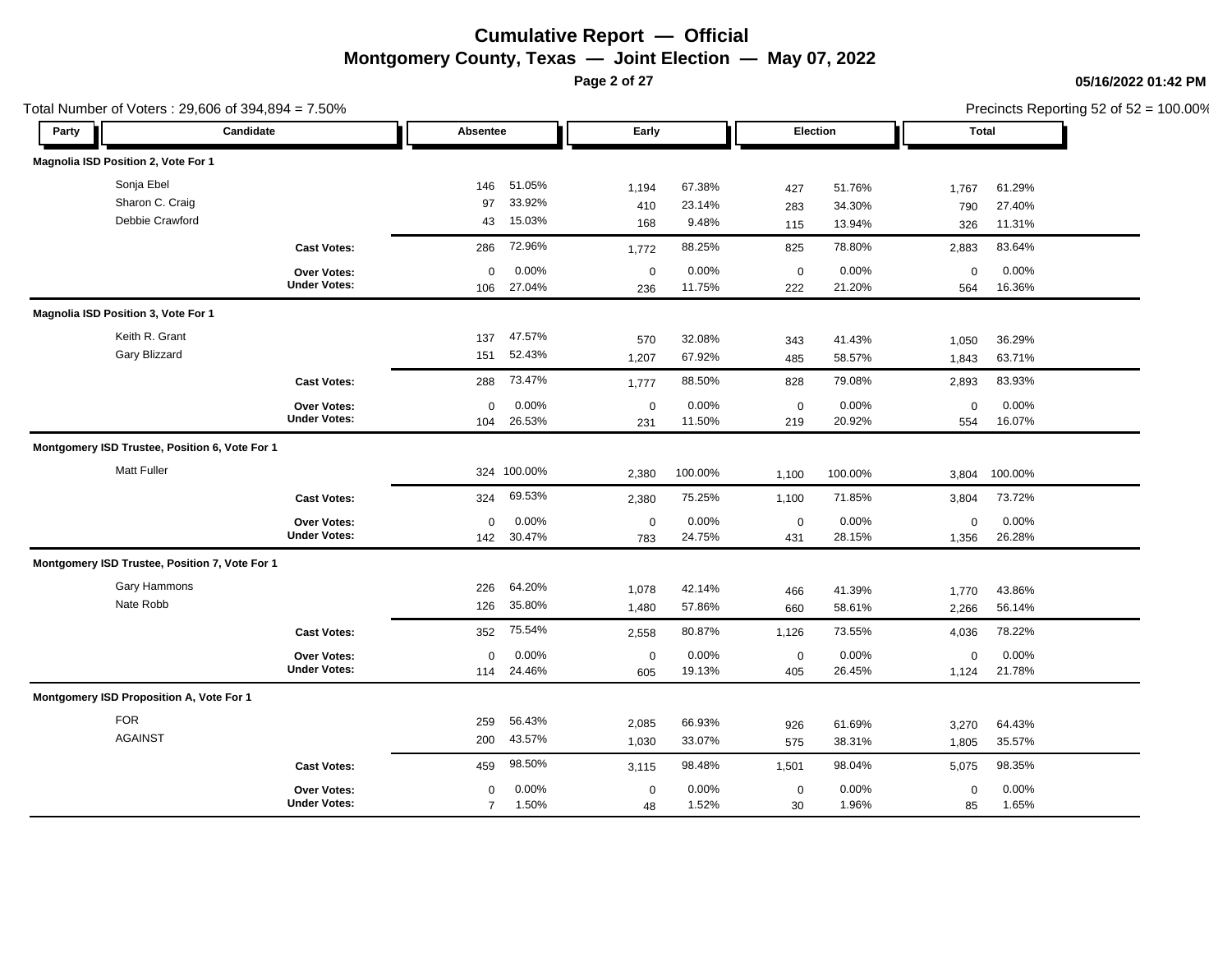**Page 3 of 27**

|                                      | Total Number of Voters: 29,606 of 394,894 = 7.50% |                                    |                     |                  |                   |                  |                   |                  |                    |                  | Precincts Reporting 52 of 52 = 100.00% |
|--------------------------------------|---------------------------------------------------|------------------------------------|---------------------|------------------|-------------------|------------------|-------------------|------------------|--------------------|------------------|----------------------------------------|
| Party                                | Candidate                                         |                                    | Absentee            |                  | Early             |                  | Election          |                  | Total              |                  |                                        |
|                                      | Montgomery ISD Proposition B, Vote For 1          |                                    |                     |                  |                   |                  |                   |                  |                    |                  |                                        |
| <b>FOR</b>                           |                                                   |                                    | 203                 | 44.91%           | 1,859             | 60.30%           | 815               | 55.22%           | 2,877              | 57.41%           |                                        |
|                                      | <b>AGAINST</b>                                    |                                    | 249                 | 55.09%           | 1,224             | 39.70%           | 661               | 44.78%           | 2,134              | 42.59%           |                                        |
|                                      |                                                   | <b>Cast Votes:</b>                 | 452                 | 97.00%           | 3,083             | 97.47%           | 1,476             | 96.41%           | 5,011              | 97.11%           |                                        |
|                                      |                                                   | Over Votes:<br><b>Under Votes:</b> | 0<br>14             | 0.00%<br>3.00%   | $\mathbf 0$<br>80 | 0.00%<br>2.53%   | $\mathbf 0$<br>55 | 0.00%<br>3.59%   | $\mathbf 0$<br>149 | 0.00%<br>2.89%   |                                        |
|                                      | Montgomery ISD Proposition C, Vote For 1          |                                    |                     |                  |                   |                  |                   |                  |                    |                  |                                        |
|                                      | <b>FOR</b><br><b>AGAINST</b>                      |                                    | 285<br>170          | 62.64%<br>37.36% | 2,059<br>1,037    | 66.51%<br>33.49% | 944<br>542        | 63.53%<br>36.47% | 3,288<br>1,749     | 65.28%<br>34.72% |                                        |
|                                      |                                                   | <b>Cast Votes:</b>                 | 455                 | 97.64%           | 3,096             | 97.88%           | 1,486             | 97.06%           | 5,037              | 97.62%           |                                        |
|                                      |                                                   | Over Votes:<br><b>Under Votes:</b> | $\mathbf 0$<br>11   | 0.00%<br>2.36%   | $\mathbf 0$<br>67 | 0.00%<br>2.12%   | $\mathbf 0$<br>45 | 0.00%<br>2.94%   | $\mathbf 0$<br>123 | 0.00%<br>2.38%   |                                        |
| Willis ISD Proposition A, Vote For 1 |                                                   |                                    |                     |                  |                   |                  |                   |                  |                    |                  |                                        |
| <b>FOR</b>                           | <b>AGAINST</b>                                    |                                    | 165<br>175          | 48.53%<br>51.47% | 1,397<br>1,008    | 58.09%<br>41.91% | 614<br>509        | 54.67%<br>45.33% | 2,176<br>1,692     | 56.26%<br>43.74% |                                        |
|                                      |                                                   | <b>Cast Votes:</b>                 | 340                 | 97.70%           | 2,405             | 98.85%           | 1,123             | 96.64%           | 3,868              | 98.10%           |                                        |
|                                      |                                                   | Over Votes:<br><b>Under Votes:</b> | $\mathbf 0$<br>8    | 0.00%<br>2.30%   | $\mathbf 0$<br>28 | 0.00%<br>1.15%   | $\mathbf 0$<br>39 | 0.00%<br>3.36%   | $\mathsf 0$<br>75  | 0.00%<br>1.90%   |                                        |
| Willis ISD Proposition B, Vote For 1 |                                                   |                                    |                     |                  |                   |                  |                   |                  |                    |                  |                                        |
| <b>FOR</b>                           | <b>AGAINST</b>                                    |                                    | 136<br>205          | 39.88%<br>60.12% | 1,230<br>1,170    | 51.25%<br>48.75% | 528<br>598        | 46.89%<br>53.11% | 1,894<br>1,973     | 48.98%<br>51.02% |                                        |
|                                      |                                                   | <b>Cast Votes:</b>                 | 341                 | 97.99%           | 2,400             | 98.64%           | 1,126             | 96.90%           | 3,867              | 98.07%           |                                        |
|                                      |                                                   | Over Votes:<br><b>Under Votes:</b> | 0<br>$\overline{7}$ | 0.00%<br>2.01%   | $\mathbf 0$<br>33 | 0.00%<br>1.36%   | $\mathbf 0$<br>36 | 0.00%<br>3.10%   | $\mathbf 0$<br>76  | 0.00%<br>1.93%   |                                        |
| Willis ISD Proposition C, Vote For 1 |                                                   |                                    |                     |                  |                   |                  |                   |                  |                    |                  |                                        |
| <b>FOR</b>                           | <b>AGAINST</b>                                    |                                    | 144<br>191          | 42.99%<br>57.01% | 1,251<br>1,151    | 52.08%<br>47.92% | 530<br>595        | 47.11%<br>52.89% | 1,925<br>1,937     | 49.84%<br>50.16% |                                        |
|                                      |                                                   | <b>Cast Votes:</b>                 | 335                 | 96.26%           | 2,402             | 98.73%           | 1,125             | 96.82%           | 3,862              | 97.95%           |                                        |
|                                      |                                                   | Over Votes:<br><b>Under Votes:</b> | 0<br>13             | 0.00%<br>3.74%   | $\mathbf 0$<br>31 | 0.00%<br>1.27%   | $\mathbf 0$<br>37 | 0.00%<br>3.18%   | $\mathbf 0$<br>81  | 0.00%<br>2.05%   |                                        |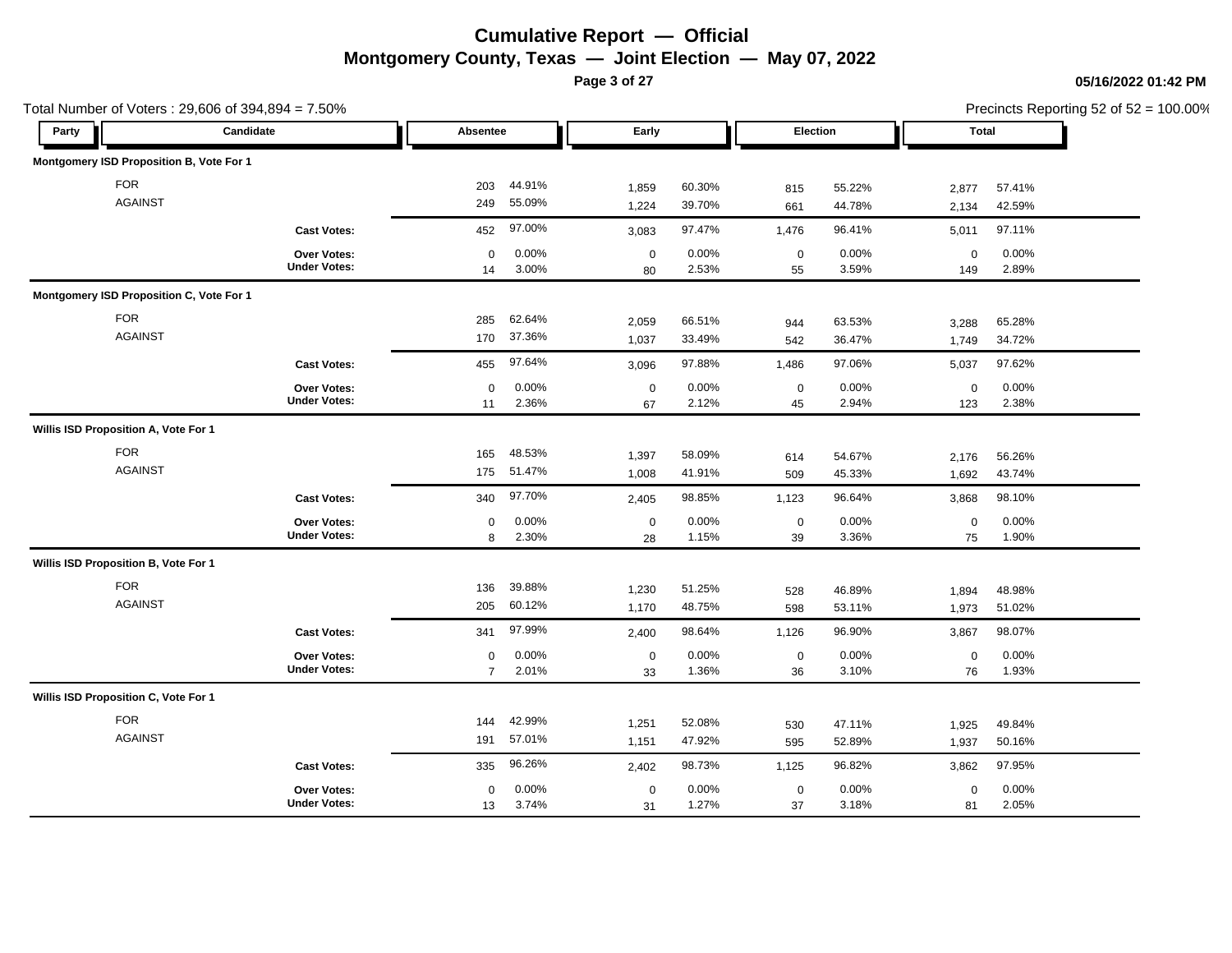**Page 4 of 27**

| Total Number of Voters: 29,606 of 394,894 = 7.50%     |                     |             |        |             |        | Precincts Reporting 52 of 52 = 100.00% |         |              |         |
|-------------------------------------------------------|---------------------|-------------|--------|-------------|--------|----------------------------------------|---------|--------------|---------|
| Party                                                 | Candidate           | Absentee    |        | Early       |        | Election                               |         | Total        |         |
| City of Cleveland City Council Position 3, Vote For 1 |                     |             |        |             |        |                                        |         |              |         |
| Eddie C. Lowery                                       |                     | 0           | 0.00%  | $\mathbf 0$ | 0.00%  | $\mathbf 0$                            | 0.00%   | $\mathbf 0$  | 0.00%   |
| James Franklin                                        |                     | $\mathbf 0$ | 0.00%  | $\mathbf 0$ | 0.00%  | $\mathbf{1}$                           | 100.00% | $\mathbf{1}$ | 100.00% |
|                                                       | <b>Cast Votes:</b>  | $\mathbf 0$ | 0.00%  | $\mathsf 0$ | 0.00%  | $\overline{1}$                         | 100.00% | $\mathbf{1}$ | 100.00% |
|                                                       | Over Votes:         | $\mathbf 0$ | 0.00%  | $\mathbf 0$ | 0.00%  | $\mathsf{O}\xspace$                    | 0.00%   | $\mathbf 0$  | 0.00%   |
|                                                       | <b>Under Votes:</b> | 0           | 0.00%  | $\mathbf 0$ | 0.00%  | $\mathbf 0$                            | 0.00%   | $\mathbf 0$  | 0.00%   |
| City of Cleveland City Council Position 4, Vote For 1 |                     |             |        |             |        |                                        |         |              |         |
| Desirée D. David                                      |                     | $\mathbf 0$ | 0.00%  | $\mathbf 0$ | 0.00%  | $\mathbf 0$                            | 0.00%   | $\mathbf 0$  | 0.00%   |
| Rachel Hall                                           |                     | $\Omega$    | 0.00%  | $\mathbf 0$ | 0.00%  | $\mathbf{1}$                           | 100.00% | $\mathbf{1}$ | 100.00% |
| <b>Delores Terry</b>                                  |                     | 0           | 0.00%  | 0           | 0.00%  | $\mathbf 0$                            | 0.00%   | $\mathbf 0$  | 0.00%   |
|                                                       | <b>Cast Votes:</b>  | $\mathbf 0$ | 0.00%  | $\mathbf 0$ | 0.00%  | $\mathbf{1}$                           | 100.00% | $\mathbf{1}$ | 100.00% |
|                                                       | Over Votes:         | 0           | 0.00%  | $\mathbf 0$ | 0.00%  | $\mathsf{O}\xspace$                    | 0.00%   | $\mathbf 0$  | 0.00%   |
|                                                       | <b>Under Votes:</b> | 0           | 0.00%  | $\mathbf 0$ | 0.00%  | $\mathbf 0$                            | 0.00%   | $\mathbf 0$  | 0.00%   |
| City of Cleveland City Council Position 5, Vote For 1 |                     |             |        |             |        |                                        |         |              |         |
| <b>Fred Terrell</b>                                   |                     | $\mathbf 0$ | 0.00%  | $\mathbf 0$ | 0.00%  | $\mathbf 0$                            | 0.00%   | $\mathbf 0$  | 0.00%   |
| Mike Doyle                                            |                     | 0           | 0.00%  | $\mathbf 0$ | 0.00%  | $\mathbf{1}$                           | 100.00% | $\mathbf{1}$ | 100.00% |
| Erika Montesnieto                                     |                     | 0           | 0.00%  | $\mathbf 0$ | 0.00%  | $\mathbf 0$                            | 0.00%   | $\mathsf 0$  | 0.00%   |
|                                                       | <b>Cast Votes:</b>  | $\mathbf 0$ | 0.00%  | $\mathbf 0$ | 0.00%  | $\mathbf{1}$                           | 100.00% | $\mathbf{1}$ | 100.00% |
|                                                       | Over Votes:         | $\Omega$    | 0.00%  | $\mathbf 0$ | 0.00%  | $\mathsf{O}\xspace$                    | 0.00%   | $\mathsf 0$  | 0.00%   |
|                                                       | <b>Under Votes:</b> | $\mathbf 0$ | 0.00%  | $\mathbf 0$ | 0.00%  | $\mathbf 0$                            | 0.00%   | $\mathbf 0$  | 0.00%   |
| City of Conroe Council, Place 3, Vote For 1           |                     |             |        |             |        |                                        |         |              |         |
| <b>Carl White</b>                                     |                     | 202         | 28.98% | 399         | 13.56% | 156                                    | 12.24%  | 757          | 15.40%  |
| Harry Hardman                                         |                     | 276         | 39.60% | 1,326       | 45.07% | 553                                    | 43.37%  | 2,155        | 43.85%  |
| John Hernandez                                        |                     | 64          | 9.18%  | 585         | 19.88% | 313                                    | 24.55%  | 962          | 19.58%  |
| Larry Calhoun                                         |                     | 82          | 11.76% | 218         | 7.41%  | 95                                     | 7.45%   | 395          | 8.04%   |
| <b>Brandon Polk</b>                                   |                     | 73          | 10.47% | 414         | 14.07% | 158                                    | 12.39%  | 645          | 13.13%  |
|                                                       | <b>Cast Votes:</b>  | 697         | 83.47% | 2,942       | 88.80% | 1,275                                  | 86.32%  | 4,914        | 87.36%  |
|                                                       | Over Votes:         | 0           | 0.00%  | $\mathbf 0$ | 0.00%  | $\mathsf{O}\xspace$                    | 0.00%   | $\mathbf 0$  | 0.00%   |
|                                                       | <b>Under Votes:</b> | 138         | 16.53% | 371         | 11.20% | 202                                    | 13.68%  | 711          | 12.64%  |
| City of Conroe Council, Place 4, Vote For 1           |                     |             |        |             |        |                                        |         |              |         |
| Raymond McDonald                                      |                     | 293         | 41.56% | 1,244       | 41.02% | 646                                    | 48.79%  | 2,183        | 43.13%  |
| <b>Howard Wood</b>                                    |                     | 412         | 58.44% | 1,789       | 58.98% | 678                                    | 51.21%  | 2,879        | 56.87%  |
|                                                       | <b>Cast Votes:</b>  | 705         | 84.43% | 3,033       | 91.55% | 1,324                                  | 89.64%  | 5,062        | 89.99%  |
|                                                       | Over Votes:         | $\mathbf 0$ | 0.00%  | $\mathbf 0$ | 0.00%  | $\mathsf{O}\xspace$                    | 0.00%   | $\mathbf 0$  | 0.00%   |
|                                                       | <b>Under Votes:</b> | 130         | 15.57% | 280         | 8.45%  | 153                                    | 10.36%  | 563          | 10.01%  |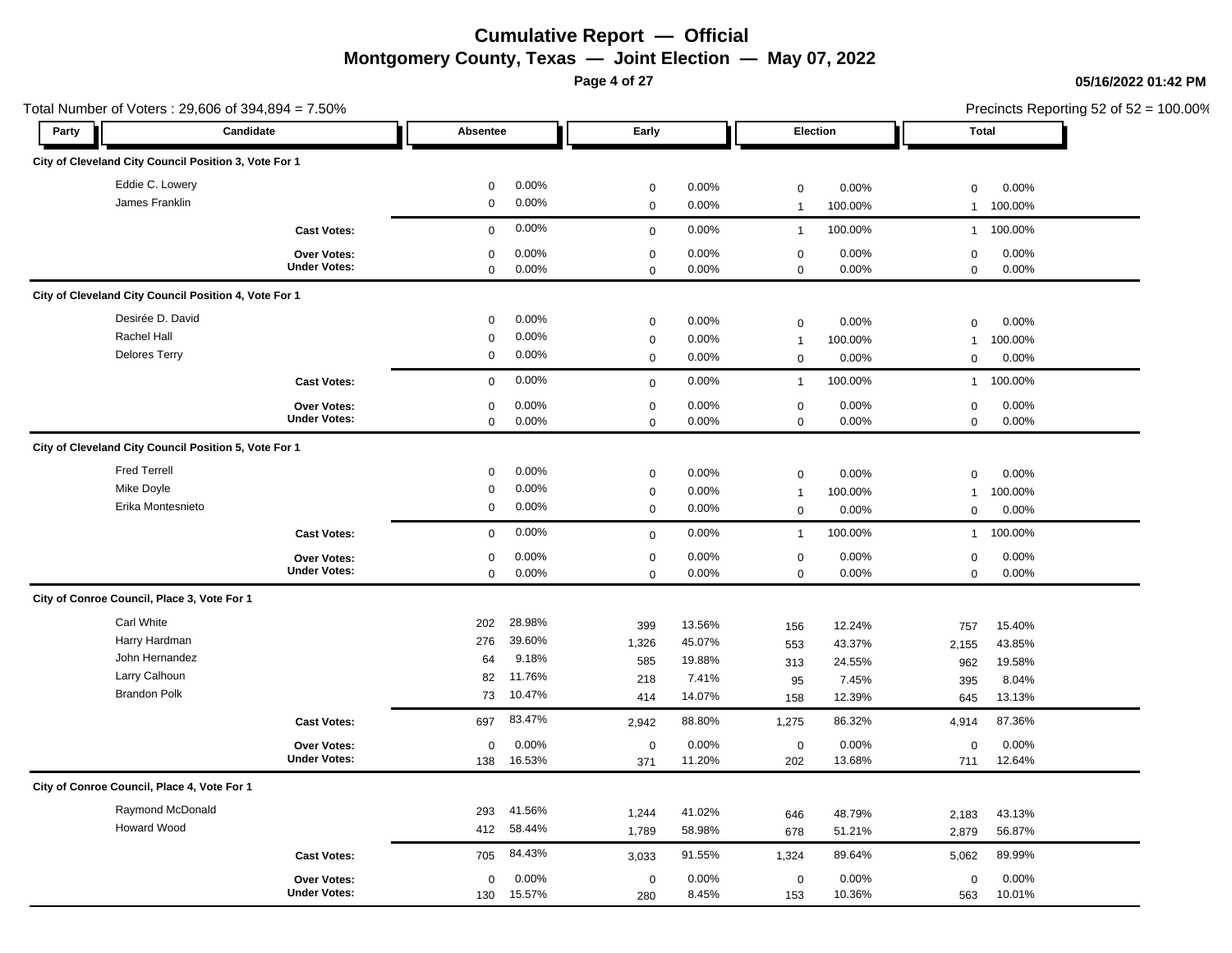**Page 5 of 27**

|       | Total Number of Voters: 29,606 of 394,894 = 7.50% |                                    |                 |                 |                    |                |                         |                |                    |                | Precincts Reporting 52 of 52 = 100.00% |
|-------|---------------------------------------------------|------------------------------------|-----------------|-----------------|--------------------|----------------|-------------------------|----------------|--------------------|----------------|----------------------------------------|
| Party |                                                   | Candidate                          | Absentee        |                 | Early              |                |                         | Election       |                    | Total          |                                        |
|       | City of Conroe Council, Place 5, Vote For 1       |                                    |                 |                 |                    |                |                         |                |                    |                |                                        |
|       | Marsha Porter                                     |                                    | 444             | 61.67%          | 1,506              | 49.49%         | 627                     | 46.72%         | 2,577              | 50.48%         |                                        |
|       | Susan Johnson                                     |                                    | 276             | 38.33%          | 1,537              | 50.51%         | 715                     | 53.28%         | 2,528              | 49.52%         |                                        |
|       |                                                   | <b>Cast Votes:</b>                 | 720             | 86.23%          | 3,043              | 91.85%         | 1,342                   | 90.86%         | 5,105              | 90.76%         |                                        |
|       |                                                   | Over Votes:<br><b>Under Votes:</b> | $\Omega$<br>115 | 0.00%<br>13.77% | $\mathbf 0$<br>270 | 0.00%<br>8.15% | $\boldsymbol{0}$<br>135 | 0.00%<br>9.14% | $\mathbf 0$<br>520 | 0.00%<br>9.24% |                                        |
|       | City of Conroe Municipal Judge, Vote For 1        |                                    |                 |                 |                    |                |                         |                |                    |                |                                        |
|       | William Waggoner                                  |                                    | 123             | 18.04%          | 792                | 27.17%         | 366                     | 28.66%         | 1,281              | 26.28%         |                                        |
|       | <b>Meloney Turner</b>                             |                                    | 208             | 30.50%          | 746                | 25.59%         | 290                     | 22.71%         | 1,244              | 25.52%         |                                        |
|       | Oscar Sommers                                     |                                    | 72              | 10.56%          | 224                | 7.68%          | 78                      | 6.11%          | 374                | 7.67%          |                                        |
|       | Kevin M. Kneisley                                 |                                    | 130             | 19.06%          | 547                | 18.77%         | 218                     | 17.07%         | 895                | 18.36%         |                                        |
|       | Michael Valdez                                    |                                    | 149             | 21.85%          | 606                | 20.79%         | 325                     | 25.45%         | 1,080              | 22.16%         |                                        |
|       |                                                   | <b>Cast Votes:</b>                 | 682             | 81.68%          | 2,915              | 87.99%         | 1,277                   | 86.46%         | 4,874              | 86.65%         |                                        |
|       |                                                   | Over Votes:                        | $\Omega$        | 0.00%           | $\mathbf 0$        | 0.00%          | $\mathbf 0$             | 0.00%          | $\Omega$           | 0.00%          |                                        |
|       |                                                   | <b>Under Votes:</b>                | 153             | 18.32%          | 398                | 12.01%         | 200                     | 13.54%         | 751                | 13.35%         |                                        |
|       | City of Magnolia Mayor, Vote For 1                |                                    |                 |                 |                    |                |                         |                |                    |                |                                        |
|       | <b>Todd Kana</b>                                  |                                    |                 | 6 100.00%       | 82                 | 100.00%        | 39                      | 100.00%        | 127                | 100.00%        |                                        |
|       |                                                   | <b>Cast Votes:</b>                 | 6               | 60.00%          | 82                 | 68.91%         | 39                      | 75.00%         | 127                | 70.17%         |                                        |
|       |                                                   | Over Votes:                        | 0               | 0.00%           | $\mathbf 0$        | 0.00%          | $\boldsymbol{0}$        | 0.00%          | $\mathsf 0$        | 0.00%          |                                        |
|       |                                                   | <b>Under Votes:</b>                | $\overline{4}$  | 40.00%          | 37                 | 31.09%         | 13                      | 25.00%         | 54                 | 29.83%         |                                        |
|       | City of Magnolia Council Position 4, Vote For 1   |                                    |                 |                 |                    |                |                         |                |                    |                |                                        |
|       | <b>Brenda Hoppe</b>                               |                                    | 4               | 40.00%          | 59                 | 50.86%         | 30                      | 58.82%         | 93                 | 52.54%         |                                        |
|       | Frank M Parker III                                |                                    | 6               | 60.00%          | 57                 | 49.14%         | 21                      | 41.18%         | 84                 | 47.46%         |                                        |
|       |                                                   | <b>Cast Votes:</b>                 |                 | 10 100.00%      | 116                | 97.48%         | 51                      | 98.08%         | 177                | 97.79%         |                                        |
|       |                                                   | Over Votes:                        | 0               | 0.00%           | $\mathbf 0$        | 0.00%          | $\boldsymbol{0}$        | 0.00%          | $\mathbf 0$        | 0.00%          |                                        |
|       |                                                   | <b>Under Votes:</b>                | $\mathbf 0$     | 0.00%           | 3                  | 2.52%          | $\mathbf{1}$            | 1.92%          | 4                  | 2.21%          |                                        |
|       | City of Magnolia Council Position 5, Vote For 1   |                                    |                 |                 |                    |                |                         |                |                    |                |                                        |
|       | <b>Cathy Yowell</b>                               |                                    | 5               | 55.56%          | 50                 | 45.87%         | 15                      | 31.25%         | 70                 | 42.17%         |                                        |
|       | Jack L Huitt Jr                                   |                                    | 4               | 44.44%          | 59                 | 54.13%         | 33                      | 68.75%         | 96                 | 57.83%         |                                        |
|       |                                                   | <b>Cast Votes:</b>                 | 9               | 90.00%          | 109                | 91.60%         | 48                      | 92.31%         | 166                | 91.71%         |                                        |
|       |                                                   | Over Votes:                        | 0               | 0.00%           | $\mathbf 0$        | 0.00%          | $\boldsymbol{0}$        | 0.00%          | $\mathbf 0$        | 0.00%          |                                        |
|       |                                                   | <b>Under Votes:</b>                | $\mathbf{1}$    | 10.00%          | 10                 | 8.40%          | $\overline{4}$          | 7.69%          | 15                 | 8.29%          |                                        |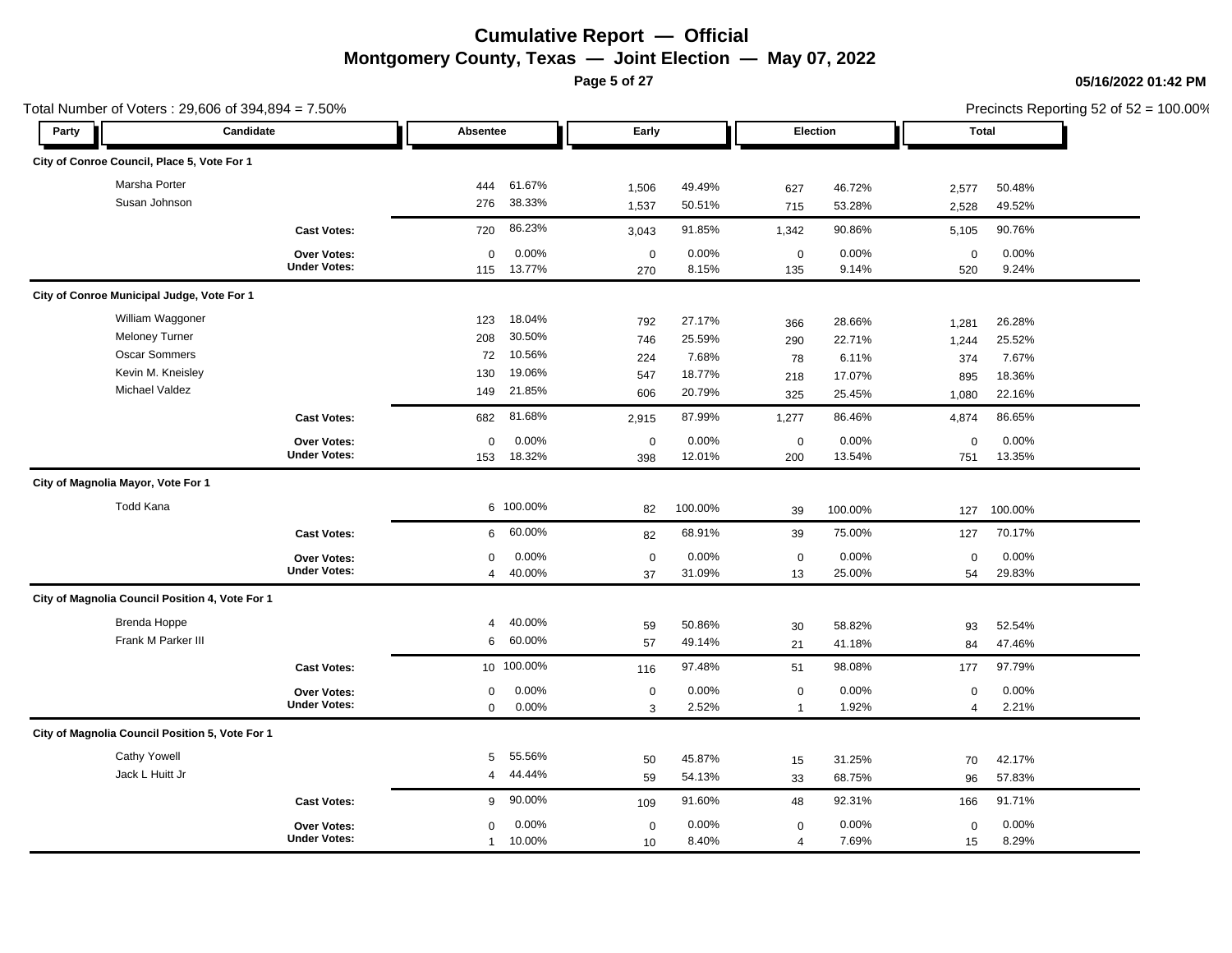**Page 6 of 27**

**05/16/2022 01:42 PM**

|                                                 | Total Number of Voters: 29,606 of 394,894 = 7.50%                                     |                                                 |                   |                  |                               |                  |                   | Precincts Reporting 52 of 52 = 100.00% |  |
|-------------------------------------------------|---------------------------------------------------------------------------------------|-------------------------------------------------|-------------------|------------------|-------------------------------|------------------|-------------------|----------------------------------------|--|
| Party                                           | Candidate                                                                             | Absentee                                        | Early             |                  | Election                      |                  | Total             |                                        |  |
|                                                 | City of Magnolia Proposition A Reauthorization of Local Sales and Use Tax, Vote For 1 |                                                 |                   |                  |                               |                  |                   |                                        |  |
| <b>FOR</b><br><b>AGAINST</b>                    |                                                                                       | 90.00%<br>9<br>10.00%<br>$\mathbf{1}$           | 98<br>15          | 86.73%<br>13.27% | 38<br>12                      | 76.00%<br>24.00% | 145<br>28         | 83.82%<br>16.18%                       |  |
|                                                 | <b>Cast Votes:</b>                                                                    | 10 100.00%                                      | 113               | 94.96%           | 50                            | 96.15%           | 173               | 95.58%                                 |  |
|                                                 | Over Votes:<br><b>Under Votes:</b>                                                    | 0.00%<br>$\mathbf 0$<br>0.00%<br>$\mathbf 0$    | $\mathbf 0$<br>6  | 0.00%<br>5.04%   | $\mathbf 0$<br>2              | 0.00%<br>3.85%   | $\pmb{0}$<br>8    | 0.00%<br>4.42%                         |  |
| City of Montgomery Mayor, Vote For 1            |                                                                                       |                                                 |                   |                  |                               |                  |                   |                                        |  |
| <b>Byron Sanford</b><br>Julie Davis             |                                                                                       | 54.17%<br>13<br>45.83%<br>11                    | 140<br>94         | 59.83%<br>40.17% | 30<br>42                      | 41.67%<br>58.33% | 183<br>147        | 55.45%<br>44.55%                       |  |
|                                                 | <b>Cast Votes:</b>                                                                    | 24 100.00%                                      | 234               | 95.51%           | 72                            | 93.51%           | 330               | 95.38%                                 |  |
|                                                 | <b>Over Votes:</b><br><b>Under Votes:</b>                                             | 0.00%<br>$\mathbf 0$<br>0.00%<br>$\mathbf 0$    | $\mathbf 0$<br>11 | 0.00%<br>4.49%   | $\mathbf 0$<br>5              | 0.00%<br>6.49%   | $\pmb{0}$<br>16   | 0.00%<br>4.62%                         |  |
|                                                 | City of Montgomery City Council, Place 2, Vote For 1                                  |                                                 |                   |                  |                               |                  |                   |                                        |  |
| Kevin Lacy<br>Casey L. Olson                    |                                                                                       | 63.64%<br>14<br>36.36%<br>8                     | 89<br>124         | 41.78%<br>58.22% | 42<br>25                      | 62.69%<br>37.31% | 145<br>157        | 48.01%<br>51.99%                       |  |
|                                                 | <b>Cast Votes:</b>                                                                    | 91.67%<br>22                                    | 213               | 86.94%           | 67                            | 87.01%           | 302               | 87.28%                                 |  |
|                                                 | <b>Over Votes:</b><br><b>Under Votes:</b>                                             | 0.00%<br>$\mathbf 0$<br>8.33%<br>$\overline{2}$ | $\mathbf 0$<br>32 | 0.00%<br>13.06%  | $\mathbf 0$<br>10             | 0.00%<br>12.99%  | $\mathbf 0$<br>44 | 0.00%<br>12.72%                        |  |
|                                                 | City of Montgomery City Council, Place 4, Vote For 1                                  |                                                 |                   |                  |                               |                  |                   |                                        |  |
| Cheryl Fox                                      | Juanita Simmons                                                                       | 63.64%<br>14<br>36.36%<br>8                     | 129<br>95         | 57.59%<br>42.41% | 36<br>37                      | 49.32%<br>50.68% | 179<br>140        | 56.11%<br>43.89%                       |  |
|                                                 | <b>Cast Votes:</b>                                                                    | 91.67%<br>22                                    | 224               | 91.43%           | 73                            | 94.81%           | 319               | 92.20%                                 |  |
|                                                 | <b>Over Votes:</b><br><b>Under Votes:</b>                                             | 0.00%<br>$\mathbf 0$<br>$\overline{2}$<br>8.33% | $\mathbf 0$<br>21 | 0.00%<br>8.57%   | $\mathbf 0$<br>$\overline{4}$ | 0.00%<br>5.19%   | $\mathbf 0$<br>27 | 0.00%<br>7.80%                         |  |
| City of Panorama Village City Mayor, Vote For 1 |                                                                                       |                                                 |                   |                  |                               |                  |                   |                                        |  |
| Lynn Scott<br><b>Bill King</b>                  |                                                                                       | 64.29%<br>18<br>35.71%<br>10 <sup>1</sup>       | 119<br>91         | 56.67%<br>43.33% | 195<br>99                     | 66.33%<br>33.67% | 332<br>200        | 62.41%<br>37.59%                       |  |
|                                                 | <b>Cast Votes:</b>                                                                    | 96.55%<br>28                                    | 210               | 96.33%           | 294                           | 93.93%           | 532               | 95.00%                                 |  |
|                                                 | <b>Over Votes:</b><br><b>Under Votes:</b>                                             | 0.00%<br>$\mathbf 0$<br>3.45%<br>$\mathbf{1}$   | $\mathbf 0$<br>8  | 0.00%<br>3.67%   | $\mathbf 0$<br>19             | 0.00%<br>6.07%   | $\mathbf 0$<br>28 | 0.00%<br>5.00%                         |  |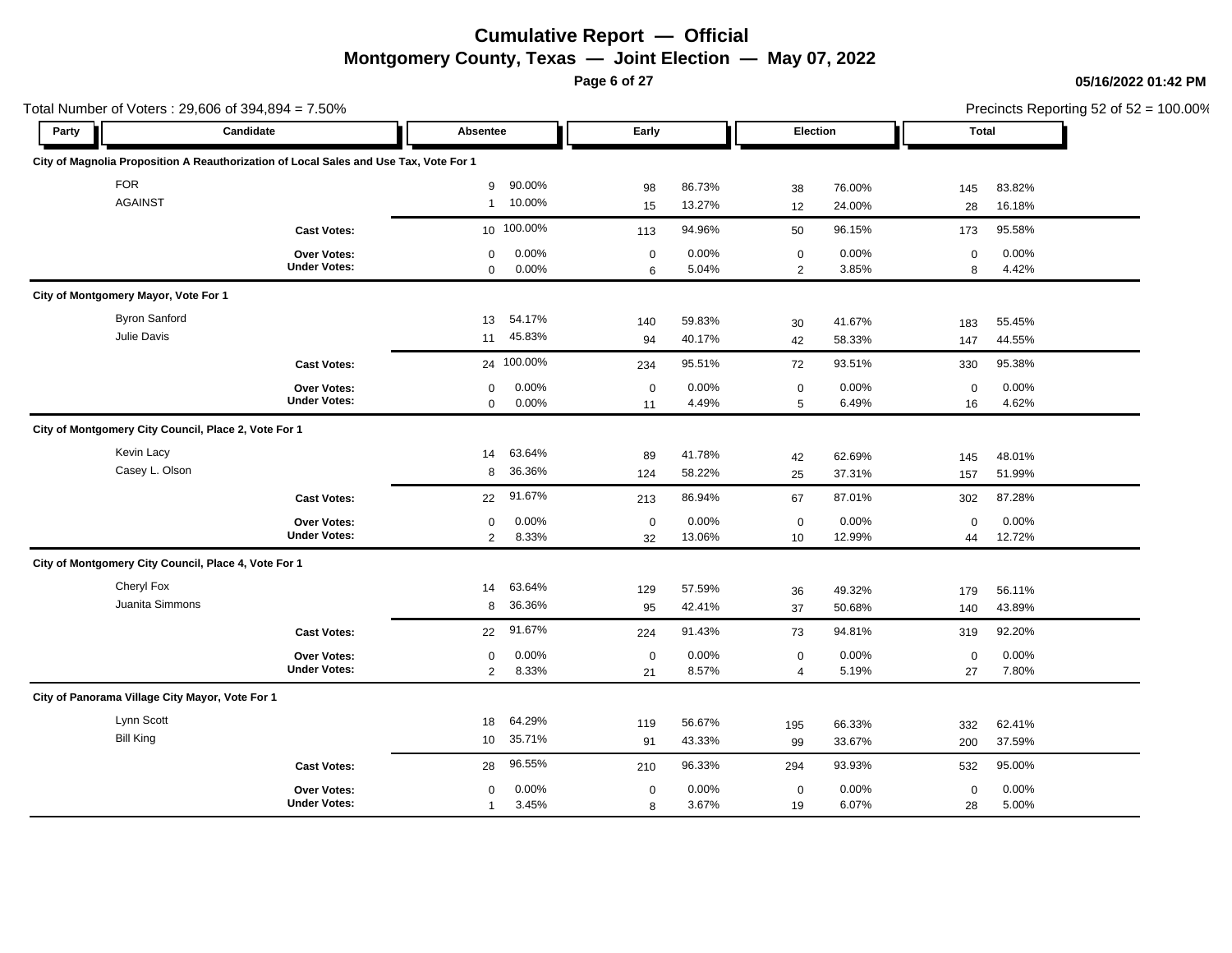**Page 7 of 27**

### **05/16/2022 01:42 PM**

|                                      | Total Number of Voters: 29,606 of 394,894 = 7.50%           |                                              |                            |                  |                               |                  |                   | Precincts Reporting 52 of 52 = 100.00% |  |
|--------------------------------------|-------------------------------------------------------------|----------------------------------------------|----------------------------|------------------|-------------------------------|------------------|-------------------|----------------------------------------|--|
| Party                                | Candidate                                                   | Absentee                                     | Early                      |                  | Election                      |                  | Total             |                                        |  |
|                                      | City of Panorama Village Council Position No. 2, Vote For 1 |                                              |                            |                  |                               |                  |                   |                                        |  |
| <b>Clint Fowler</b>                  |                                                             | 24 100.00%                                   | 185                        | 100.00%          | 261                           | 100.00%          | 470               | 100.00%                                |  |
|                                      | <b>Cast Votes:</b>                                          | 82.76%<br>24                                 | 185                        | 84.86%           | 261                           | 83.39%           | 470               | 83.93%                                 |  |
|                                      | Over Votes:<br><b>Under Votes:</b>                          | 0.00%<br>$\mathbf 0$<br>17.24%<br>5          | $\mathbf 0$<br>33          | 0.00%<br>15.14%  | $\mathbf 0$<br>52             | 0.00%<br>16.61%  | $\mathbf 0$<br>90 | 0.00%<br>16.07%                        |  |
|                                      | City of Panorama Village Council Position No. 4, Vote For 1 |                                              |                            |                  |                               |                  |                   |                                        |  |
| Erskine Hard<br>Joe R. Watson        |                                                             | 20.69%<br>6<br>27.59%<br>8                   | 59<br>74                   | 28.23%<br>35.41% | 102<br>105                    | 34.46%<br>35.47% | 167<br>187        | 31.27%<br>35.02%                       |  |
| <b>Bob Lamons</b>                    |                                                             | 51.72%<br>15                                 | 76                         | 36.36%           | 89                            | 30.07%           | 180               | 33.71%                                 |  |
|                                      | <b>Cast Votes:</b>                                          | 29 100.00%                                   | 209                        | 95.87%           | 296                           | 94.57%           | 534               | 95.36%                                 |  |
|                                      | Over Votes:<br><b>Under Votes:</b>                          | 0.00%<br>$\mathbf 0$<br>$\mathbf 0$<br>0.00% | $\mathbf 0$<br>9           | 0.00%<br>4.13%   | $\mathbf 0$<br>17             | 0.00%<br>5.43%   | $\mathbf 0$<br>26 | 0.00%<br>4.64%                         |  |
| City of Shenandoah Mayor, Vote For 1 |                                                             |                                              |                            |                  |                               |                  |                   |                                        |  |
| John Escoto<br>Esther Lum            |                                                             | 60.81%<br>45<br>39.19%<br>29                 | 179<br>100                 | 64.16%<br>35.84% | 123<br>130                    | 48.62%<br>51.38% | 347<br>259        | 57.26%<br>42.74%                       |  |
|                                      | <b>Cast Votes:</b>                                          | 96.10%<br>74                                 | 279                        | 100.00%          | 253                           | 100.00%          | 606               | 99.51%                                 |  |
|                                      | Over Votes:<br><b>Under Votes:</b>                          | 0.00%<br>$\mathbf 0$<br>3.90%<br>3           | $\mathbf 0$<br>$\mathbf 0$ | 0.00%<br>0.00%   | $\mathbf 0$<br>$\mathbf 0$    | 0.00%<br>0.00%   | $\pmb{0}$<br>3    | 0.00%<br>0.49%                         |  |
|                                      | City of Shenandoah City Council, Position 1, Vote For 1     |                                              |                            |                  |                               |                  |                   |                                        |  |
| Gary K Henson<br>Ron Raymaker        |                                                             | 43.06%<br>31<br>56.94%<br>41                 | 110<br>167                 | 39.71%<br>60.29% | 144<br>105                    | 57.83%<br>42.17% | 285<br>313        | 47.66%<br>52.34%                       |  |
|                                      | <b>Cast Votes:</b>                                          | 93.51%<br>72                                 | 277                        | 99.28%           | 249                           | 98.42%           | 598               | 98.19%                                 |  |
|                                      | <b>Over Votes:</b><br><b>Under Votes:</b>                   | 0.00%<br>0<br>5<br>6.49%                     | $\mathbf 0$<br>2           | 0.00%<br>0.72%   | $\mathbf 0$<br>$\overline{4}$ | 0.00%<br>1.58%   | $\mathbf 0$<br>11 | 0.00%<br>1.81%                         |  |
|                                      | City of Shenandoah City Council, Position 5, Vote For 1     |                                              |                            |                  |                               |                  |                   |                                        |  |
| Michael McLeod                       |                                                             | 60 100.00%                                   | 234                        | 100.00%          | 199                           | 100.00%          | 493               | 100.00%                                |  |
|                                      | <b>Cast Votes:</b>                                          | 77.92%<br>60                                 | 234                        | 83.87%           | 199                           | 78.66%           | 493               | 80.95%                                 |  |
|                                      | <b>Over Votes:</b><br><b>Under Votes:</b>                   | 0.00%<br>0<br>22.08%<br>17                   | 0<br>45                    | 0.00%<br>16.13%  | 0<br>54                       | 0.00%<br>21.34%  | 0<br>116          | 0.00%<br>19.05%                        |  |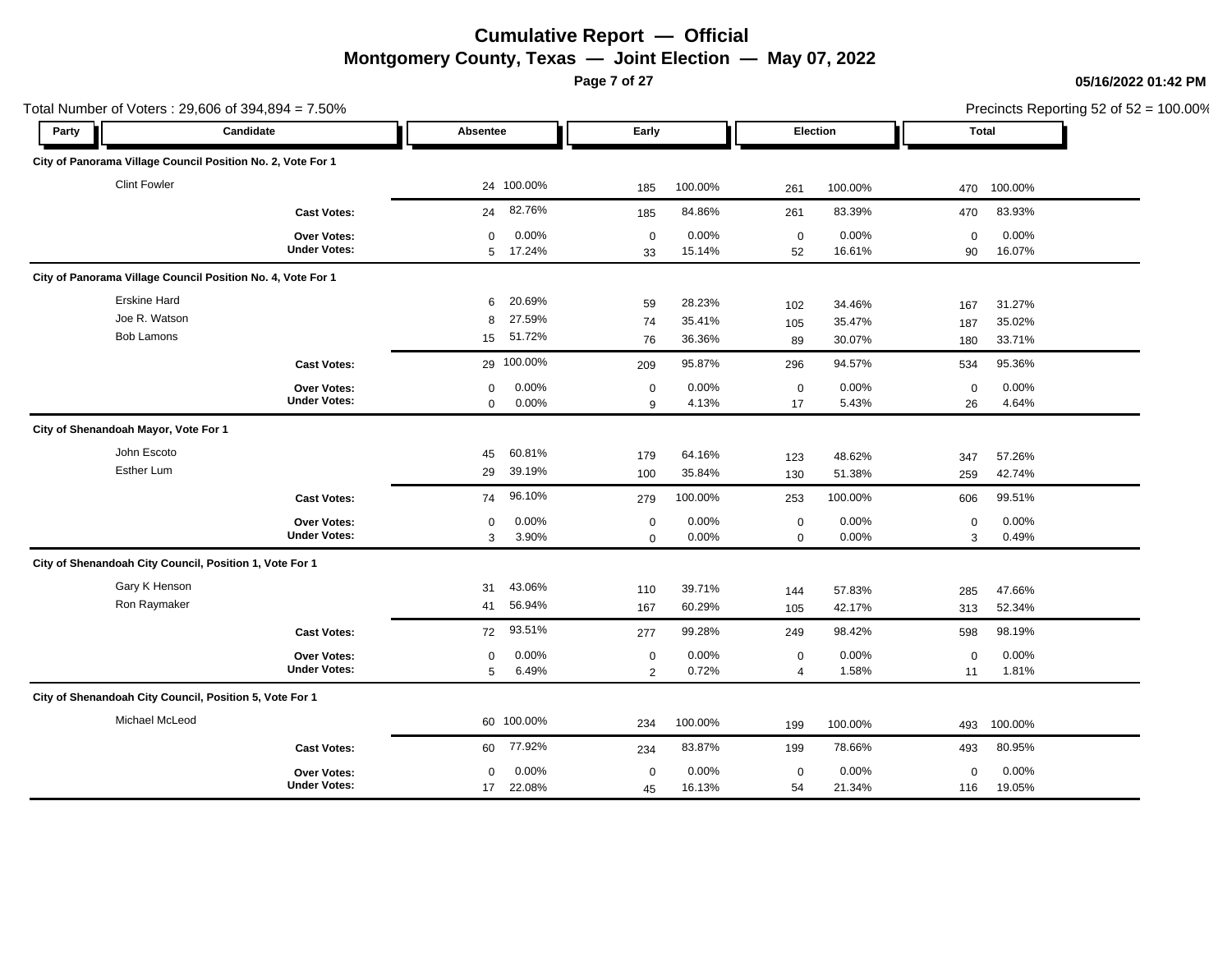**Page 8 of 27**

### **05/16/2022 01:42 PM**

|       | Total Number of Voters: 29,606 of 394,894 = 7.50% |                     |             |        |                |          |                 |          |                         | Precincts Reporting 52 of 52 = 100.00% |
|-------|---------------------------------------------------|---------------------|-------------|--------|----------------|----------|-----------------|----------|-------------------------|----------------------------------------|
| Party | Candidate                                         |                     | Absentee    |        | Early          |          | <b>Election</b> |          | Total                   |                                        |
|       | Town of Woodloch Mayor, Vote For 1                |                     |             |        |                |          |                 |          |                         |                                        |
|       | Ralph Leino, Jr.                                  |                     | $\mathbf 0$ | 0.00%  | $\overline{7}$ | 87.50%   | 20              | 71.43%   | 27                      | 75.00%                                 |
|       | Diane L Lincoln                                   |                     | $\mathbf 0$ | 0.00%  | $\overline{1}$ | 12.50%   | 8               | 28.57%   | 9                       | 25.00%                                 |
|       |                                                   | <b>Cast Votes:</b>  | $\mathbf 0$ | 0.00%  | 8              | 100.00%  | 28              | 96.55%   | 36                      | 97.30%                                 |
|       |                                                   | Over Votes:         | $\mathbf 0$ | 0.00%  | $\mathbf 0$    | $0.00\%$ | $\mathbf 0$     | $0.00\%$ | $\mathbf 0$             | 0.00%                                  |
|       |                                                   | <b>Under Votes:</b> | $\mathbf 0$ | 0.00%  | $\Omega$       | 0.00%    | $\overline{1}$  | 3.45%    | $\overline{1}$          | 2.70%                                  |
|       | Town of Woodloch Alderman Position 4, Vote For 1  |                     |             |        |                |          |                 |          |                         |                                        |
|       | S. Amy Stockham                                   |                     | $\mathbf 0$ | 0.00%  | $\overline{2}$ | 25.00%   | 9               | 32.14%   | 11                      | 30.56%                                 |
|       | Laura Kessner                                     |                     | $\mathbf 0$ | 0.00%  | 6              | 75.00%   | 19              | 67.86%   | 25                      | 69.44%                                 |
|       |                                                   | <b>Cast Votes:</b>  | $\mathbf 0$ | 0.00%  | 8              | 100.00%  | 28              | 96.55%   | 36                      | 97.30%                                 |
|       |                                                   | <b>Over Votes:</b>  | $\mathbf 0$ | 0.00%  | $\mathbf 0$    | 0.00%    | $\mathbf 0$     | 0.00%    | 0                       | 0.00%                                  |
|       |                                                   | <b>Under Votes:</b> | $\mathbf 0$ | 0.00%  | $\Omega$       | $0.00\%$ | $\mathbf{1}$    | 3.45%    | -1                      | 2.70%                                  |
|       | Town of Woodloch Alderman Position 5, Vote For 1  |                     |             |        |                |          |                 |          |                         |                                        |
|       | Donald Nichols                                    |                     | $\mathbf 0$ | 0.00%  | 6              | 75.00%   | 21              | 75.00%   | 27                      | 75.00%                                 |
|       | Denise Ivey                                       |                     | $\mathbf 0$ | 0.00%  | 2              | 25.00%   | $\overline{7}$  | 25.00%   | 9                       | 25.00%                                 |
|       |                                                   | <b>Cast Votes:</b>  | $\mathbf 0$ | 0.00%  | 8              | 100.00%  | 28              | 96.55%   | 36                      | 97.30%                                 |
|       |                                                   | Over Votes:         | $\mathbf 0$ | 0.00%  | $\mathbf 0$    | 0.00%    | $\mathbf 0$     | 0.00%    | $\mathbf 0$             | 0.00%                                  |
|       |                                                   | <b>Under Votes:</b> | $\mathbf 0$ | 0.00%  | $\mathbf 0$    | 0.00%    | $\mathbf{1}$    | 3.45%    | -1                      | 2.70%                                  |
|       | EMCID Directors Position No. 5, Vote For 1        |                     |             |        |                |          |                 |          |                         |                                        |
|       | <b>Crystal Moore</b>                              |                     | 181         | 47.26% | 532            | 50.33%   | 419             | 52.24%   | 1,132                   | 50.49%                                 |
|       | David Miller                                      |                     | 156         | 40.73% | 438            | 41.44%   | 330             | 41.15%   | 924                     | 41.21%                                 |
|       | Paul Twombly Batchelder Jr.                       |                     | 46          | 12.01% | 85             | 8.04%    | 52              | 6.48%    | 183                     | 8.16%                                  |
|       | Linda Morrison (W)                                |                     | 0           | 0.00%  | $\overline{1}$ | 0.09%    | $\mathbf 0$     | 0.00%    | $\overline{1}$          | 0.04%                                  |
|       | Gisela Villarreal (W)                             |                     | $\Omega$    | 0.00%  | $\overline{1}$ | 0.09%    | $\mathbf 0$     | 0.00%    | -1                      | 0.04%                                  |
|       | Ricky Warwick (W)                                 |                     | $\mathbf 0$ | 0.00%  | $\mathbf 0$    | 0.00%    | $\overline{1}$  | 0.12%    | $\overline{\mathbf{1}}$ | 0.04%                                  |
|       |                                                   | <b>Cast Votes:</b>  | 383         | 79.30% | 1,057          | 89.42%   | 802             | 90.93%   | 2,242                   | 88.03%                                 |
|       |                                                   | <b>Over Votes:</b>  | $\mathbf 0$ | 0.00%  | $\mathbf 0$    | 0.00%    | $\mathbf 0$     | 0.00%    | $\mathbf 0$             | 0.00%                                  |
|       |                                                   | <b>Under Votes:</b> | 100         | 20.70% | 125            | 10.58%   | 80              | 9.07%    | 305                     | 11.97%                                 |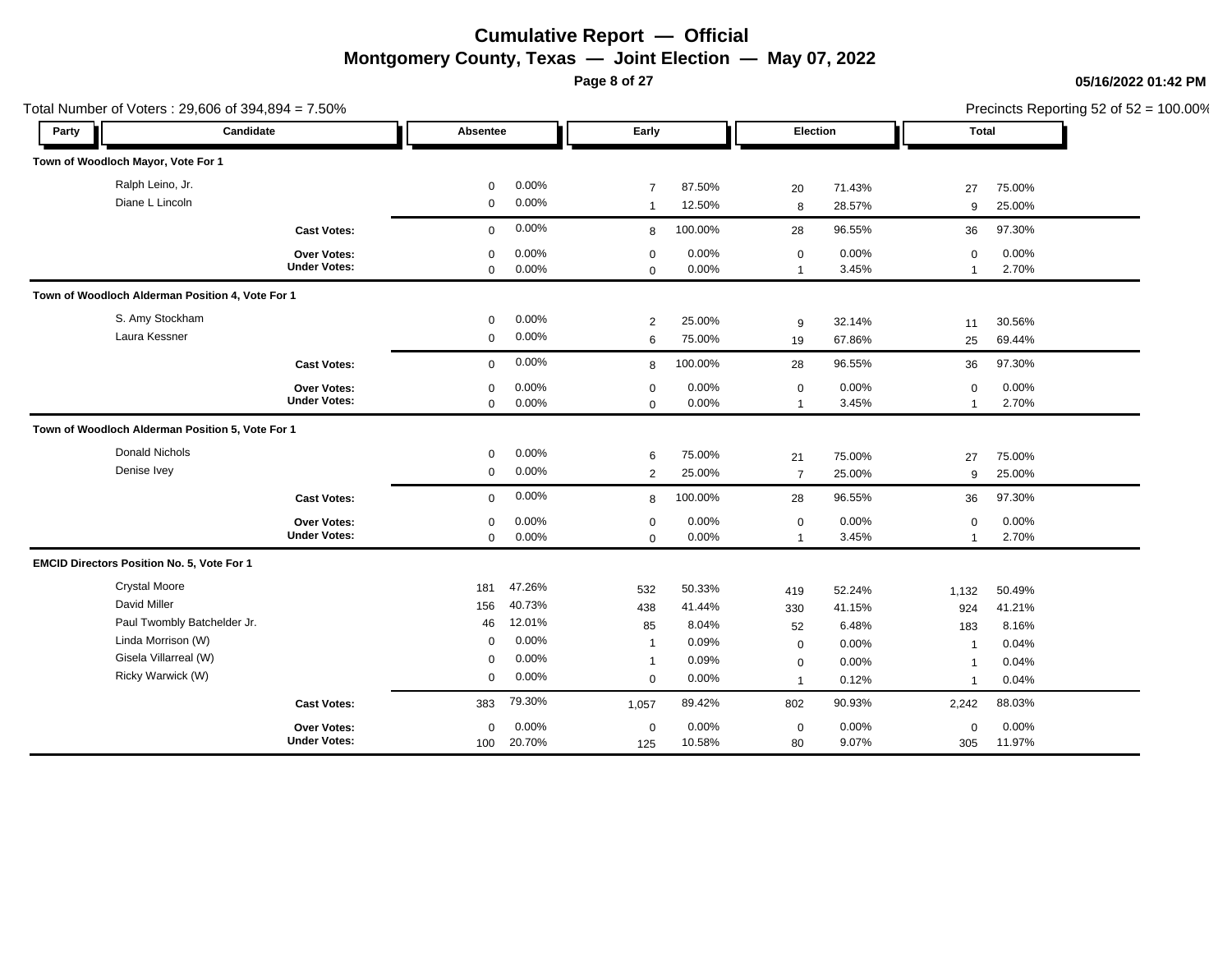**Page 9 of 27**

Precincts Reporting 52 of 52 = 100.00%

#### Total Number of Voters : 29,606 of 394,894 = 7.50%

| Party | Candidate                                  |                     | Absentee     |        | Early          |        |                  | Election |                | <b>Total</b> |  |
|-------|--------------------------------------------|---------------------|--------------|--------|----------------|--------|------------------|----------|----------------|--------------|--|
|       | EMCID Directors Position No. 6, Vote For 1 |                     |              |        |                |        |                  |          |                |              |  |
|       | Stephen Carlisle                           |                     | 352          | 99.44% | 755            | 83.89% | 540              | 77.14%   | 1,647          | 84.29%       |  |
|       | Fred Wetz (W)                              |                     | $\mathbf{1}$ | 0.28%  | $\mathbf 0$    | 0.00%  | $\mathbf 0$      | 0.00%    | $\mathbf 1$    | 0.05%        |  |
|       | Hank Vat (W)                               |                     |              | 0.28%  | 132            | 14.67% | 152              | 21.71%   | 285            | 14.59%       |  |
|       | Anika Duncan (W)                           |                     | $\Omega$     | 0.00%  | $\overline{1}$ | 0.11%  | $\mathbf 0$      | 0.00%    | $\mathbf{1}$   | 0.05%        |  |
|       | Sandra Fletcher (W)                        |                     | $\Omega$     | 0.00%  | $\overline{1}$ | 0.11%  | $\mathbf 0$      | 0.00%    | $\mathbf 1$    | 0.05%        |  |
|       | Hank Halston (W)                           |                     | $\Omega$     | 0.00%  | $\overline{1}$ | 0.11%  | $\mathbf 0$      | 0.00%    | $\mathbf{1}$   | 0.05%        |  |
|       | Hank Villareal (W)                         |                     | $\mathbf 0$  | 0.00%  | $\overline{1}$ | 0.11%  | $\mathbf 0$      | 0.00%    | $\mathbf{1}$   | 0.05%        |  |
|       | Patric Lira (W)                            |                     | $\mathbf 0$  | 0.00%  | $\mathbf{1}$   | 0.11%  | $\overline{1}$   | 0.14%    | $\overline{2}$ | 0.10%        |  |
|       | Kevin Lynch (W)                            |                     | $\mathbf 0$  | 0.00%  | $\mathbf 0$    | 0.00%  | $\overline{1}$   | 0.14%    | $\mathbf{1}$   | 0.05%        |  |
|       | David Miller (W)                           |                     | $\mathbf 0$  | 0.00%  | $\mathbf{1}$   | 0.11%  | $\mathbf 0$      | 0.00%    | $\mathbf{1}$   | 0.05%        |  |
|       | Liz Mullane (W)                            |                     | 0            | 0.00%  | $\mathbf 0$    | 0.00%  | $\overline{1}$   | 0.14%    | $\mathbf{1}$   | 0.05%        |  |
|       | Marty Murray (W)                           |                     | $\Omega$     | 0.00%  | $\overline{1}$ | 0.11%  | $\mathbf 0$      | 0.00%    | $\mathbf{1}$   | 0.05%        |  |
|       | Norman Taylor (W)                          |                     | 0            | 0.00%  | $\overline{1}$ | 0.11%  | $\mathbf 0$      | 0.00%    | $\mathbf{1}$   | 0.05%        |  |
|       | Mark Vat (W)                               |                     | $\mathbf 0$  | 0.00%  | $\overline{1}$ | 0.11%  | $\mathbf 0$      | 0.00%    | $\mathbf{1}$   | 0.05%        |  |
|       | Mike Vat (W)                               |                     | $\mathbf 0$  | 0.00%  | $\mathbf 0$    | 0.00%  | 2                | 0.29%    | $\overline{2}$ | 0.10%        |  |
|       | Vicente Velazquez (W)                      |                     | $\Omega$     | 0.00%  | $\mathbf 0$    | 0.00%  | $\overline{1}$   | 0.14%    | $\mathbf{1}$   | 0.05%        |  |
|       | Gisela Villarreal (W)                      |                     | $\mathbf 0$  | 0.00%  | $\overline{1}$ | 0.11%  | $\mathbf 0$      | 0.00%    | $\mathbf{1}$   | 0.05%        |  |
|       | Allen Wells (W)                            |                     | $\Omega$     | 0.00%  | $\overline{1}$ | 0.11%  | $\overline{2}$   | 0.29%    | 3              | 0.15%        |  |
|       | Troy Wootton (W)                           |                     | 0            | 0.00%  | $\overline{2}$ | 0.22%  | $\Omega$         | 0.00%    | 2              | 0.10%        |  |
|       |                                            | <b>Cast Votes:</b>  | 354          | 73.29% | 900            | 76.14% | 700              | 79.37%   | 1,954          | 76.72%       |  |
|       |                                            | Over Votes:         | $\mathbf 0$  | 0.00%  | $\mathbf 0$    | 0.00%  | $\mathbf 0$      | 0.00%    | $\mathbf 0$    | 0.00%        |  |
|       |                                            | <b>Under Votes:</b> | 129          | 26.71% | 282            | 23.86% | 182              | 20.63%   | 593            | 23.28%       |  |
|       | EMCID Directors Position No. 7, Vote For 1 |                     |              |        |                |        |                  |          |                |              |  |
|       | Gisela Villarreal                          |                     | 96           | 24.74% | 262            | 24.93% | 295              | 36.88%   | 653            | 29.16%       |  |
|       | Martin Zepeda                              |                     | 132          | 34.02% | 304            | 28.92% | 122              | 15.25%   | 558            | 24.92%       |  |
|       | Liz Mullane                                |                     | 160          | 41.24% | 481            | 45.77% | 383              | 47.88%   | 1,024          | 45.73%       |  |
|       | Marcus Allen (W)                           |                     | $\mathbf 0$  | 0.00%  | $\overline{1}$ | 0.10%  | $\boldsymbol{0}$ | 0.00%    | $\mathbf 1$    | 0.04%        |  |
|       | David Miller (W)                           |                     | $\mathbf 0$  | 0.00%  | $\mathbf{1}$   | 0.10%  | $\mathbf 0$      | 0.00%    | $\mathbf{1}$   | 0.04%        |  |
|       | Matt Morrison (W)                          |                     | $\mathbf 0$  | 0.00%  | $\overline{1}$ | 0.10%  | $\mathbf 0$      | 0.00%    | $\mathbf{1}$   | 0.04%        |  |
|       | Zepeda (W)                                 |                     | $\mathbf 0$  | 0.00%  | $\overline{1}$ | 0.10%  | $\mathbf 0$      | 0.00%    | $\mathbf{1}$   | 0.04%        |  |
|       |                                            | <b>Cast Votes:</b>  | 388          | 80.33% | 1,051          | 88.92% | 800              | 90.70%   | 2,239          | 87.91%       |  |
|       |                                            | Over Votes:         | $\Omega$     | 0.00%  | $\mathbf 0$    | 0.00%  | $\mathbf 0$      | 0.00%    | $\mathsf 0$    | 0.00%        |  |
|       |                                            | <b>Under Votes:</b> | 95           | 19.67% | 131            | 11.08% | 82               | 9.30%    | 308            | 12.09%       |  |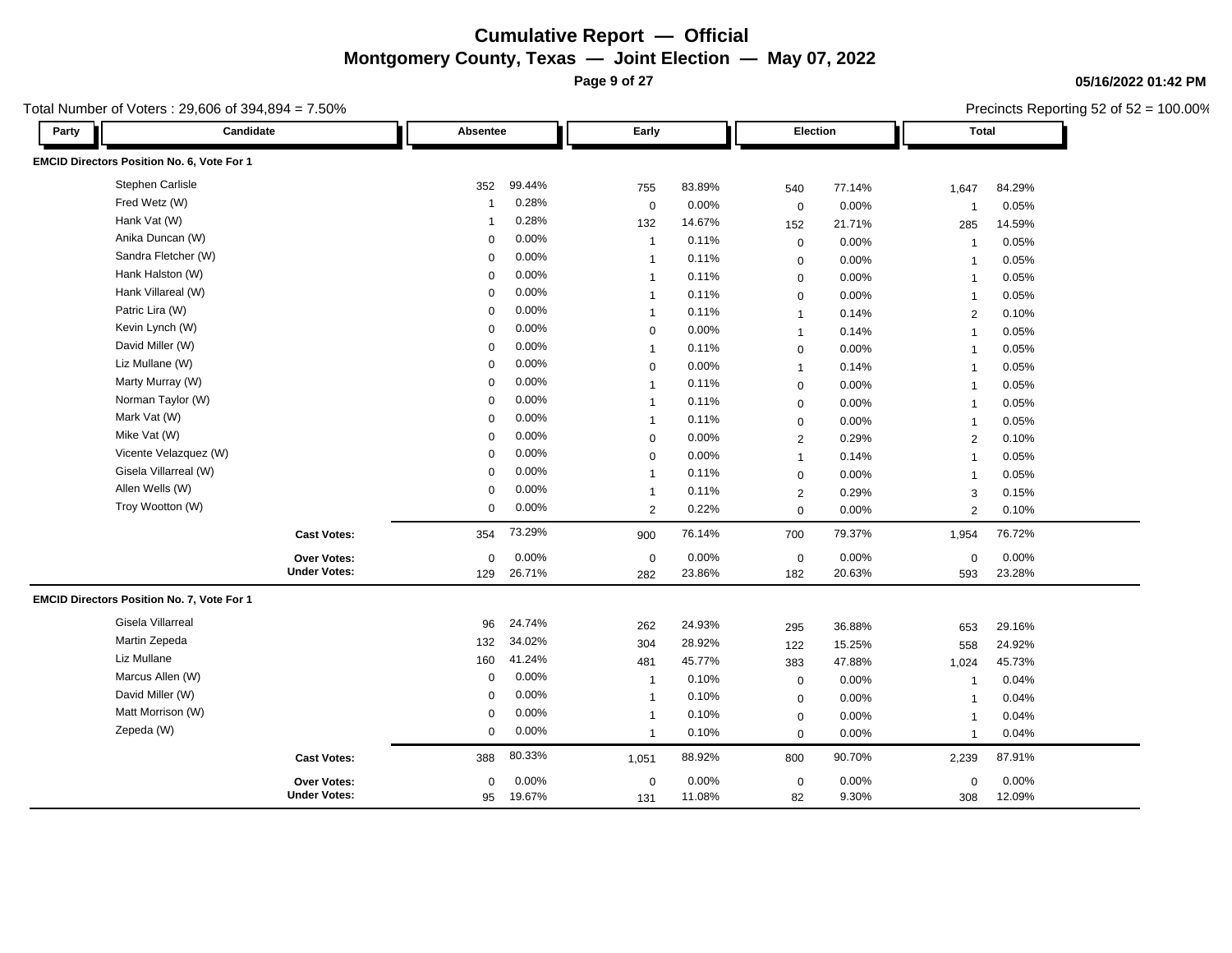**Page 10 of 27**

### **05/16/2022 01:42 PM**

Precincts Reporting 52 of 52 = 100.00%

| Party | Candidate                                    |                     | Absentee    |        | Early          |         |                  | Election |                | <b>Total</b> |  |
|-------|----------------------------------------------|---------------------|-------------|--------|----------------|---------|------------------|----------|----------------|--------------|--|
|       | EMCID Directors Position No. 8, Vote For 1   |                     |             |        |                |         |                  |          |                |              |  |
|       | Willie D. Kendrick Jr.                       |                     | 153         | 42.15% | 425            | 42.63%  | 355              | 46.28%   | 933            | 43.86%       |  |
|       | Leonard W. Rogers                            |                     | 210         | 57.85% | 566            | 56.77%  | 409              | 53.32%   | 1,185          | 55.71%       |  |
|       | Vincent Jones (W)                            |                     | $\mathbf 0$ | 0.00%  | $\overline{1}$ | 0.10%   | $\mathbf 0$      | 0.00%    | $\overline{1}$ | 0.05%        |  |
|       | David Miller (W)                             |                     | $\mathbf 0$ | 0.00%  | $\mathbf{1}$   | 0.10%   | $\mathbf 0$      | 0.00%    | $\overline{1}$ | 0.05%        |  |
|       | Randy S Mire (W)                             |                     | $\mathbf 0$ | 0.00%  | $\mathsf 0$    | 0.00%   | $\mathbf{1}$     | 0.13%    | $\mathbf{1}$   | 0.05%        |  |
|       | Samuel Morrison (W)                          |                     | $\mathbf 0$ | 0.00%  | $\mathbf{1}$   | 0.10%   | $\mathbf 0$      | 0.00%    | $\mathbf{1}$   | 0.05%        |  |
|       | Carl Spagler (W)                             |                     | $\mathbf 0$ | 0.00%  | $\mathbf{1}$   | 0.10%   | $\mathbf 0$      | 0.00%    | $\overline{1}$ | 0.05%        |  |
|       | Hank Vat (W)                                 |                     | $\mathbf 0$ | 0.00%  | $\mathbf{1}$   | 0.10%   | $\overline{2}$   | 0.26%    | 3              | 0.14%        |  |
|       | Troy Wootton (W)                             |                     | $\mathbf 0$ | 0.00%  | $\mathbf{1}$   | 0.10%   | $\mathbf 0$      | 0.00%    | $\overline{1}$ | 0.05%        |  |
|       |                                              | <b>Cast Votes:</b>  | 363         | 75.16% | 997            | 84.35%  | 767              | 86.96%   | 2,127          | 83.51%       |  |
|       |                                              | Over Votes:         | $\mathbf 0$ | 0.00%  | $\mathsf 0$    | 0.00%   | $\mathbf 0$      | 0.00%    | $\mathbf 0$    | 0.00%        |  |
|       |                                              | <b>Under Votes:</b> | 120         | 24.84% | 185            | 15.65%  | 115              | 13.04%   | 420            | 16.49%       |  |
|       | Decker Prairie MUD Proposition A, Vote For 1 |                     |             |        |                |         |                  |          |                |              |  |
|       | <b>FOR</b>                                   |                     | $\mathbf 0$ | 0.00%  | $\overline{2}$ | 100.00% | $\mathbf 0$      | 0.00%    | $\overline{2}$ | 100.00%      |  |
|       | <b>AGAINST</b>                               |                     | $\mathbf 0$ | 0.00%  | $\mathbf 0$    | 0.00%   | $\mathbf 0$      | 0.00%    | $\mathbf 0$    | 0.00%        |  |
|       |                                              |                     |             |        |                |         |                  |          |                |              |  |
|       |                                              | <b>Cast Votes:</b>  | $\mathbf 0$ | 0.00%  | $\overline{2}$ | 100.00% | $\mathbf 0$      | 0.00%    | $\overline{2}$ | 100.00%      |  |
|       |                                              | Over Votes:         | $\mathbf 0$ | 0.00%  | $\mathbf 0$    | 0.00%   | $\mathbf 0$      | 0.00%    | 0              | 0.00%        |  |
|       |                                              | <b>Under Votes:</b> | $\mathbf 0$ | 0.00%  | $\mathbf 0$    | 0.00%   | $\mathsf 0$      | 0.00%    | $\mathbf 0$    | 0.00%        |  |
|       | Decker Prairie MUD Director, Vote For 5      |                     |             |        |                |         |                  |          |                |              |  |
|       | Harris Pratka                                |                     | $\mathbf 0$ | 0.00%  | $\overline{2}$ | 20.00%  | $\mathbf 0$      | 0.00%    | $\overline{2}$ | 20.00%       |  |
|       | John Bonner                                  |                     | $\mathbf 0$ | 0.00%  | $\sqrt{2}$     | 20.00%  | $\mathbf 0$      | 0.00%    | $\overline{2}$ | 20.00%       |  |
|       | <b>Brian Gates</b>                           |                     | $\mathbf 0$ | 0.00%  | $\overline{2}$ | 20.00%  | $\mathbf 0$      | 0.00%    | $\overline{2}$ | 20.00%       |  |
|       | Adam Flaaten                                 |                     | $\mathbf 0$ | 0.00%  | $\overline{2}$ | 20.00%  | $\mathbf 0$      | 0.00%    | $\overline{2}$ | 20.00%       |  |
|       | Will Holstien                                |                     | $\mathbf 0$ | 0.00%  | 2              | 20.00%  | $\mathbf 0$      | 0.00%    | $\overline{2}$ | 20.00%       |  |
|       |                                              | <b>Cast Votes:</b>  | $\mathbf 0$ | 0.00%  | 10             | 100.00% | $\mathbf 0$      | 0.00%    | 10             | 100.00%      |  |
|       |                                              | Over Votes:         | $\mathbf 0$ | 0.00%  | $\mathsf 0$    | 0.00%   | $\mathbf 0$      | 0.00%    | $\mathbf 0$    | 0.00%        |  |
|       |                                              | <b>Under Votes:</b> | $\mathbf 0$ | 0.00%  | $\mathbf 0$    | 0.00%   | $\mathbf 0$      | 0.00%    | $\mathbf 0$    | 0.00%        |  |
|       | Decker Prairie MUD Proposition B, Vote For 1 |                     |             |        |                |         |                  |          |                |              |  |
|       | <b>FOR</b>                                   |                     | 0           | 0.00%  | $\overline{2}$ | 100.00% | $\mathbf 0$      | 0.00%    | $\overline{2}$ | 100.00%      |  |
|       | <b>AGAINST</b>                               |                     | $\mathbf 0$ | 0.00%  | $\mathbf 0$    | 0.00%   | $\mathbf 0$      | 0.00%    | $\Omega$       | 0.00%        |  |
|       |                                              | <b>Cast Votes:</b>  | $\mathbf 0$ | 0.00%  | 2              | 100.00% | $\boldsymbol{0}$ | 0.00%    | $\overline{2}$ | 100.00%      |  |
|       |                                              | <b>Over Votes:</b>  | $\mathbf 0$ | 0.00%  | $\mathbf 0$    | 0.00%   | $\mathbf 0$      | 0.00%    | $\mathbf 0$    | 0.00%        |  |
|       |                                              | <b>Under Votes:</b> | $\Omega$    | 0.00%  | $\Omega$       | 0.00%   | $\Omega$         | 0.00%    | $\Omega$       | 0.00%        |  |

#### Total Number of Voters : 29,606 of 394,894 = 7.50%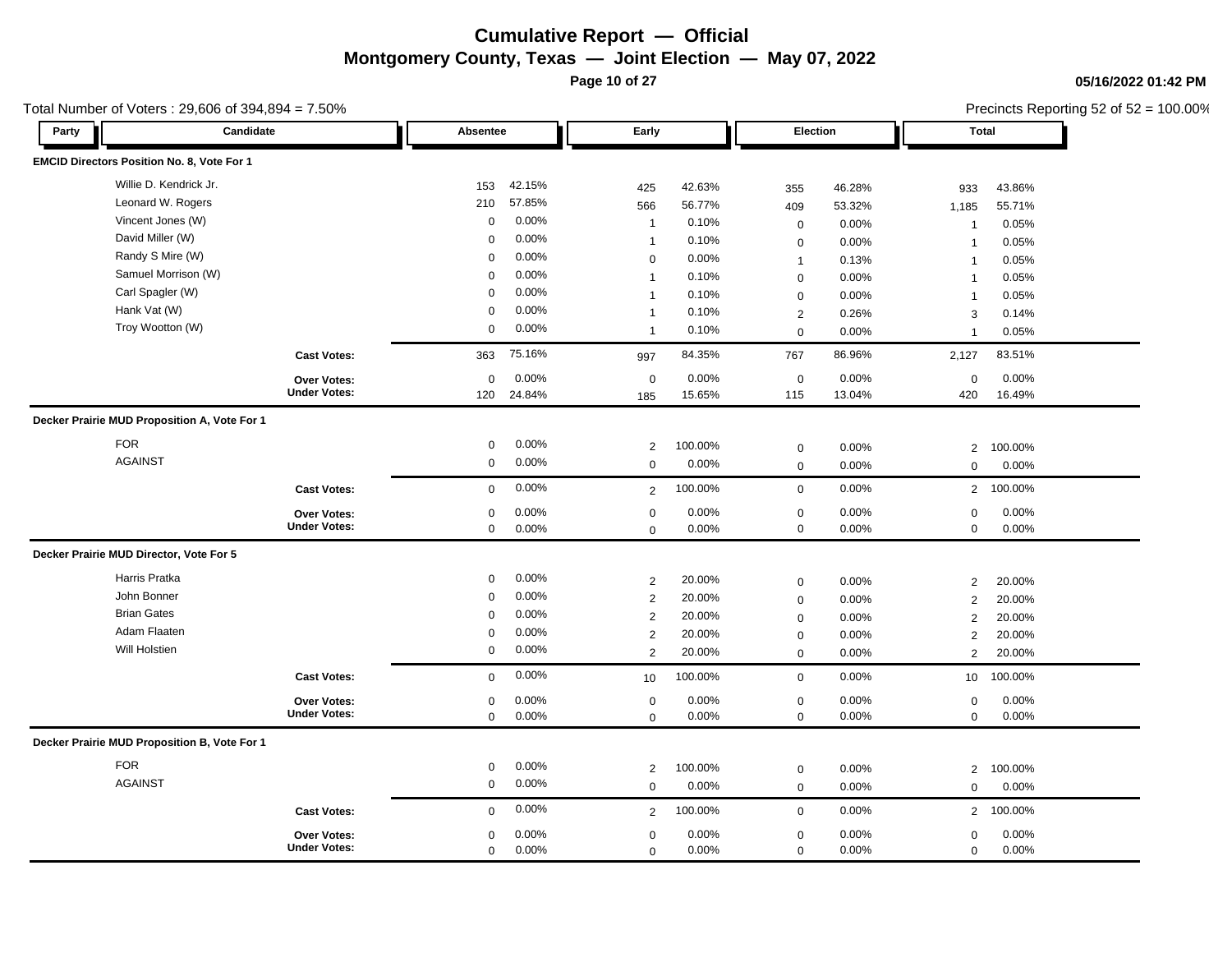**Page 11 of 27**

### **05/16/2022 01:42 PM**

| Total Number of Voters: 29,606 of 394,894 = 7.50% |                     |                      |                           |                         | Precincts Reporting 52 of 52 = 100.00% |  |
|---------------------------------------------------|---------------------|----------------------|---------------------------|-------------------------|----------------------------------------|--|
| Party                                             | Candidate           | Absentee             | Early                     | Election                | Total                                  |  |
| Decker Prairie MUD Proposition C, Vote For 1      |                     |                      |                           |                         |                                        |  |
| <b>FOR</b>                                        |                     | 0.00%<br>$\mathbf 0$ | 100.00%<br>$\overline{c}$ | 0.00%<br>$\mathbf 0$    | 100.00%<br>$\overline{2}$              |  |
| <b>AGAINST</b>                                    |                     | $\mathbf 0$<br>0.00% | 0.00%<br>$\mathbf 0$      | 0.00%<br>$\mathbf 0$    | 0.00%<br>$\mathbf 0$                   |  |
|                                                   | <b>Cast Votes:</b>  | 0.00%<br>$\mathbf 0$ | 100.00%<br>2              | 0.00%<br>$\mathbf 0$    | 2 100.00%                              |  |
|                                                   | Over Votes:         | 0.00%<br>$\mathbf 0$ | 0.00%<br>$\mathbf 0$      | 0.00%<br>$\mathbf 0$    | 0.00%<br>$\mathsf 0$                   |  |
|                                                   | <b>Under Votes:</b> | 0.00%<br>$\mathbf 0$ | 0.00%<br>$\mathbf 0$      | $\mathsf 0$<br>0.00%    | 0.00%<br>$\mathbf 0$                   |  |
| Decker Prairie MUD Proposition D, Vote For 1      |                     |                      |                           |                         |                                        |  |
| <b>FOR</b>                                        |                     | 0.00%<br>$\mathbf 0$ | $\overline{2}$<br>100.00% | $\mathbf 0$<br>0.00%    | 100.00%<br>$\overline{2}$              |  |
| <b>AGAINST</b>                                    |                     | 0.00%<br>$\mathbf 0$ | 0.00%<br>$\Omega$         | 0.00%<br>$\mathbf 0$    | 0.00%<br>$\mathbf 0$                   |  |
|                                                   | <b>Cast Votes:</b>  | 0.00%<br>$\mathbf 0$ | 100.00%<br>$\overline{2}$ | 0.00%<br>$\mathbf 0$    | 2 100.00%                              |  |
|                                                   | <b>Over Votes:</b>  | $\mathbf 0$<br>0.00% | $\mathbf 0$<br>0.00%      | $\mathbf 0$<br>$0.00\%$ | $\mathbf 0$<br>0.00%                   |  |
|                                                   | <b>Under Votes:</b> | $\mathbf 0$<br>0.00% | 0.00%<br>$\mathbf 0$      | $\mathbf 0$<br>0.00%    | $\mathsf 0$<br>0.00%                   |  |
| Decker Prairie MUD Proposition E, Vote For 1      |                     |                      |                           |                         |                                        |  |
| <b>FOR</b>                                        |                     | 0.00%<br>$\mathbf 0$ | 100.00%<br>$\overline{2}$ | 0.00%<br>$\mathbf 0$    | 100.00%<br>$\overline{2}$              |  |
| <b>AGAINST</b>                                    |                     | 0.00%<br>$\mathbf 0$ | 0.00%<br>$\Omega$         | 0.00%<br>$\mathbf 0$    | 0.00%<br>$\mathbf 0$                   |  |
|                                                   | <b>Cast Votes:</b>  | 0.00%<br>$\mathbf 0$ | 100.00%<br>$\overline{2}$ | 0.00%<br>$\mathsf 0$    | 100.00%<br>$\overline{2}$              |  |
|                                                   | <b>Over Votes:</b>  | 0.00%<br>$\mathbf 0$ | 0.00%<br>$\mathbf 0$      | 0.00%<br>$\mathbf 0$    | 0.00%<br>$\mathbf 0$                   |  |
|                                                   | <b>Under Votes:</b> | 0.00%<br>$\mathbf 0$ | 0.00%<br>$\mathbf 0$      | $\mathsf 0$<br>0.00%    | 0.00%<br>$\mathbf{0}$                  |  |
| Decker Prairie MUD Proposition F, Vote For 1      |                     |                      |                           |                         |                                        |  |
| <b>FOR</b>                                        |                     | 0.00%<br>$\mathbf 0$ | 100.00%<br>$\overline{2}$ | 0.00%<br>$\mathbf 0$    | 100.00%<br>2                           |  |
| <b>AGAINST</b>                                    |                     | 0.00%<br>$\mathbf 0$ | $\mathbf 0$<br>0.00%      | 0.00%<br>$\mathbf 0$    | 0.00%<br>$\mathbf 0$                   |  |
|                                                   | <b>Cast Votes:</b>  | 0.00%<br>$\mathbf 0$ | 100.00%<br>2              | 0.00%<br>$\mathbf 0$    | 100.00%<br>$\overline{2}$              |  |
|                                                   | Over Votes:         | 0.00%<br>$\mathbf 0$ | 0.00%<br>$\mathbf 0$      | 0.00%<br>$\mathbf 0$    | 0.00%<br>$\mathbf 0$                   |  |
|                                                   | <b>Under Votes:</b> | $\mathbf 0$<br>0.00% | 0.00%<br>$\mathbf 0$      | $\mathsf 0$<br>0.00%    | $\mathsf 0$<br>0.00%                   |  |
| Decker Prairie MUD Proposition G, Vote For 1      |                     |                      |                           |                         |                                        |  |
| <b>FOR</b>                                        |                     | 0.00%<br>$\mathbf 0$ | 100.00%<br>$\overline{2}$ | 0.00%<br>$\mathbf 0$    | 100.00%<br>$\overline{2}$              |  |
| <b>AGAINST</b>                                    |                     | 0.00%<br>$\mathbf 0$ | 0.00%<br>$\mathbf 0$      | $\mathsf 0$<br>0.00%    | 0.00%<br>$\mathbf 0$                   |  |
|                                                   | <b>Cast Votes:</b>  | 0.00%<br>$\mathbf 0$ | 100.00%<br>2              | 0.00%<br>$\mathbf 0$    | 100.00%<br>2                           |  |
|                                                   | <b>Over Votes:</b>  | 0.00%<br>$\mathbf 0$ | 0.00%<br>$\mathbf 0$      | $0.00\%$<br>$\mathbf 0$ | 0.00%<br>$\mathbf 0$                   |  |
|                                                   | <b>Under Votes:</b> | 0.00%<br>$\mathbf 0$ | 0.00%<br>$\mathbf 0$      | $\mathbf 0$<br>0.00%    | 0.00%<br>$\mathbf 0$                   |  |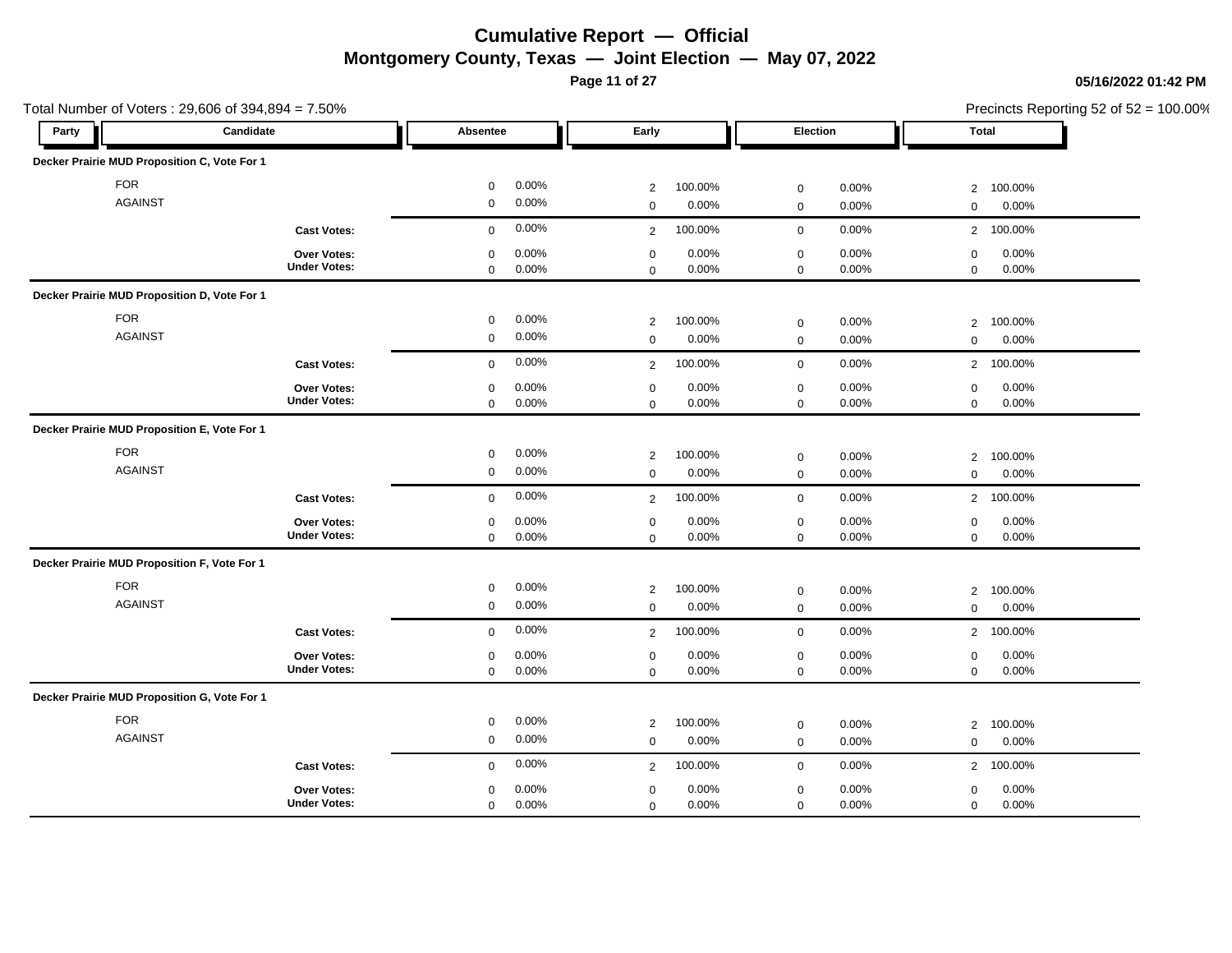**Page 12 of 27**

| Total Number of Voters: 29,606 of 394,894 = 7.50% |                     |                      |                |         |                     |         |                | Precincts Reporting 52 of 52 = 100.00% |
|---------------------------------------------------|---------------------|----------------------|----------------|---------|---------------------|---------|----------------|----------------------------------------|
| Party                                             | Candidate           | Absentee             | Early          |         | Election            |         | Total          |                                        |
| Decker Prairie MUD Proposition H, Vote For 1      |                     |                      |                |         |                     |         |                |                                        |
| <b>FOR</b>                                        |                     | 0.00%<br>$\mathbf 0$ | 2              | 100.00% | $\mathsf{O}\xspace$ | 0.00%   | $\overline{2}$ | 100.00%                                |
| <b>AGAINST</b>                                    |                     | 0.00%<br>$\mathbf 0$ | $\mathbf 0$    | 0.00%   | $\mathsf{O}\xspace$ | 0.00%   | $\mathbf 0$    | 0.00%                                  |
|                                                   | <b>Cast Votes:</b>  | 0.00%<br>$\mathbf 0$ | 2              | 100.00% | $\boldsymbol{0}$    | 0.00%   | $\overline{2}$ | 100.00%                                |
|                                                   | Over Votes:         | 0.00%<br>$\mathbf 0$ | $\mathbf 0$    | 0.00%   | $\mathbf 0$         | 0.00%   | $\mathsf 0$    | 0.00%                                  |
|                                                   | <b>Under Votes:</b> | $\mathbf 0$<br>0.00% | $\mathbf 0$    | 0.00%   | $\mathbf 0$         | 0.00%   | $\mathbf 0$    | 0.00%                                  |
| Decker Prairie MUD Proposition I, Vote For 1      |                     |                      |                |         |                     |         |                |                                        |
| <b>FOR</b>                                        |                     | 0.00%<br>$\mathbf 0$ | $\overline{c}$ | 100.00% | $\boldsymbol{0}$    | 0.00%   | $\overline{2}$ | 100.00%                                |
| <b>AGAINST</b>                                    |                     | 0.00%<br>$\mathbf 0$ | $\Omega$       | 0.00%   | $\mathbf 0$         | 0.00%   | $\mathbf 0$    | 0.00%                                  |
|                                                   | <b>Cast Votes:</b>  | 0.00%<br>$\mathbf 0$ | $\overline{2}$ | 100.00% | $\mathbf 0$         | 0.00%   | $\overline{2}$ | 100.00%                                |
|                                                   | Over Votes:         | 0.00%<br>0           | $\mathbf 0$    | 0.00%   | $\pmb{0}$           | 0.00%   | $\mathsf 0$    | 0.00%                                  |
|                                                   | <b>Under Votes:</b> | $\mathbf 0$<br>0.00% | $\mathbf 0$    | 0.00%   | $\mathbf 0$         | 0.00%   | $\mathbf 0$    | 0.00%                                  |
| EMC MUD No. 3 Directors, Vote For 2               |                     |                      |                |         |                     |         |                |                                        |
| Andrew C. Persson                                 |                     | 0.00%<br>$\mathbf 0$ | 5              | 27.78%  | $\mathbf 0$         | 0.00%   | 5              | 26.32%                                 |
| Darell Wade Bridges                               |                     | 0.00%<br>$\Omega$    | 6              | 33.33%  | $\boldsymbol{0}$    | 0.00%   | 6              | 31.58%                                 |
| <b>Brenda Crayton</b>                             |                     | 0.00%<br>$\Omega$    | 5              | 27.78%  | $\mathbf{1}$        | 100.00% | 6              | 31.58%                                 |
| Rainy Rawls                                       |                     | 0.00%<br>0           | 2              | 11.11%  | $\mathbf 0$         | 0.00%   | $\overline{2}$ | 10.53%                                 |
|                                                   | <b>Cast Votes:</b>  | 0.00%<br>$\mathbf 0$ | 18             | 90.00%  | $\mathbf{1}$        | 50.00%  | 19             | 79.17%                                 |
|                                                   | Over Votes:         | 0.00%<br>$\mathbf 0$ | $\mathbf 0$    | 0.00%   | $\mathbf 0$         | 0.00%   | $\mathbf 0$    | 0.00%                                  |
|                                                   | <b>Under Votes:</b> | 2 100.00%            | $\overline{2}$ | 10.00%  | $\mathbf{1}$        | 50.00%  | 5              | 20.83%                                 |
| H-MC MUD No. 386 Directors, Vote For 2            |                     |                      |                |         |                     |         |                |                                        |
| Penny Lynn Prater                                 |                     | 27.27%<br>3          | 25             | 71.43%  | 21                  | 65.63%  | 49             | 62.82%                                 |
| Marcus J. Allen                                   |                     | 18.18%<br>2          | $\overline{4}$ | 11.43%  | 6                   | 18.75%  | 12             | 15.38%                                 |
| Christopher Boyer                                 |                     | 54.55%<br>6          | 6              | 17.14%  | 5                   | 15.63%  | 17             | 21.79%                                 |
|                                                   | <b>Cast Votes:</b>  | 42.31%<br>11         | 35             | 50.00%  | 32                  | 48.48%  | 78             | 48.15%                                 |
|                                                   | Over Votes:         | 0.00%<br>$\mathbf 0$ | $\mathbf 0$    | 0.00%   | $\mathbf 0$         | 0.00%   | $\mathbf 0$    | 0.00%                                  |
|                                                   | <b>Under Votes:</b> | 57.69%<br>15         | 35             | 50.00%  | 34                  | 51.52%  | 84             | 51.85%                                 |
| MC MUD No. 6 Director, Vote For 2                 |                     |                      |                |         |                     |         |                |                                        |
| <b>Tracy Winters</b>                              |                     | 8.70%<br>6           | 47             | 20.89%  | 18                  | 26.09%  | 71             | 19.56%                                 |
| Neil Gaynor                                       |                     | 39.13%<br>27         | 84             | 37.33%  | 24                  | 34.78%  | 135            | 37.19%                                 |
| <b>Brooke Hamilton</b>                            |                     | 33.33%<br>23         | 26             | 11.56%  | 5                   | 7.25%   | 54             | 14.88%                                 |
| Aaron Hoffstadter                                 |                     | 18.84%<br>13         | 68             | 30.22%  | 22                  | 31.88%  | 103            | 28.37%                                 |
|                                                   | <b>Cast Votes:</b>  | 55.65%<br>69         | 225            | 79.23%  | 69                  | 78.41%  | 363            | 73.19%                                 |
|                                                   | Over Votes:         | 0.00%<br>$\mathbf 0$ | $\mathbf 0$    | 0.00%   | $\mathsf{O}\xspace$ | 0.00%   | $\mathbf 0$    | 0.00%                                  |
|                                                   | <b>Under Votes:</b> | 55<br>44.35%         | 59             | 20.77%  | 19                  | 21.59%  | 133            | 26.81%                                 |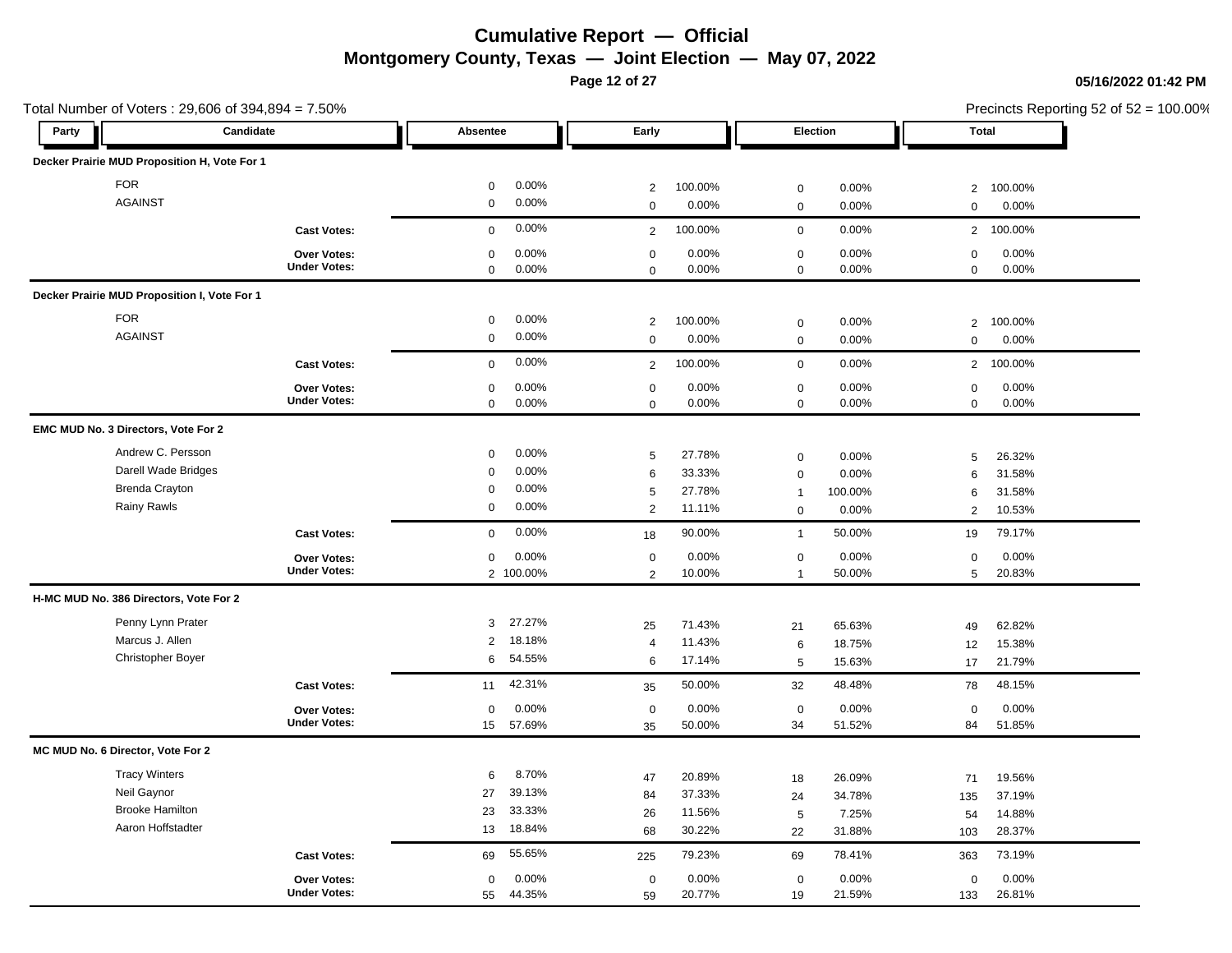**Page 13 of 27**

Total Number of Voters : 29,606 of 394,894 = 7.50%

**05/16/2022 01:42 PM**

| Party | Candidate                           |                     | Absentee       |          | Early       |        | Election       |         |                | <b>Total</b> |  |
|-------|-------------------------------------|---------------------|----------------|----------|-------------|--------|----------------|---------|----------------|--------------|--|
|       | MC MUD No. 7 Director, Vote For 3   |                     |                |          |             |        |                |         |                |              |  |
|       | <b>Cristal Shie</b>                 |                     | 17             | 9.44%    | 84          | 15.58% | 58             | 15.06%  | 159            | 14.40%       |  |
|       | Kyle Mays                           |                     | 27             | 15.00%   | 92          | 17.07% | 62             | 16.10%  | 181            | 16.39%       |  |
|       | Paul R. Nelson                      |                     | 31             | 17.22%   | 80          | 14.84% | 68             | 17.66%  | 179            | 16.21%       |  |
|       | <b>Nelson Reyes</b>                 |                     | 6              | 3.33%    | 13          | 2.41%  | $\overline{7}$ | 1.82%   | 26             | 2.36%        |  |
|       | Rhenalea Beck                       |                     | 14             | 7.78%    | 36          | 6.68%  | 18             | 4.68%   | 68             | 6.16%        |  |
|       | <b>Brad Houk</b>                    |                     | 18             | 10.00%   | 88          | 16.33% | 57             | 14.81%  | 163            | 14.76%       |  |
|       | <b>Mark Holt Meinrath</b>           |                     | 18             | 10.00%   | 17          | 3.15%  | 14             | 3.64%   | 49             | 4.44%        |  |
|       | Jennifer Robinson                   |                     | 32             | 17.78%   | 54          | 10.02% | 41             | 10.65%  | 127            | 11.50%       |  |
|       | Jack Munich                         |                     | 17             | 9.44%    | 75          | 13.91% | 60             | 15.58%  | 152            | 13.77%       |  |
|       |                                     | <b>Cast Votes:</b>  | 180            | 63.16%   | 539         | 81.67% | 385            | 77.78%  | 1,104          | 76.67%       |  |
|       |                                     | Over Votes:         | 0              | $0.00\%$ | $\mathbf 0$ | 0.00%  | $\mathsf 0$    | 0.00%   | 0              | 0.00%        |  |
|       |                                     | <b>Under Votes:</b> | 105            | 36.84%   | 121         | 18.33% | 110            | 22.22%  | 336            | 23.33%       |  |
|       | MC MUD No. 19 Directors, Vote For 2 |                     |                |          |             |        |                |         |                |              |  |
|       | <b>Matthew Milano</b>               |                     | $\overline{2}$ | 25.00%   | 46          | 46.46% | 19             | 43.18%  | 67             | 44.37%       |  |
|       | David Aitken IV                     |                     | 0              | 0.00%    | 5           | 5.05%  | 3              | 6.82%   | 8              | 5.30%        |  |
|       | Max Braden                          |                     | $\overline{2}$ | 25.00%   | 3           | 3.03%  | 2              | 4.55%   | $\overline{7}$ | 4.64%        |  |
|       | Dan Perrin                          |                     | $\overline{4}$ | 50.00%   | 45          | 45.45% | 20             | 45.45%  | 69             | 45.70%       |  |
|       |                                     | <b>Cast Votes:</b>  |                | 8 57.14% | 99          | 91.67% | 44             | 100.00% | 151            | 90.96%       |  |
|       |                                     | Over Votes:         | $\mathbf 0$    | 0.00%    | $\mathbf 0$ | 0.00%  | $\mathbf 0$    | 0.00%   | $\mathbf 0$    | 0.00%        |  |
|       |                                     | <b>Under Votes:</b> | 6              | 42.86%   | 9           | 8.33%  | $\mathbf 0$    | 0.00%   | 15             | 9.04%        |  |
|       | MC MUD No. 36 Director, Vote For 2  |                     |                |          |             |        |                |         |                |              |  |
|       | <b>Vince Fredrick</b>               |                     | 8              | 9.52%    | 39          | 15.66% | 8              | 9.52%   | 55             | 13.19%       |  |
|       | Sharon DeMarsais                    |                     | 9              | 10.71%   | 59          | 23.69% | 26             | 30.95%  | 94             | 22.54%       |  |
|       | John Yoars                          |                     | 31             | 36.90%   | 60          | 24.10% | 17             | 20.24%  | 108            | 25.90%       |  |
|       | <b>Michael Meece</b>                |                     | 9              | 10.71%   | 57          | 22.89% | 22             | 26.19%  | 88             | 21.10%       |  |
|       | Mamie Polk                          |                     | 27             | 32.14%   | 34          | 13.65% | 11             | 13.10%  | 72             | 17.27%       |  |
|       |                                     | <b>Cast Votes:</b>  | 84             | 67.74%   | 249         | 76.85% | 84             | 77.78%  | 417            | 75.00%       |  |
|       |                                     | <b>Over Votes:</b>  | 0              | 0.00%    | $\mathbf 0$ | 0.00%  | $\mathbf 0$    | 0.00%   | $\mathbf 0$    | 0.00%        |  |
|       |                                     | <b>Under Votes:</b> | 40             | 32.26%   | 75          | 23.15% | 24             | 22.22%  | 139            | 25.00%       |  |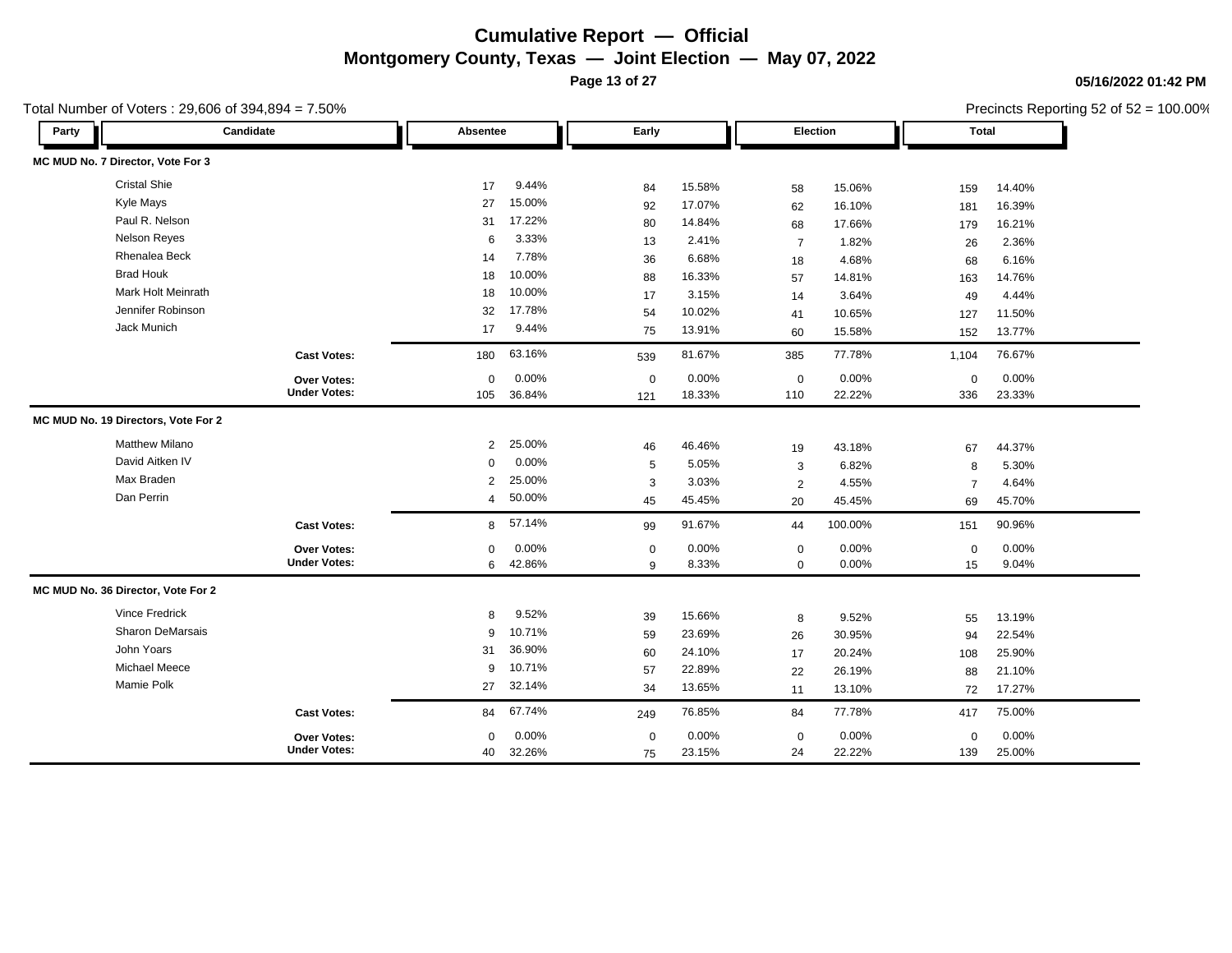**Page 14 of 27**

Total Number of Voters : 29,606 of 394,894 = 7.50%

### **05/16/2022 01:42 PM**

| Party |                                    | Candidate           | Absentee    |        | Early          |        |             | Election |             | <b>Total</b> |  |
|-------|------------------------------------|---------------------|-------------|--------|----------------|--------|-------------|----------|-------------|--------------|--|
|       | MC MUD No. 39 Director, Vote For 2 |                     |             |        |                |        |             |          |             |              |  |
|       | Erik Berglund                      |                     | 3           | 13.04% | $\overline{7}$ | 18.42% | 8           | 6.11%    | 18          | 9.38%        |  |
|       | <b>Kevin Pollock</b>               |                     | 6           | 26.09% | 8              | 21.05% | 41          | 31.30%   | 55          | 28.65%       |  |
|       | <b>Brent Kitchens</b>              |                     | 5           | 21.74% | $\overline{4}$ | 10.53% | 9           | 6.87%    | 18          | 9.38%        |  |
|       | Julie Davids                       |                     | 6           | 26.09% | 5              | 13.16% | 16          | 12.21%   | 27          | 14.06%       |  |
|       | Sean Apostalo                      |                     | 3           | 13.04% | 14             | 36.84% | 57          | 43.51%   | 74          | 38.54%       |  |
|       |                                    | <b>Cast Votes:</b>  | 23          | 67.65% | 38             | 73.08% | 131         | 77.98%   | 192         | 75.59%       |  |
|       |                                    | Over Votes:         | $\Omega$    | 0.00%  | $\mathbf 0$    | 0.00%  | $\mathbf 0$ | 0.00%    | $\mathbf 0$ | 0.00%        |  |
|       |                                    | <b>Under Votes:</b> | 11          | 32.35% | 14             | 26.92% | 37          | 22.02%   | 62          | 24.41%       |  |
|       | MC MUD No. 46 Director, Vote For 3 |                     |             |        |                |        |             |          |             |              |  |
|       | Marjorie Podzielinski              |                     | 81          | 27.84% | 61             | 8.48%  | 78          | 13.31%   | 220         | 13.78%       |  |
|       | David L. Smith                     |                     | 51          | 17.53% | 199            | 27.68% | 152         | 25.94%   | 402         | 25.19%       |  |
|       | W. Tim Bush                        |                     | 36          | 12.37% | 44             | 6.12%  | 68          | 11.60%   | 148         | 9.27%        |  |
|       | Fred Lederman                      |                     | 60          | 20.62% | 200            | 27.82% | 139         | 23.72%   | 399         | 25.00%       |  |
|       | Thomas Schwarzkopf                 |                     | 63          | 21.65% | 215            | 29.90% | 149         | 25.43%   | 427         | 26.75%       |  |
|       |                                    | <b>Cast Votes:</b>  | 291         | 55.11% | 719            | 81.80% | 586         | 75.13%   | 1,596       | 72.98%       |  |
|       |                                    | Over Votes:         | $\mathbf 0$ | 0.00%  | $\mathbf 0$    | 0.00%  | $\mathbf 0$ | 0.00%    | $\mathbf 0$ | 0.00%        |  |
|       |                                    | <b>Under Votes:</b> | 237         | 44.89% | 160            | 18.20% | 194         | 24.87%   | 591         | 27.02%       |  |
|       | MC MUD No. 47 Director, Vote For 2 |                     |             |        |                |        |             |          |             |              |  |
|       | Hugh H. Connett                    |                     | 52          | 22.32% | 268            | 36.46% | 175         | 30.92%   | 495         | 32.27%       |  |
|       | <b>Anthony Cardiel</b>             |                     | 45          | 19.31% | 78             | 10.61% | 84          | 14.84%   | 207         | 13.49%       |  |
|       | Diane Nielsen                      |                     | 61          | 26.18% | 246            | 33.47% | 188         | 33.22%   | 495         | 32.27%       |  |
|       | Daniel E. Lewis                    |                     | 14          | 6.01%  | 26             | 3.54%  | 23          | 4.06%    | 63          | 4.11%        |  |
|       | Jennifer J. Ronk                   |                     | 61          | 26.18% | 117            | 15.92% | 96          | 16.96%   | 274         | 17.86%       |  |
|       |                                    | <b>Cast Votes:</b>  | 233         | 61.97% | 735            | 91.42% | 566         | 86.02%   | 1,534       | 83.46%       |  |
|       |                                    | Over Votes:         | $\Omega$    | 0.00%  | $\mathbf 0$    | 0.00%  | $\mathbf 0$ | 0.00%    | $\mathbf 0$ | 0.00%        |  |
|       |                                    | <b>Under Votes:</b> | 143         | 38.03% | 69             | 8.58%  | 92          | 13.98%   | 304         | 16.54%       |  |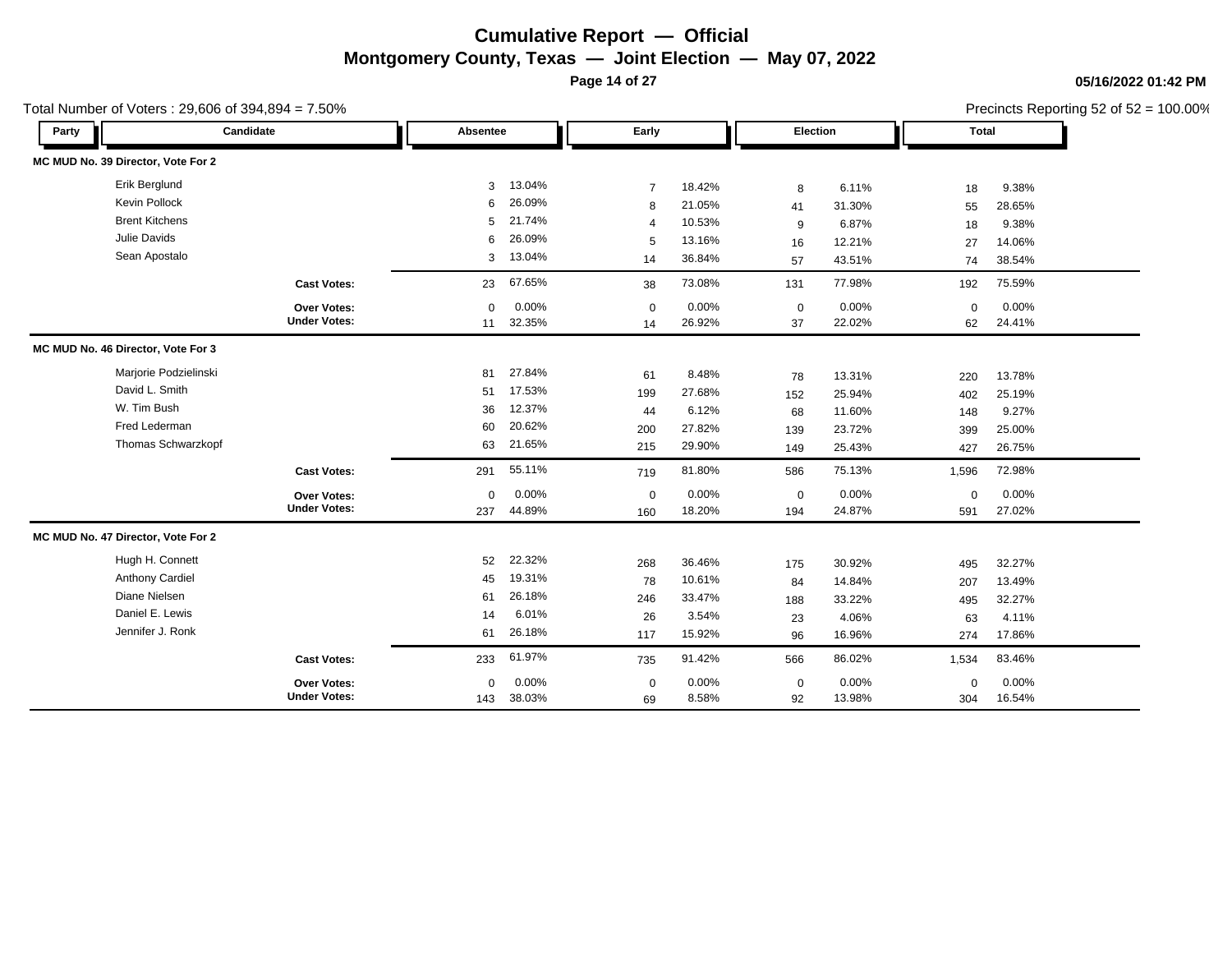**Page 15 of 27**

Total Number of Voters : 29,606 of 394,894 = 7.50%

### **05/16/2022 01:42 PM**

| Party | Candidate                           |                     | Absentee       |        | Early            |        | Election         |        | <b>Total</b> |        |
|-------|-------------------------------------|---------------------|----------------|--------|------------------|--------|------------------|--------|--------------|--------|
|       | MC MUD No. 60 Director, Vote For 3  |                     |                |        |                  |        |                  |        |              |        |
|       | Bob Lux                             |                     | 67             | 32.52% | 146              | 17.94% | 64               | 14.55% | 277          | 18.97% |
|       | Donna McAleer                       |                     | 26             | 12.62% | 141              | 17.32% | 89               | 20.23% | 256          | 17.53% |
|       | Brent W. Dorsey                     |                     | 30             | 14.56% | 117              | 14.37% | 43               | 9.77%  | 190          | 13.01% |
|       | Amanda "Bee" Beasley                |                     | 19             | 9.22%  | 16               | 1.97%  | 11               | 2.50%  | 46           | 3.15%  |
|       | Richard Carranza                    |                     | $\overline{7}$ | 3.40%  | 130              | 15.97% | 88               | 20.00% | 225          | 15.41% |
|       | Dale A. Walker                      |                     | 15             | 7.28%  | 134              | 16.46% | 92               | 20.91% | 241          | 16.51% |
|       | W. Richard Stromatt                 |                     | 42             | 20.39% | 130              | 15.97% | 53               | 12.05% | 225          | 15.41% |
|       |                                     | <b>Cast Votes:</b>  | 206            | 46.40% | 814              | 84.53% | 440              | 81.48% | 1,460        | 74.99% |
|       |                                     | Over Votes:         | $\mathbf 0$    | 0.00%  | $\boldsymbol{0}$ | 0.00%  | $\boldsymbol{0}$ | 0.00%  | $\mathbf 0$  | 0.00%  |
|       |                                     | <b>Under Votes:</b> | 238            | 53.60% | 149              | 15.47% | 100              | 18.52% | 487          | 25.01% |
|       | MC MUD No. 67 Director, Vote For 3  |                     |                |        |                  |        |                  |        |              |        |
|       | Roland Johnson                      |                     | 71             | 23.83% | 84               | 15.38% | 102              | 18.05% | 257          | 18.24% |
|       | Alan Fritsche                       |                     | 70             | 23.49% | 88               | 16.12% | 110              | 19.47% | 268          | 19.02% |
|       | Paul J. Martin                      |                     | 84             | 28.19% | 102              | 18.68% | 134              | 23.72% | 320          | 22.71% |
|       | Reid Davidson                       |                     | 24             | 8.05%  | 93               | 17.03% | 74               | 13.10% | 191          | 13.56% |
|       | Chap Caughron                       |                     | 15             | 5.03%  | 82               | 15.02% | 65               | 11.50% | 162          | 11.50% |
|       | Ann Perry                           |                     | 34             | 11.41% | 97               | 17.77% | 80               | 14.16% | 211          | 14.98% |
|       |                                     | <b>Cast Votes:</b>  | 298            | 74.13% | 546              | 87.92% | 565              | 82.97% | 1,409        | 82.69% |
|       |                                     | <b>Over Votes:</b>  | $\mathbf 0$    | 0.00%  | $\mathbf 0$      | 0.00%  | $\mathbf 0$      | 0.00%  | $\mathbf 0$  | 0.00%  |
|       |                                     | <b>Under Votes:</b> | 104            | 25.87% | 75               | 12.08% | 116              | 17.03% | 295          | 17.31% |
|       | MC MUD No. 94 Directors, Vote For 3 |                     |                |        |                  |        |                  |        |              |        |
|       | Jim Spitzmiller                     |                     | $\overline{4}$ | 12.90% | 53               | 16.56% | 24               | 21.43% | 81           | 17.49% |
|       | Merry Leonard                       |                     | $\overline{4}$ | 12.90% | 47               | 14.69% | 25               | 22.32% | 76           | 16.41% |
|       | Jerry Rueschhoff                    |                     | 13             | 41.94% | 86               | 26.88% | 19               | 16.96% | 118          | 25.49% |
|       | Rachel Lambright                    |                     | 5              | 16.13% | 71               | 22.19% | 22               | 19.64% | 98           | 21.17% |
|       | Joe Frost                           |                     | 5              | 16.13% | 63               | 19.69% | 22               | 19.64% | 90           | 19.44% |
|       |                                     | <b>Cast Votes:</b>  | 31             | 44.93% | 320              | 66.25% | 112              | 77.78% | 463          | 66.52% |
|       |                                     | Over Votes:         | $\mathbf 0$    | 0.00%  | $\mathbf 0$      | 0.00%  | $\boldsymbol{0}$ | 0.00%  | $\mathsf 0$  | 0.00%  |
|       |                                     | <b>Under Votes:</b> | 38             | 55.07% | 163              | 33.75% | 32               | 22.22% | 233          | 33.48% |
|       | MC MUD No. 140 Director, Vote For 2 |                     |                |        |                  |        |                  |        |              |        |
|       | Kyle Atchison                       |                     | $\mathbf 0$    | 0.00%  | $\mathbf 0$      | 0.00%  | $\mathbf 0$      | 0.00%  | $\mathbf 0$  | 0.00%  |
|       | Mary Ellen Bare                     |                     | $\mathbf 0$    | 0.00%  | $\mathbf 0$      | 0.00%  | $\mathbf 0$      | 0.00%  | $\mathbf{0}$ | 0.00%  |
|       |                                     | <b>Cast Votes:</b>  | $\mathbf 0$    | 0.00%  | $\mathbf 0$      | 0.00%  | $\mathbf 0$      | 0.00%  | $\mathbf 0$  | 0.00%  |
|       |                                     | Over Votes:         | $\mathbf 0$    | 0.00%  | $\mathbf 0$      | 0.00%  | $\mathbf 0$      | 0.00%  | $\mathbf 0$  | 0.00%  |
|       |                                     | <b>Under Votes:</b> | $\mathbf 0$    | 0.00%  | $\mathbf 0$      | 0.00%  | $\mathbf 0$      | 0.00%  | $\mathbf 0$  | 0.00%  |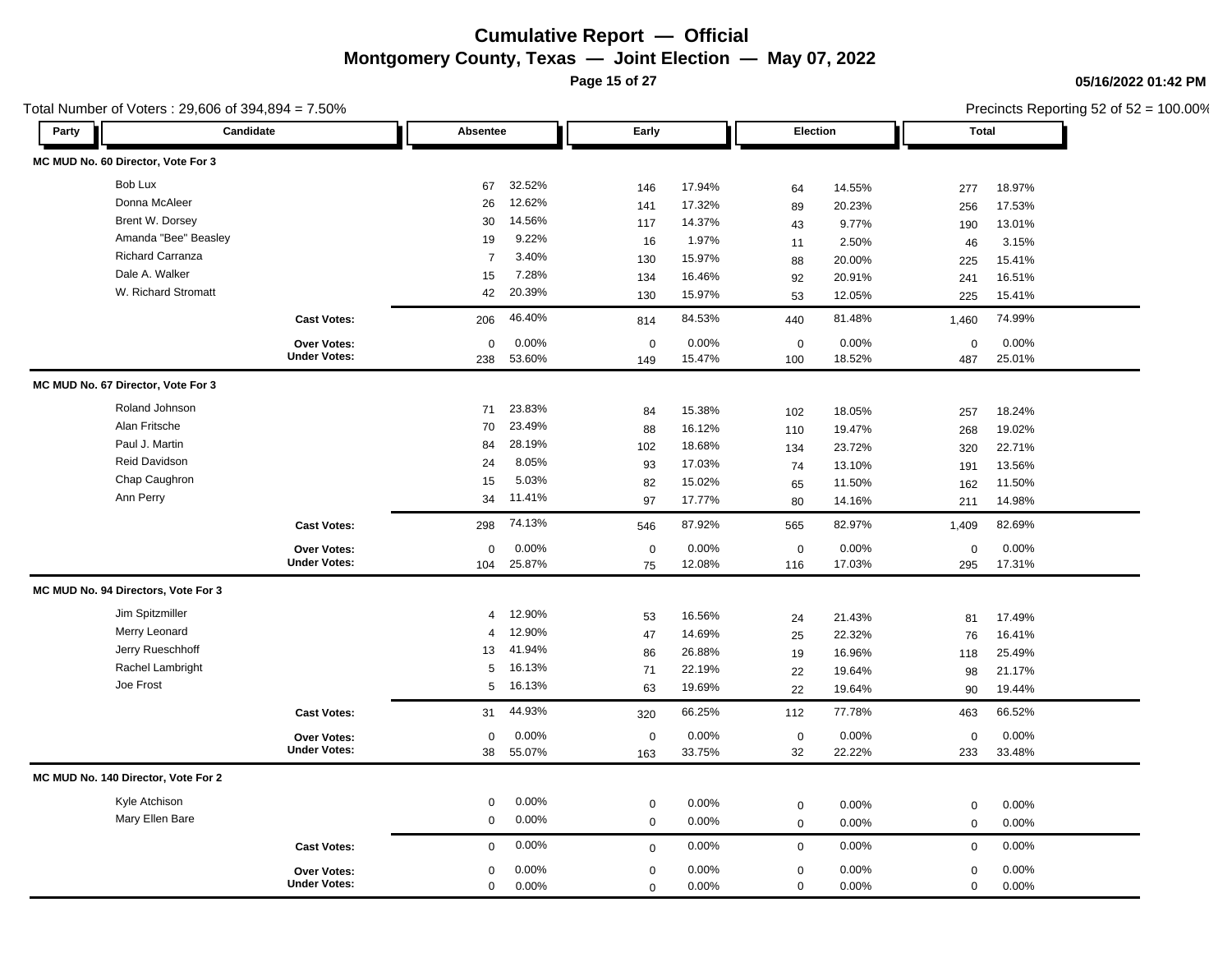**Page 16 of 27**

### **05/16/2022 01:42 PM**

| Total Number of Voters: 29,606 of 394,894 = 7.50% |                     |             |       |                |         |             |       | Precincts Reporting 52 of 52 = 100.00% |         |  |
|---------------------------------------------------|---------------------|-------------|-------|----------------|---------|-------------|-------|----------------------------------------|---------|--|
| Party                                             | Candidate           | Absentee    |       | Early          |         | Election    |       | <b>Total</b>                           |         |  |
| MC MUD No. 140 Proposition A, Vote For 1          |                     |             |       |                |         |             |       |                                        |         |  |
| <b>FOR</b>                                        |                     | $\mathsf 0$ | 0.00% | $\mathbf 0$    | 0.00%   | $\mathbf 0$ | 0.00% | $\mathbf 0$                            | 0.00%   |  |
| <b>AGAINST</b>                                    |                     | $\mathbf 0$ | 0.00% | $\mathbf 0$    | 0.00%   | $\mathsf 0$ | 0.00% | $\mathbf 0$                            | 0.00%   |  |
|                                                   | <b>Cast Votes:</b>  | $\mathbf 0$ | 0.00% | $\mathbf 0$    | 0.00%   | $\mathbf 0$ | 0.00% | $\mathbf 0$                            | 0.00%   |  |
|                                                   | Over Votes:         | $\mathbf 0$ | 0.00% | $\mathbf 0$    | 0.00%   | $\mathbf 0$ | 0.00% | $\mathbf 0$                            | 0.00%   |  |
|                                                   | <b>Under Votes:</b> | $\mathbf 0$ | 0.00% | $\mathbf 0$    | 0.00%   | $\mathbf 0$ | 0.00% | $\mathbf 0$                            | 0.00%   |  |
| MC MUD No. 140 Proposition B, Vote For 1          |                     |             |       |                |         |             |       |                                        |         |  |
| <b>FOR</b>                                        |                     | $\mathbf 0$ | 0.00% | $\mathbf 0$    | 0.00%   | $\mathbf 0$ | 0.00% | $\mathbf 0$                            | 0.00%   |  |
| <b>AGAINST</b>                                    |                     | $\mathbf 0$ | 0.00% | $\mathbf 0$    | 0.00%   | $\mathbf 0$ | 0.00% | $\mathbf 0$                            | 0.00%   |  |
|                                                   | <b>Cast Votes:</b>  | $\mathbf 0$ | 0.00% | $\mathbf 0$    | 0.00%   | $\mathsf 0$ | 0.00% | $\mathbf 0$                            | 0.00%   |  |
|                                                   | Over Votes:         | $\mathbf 0$ | 0.00% | $\mathbf 0$    | 0.00%   | $\mathbf 0$ | 0.00% | $\mathbf 0$                            | 0.00%   |  |
|                                                   | <b>Under Votes:</b> | $\mathbf 0$ | 0.00% | $\mathbf 0$    | 0.00%   | $\mathsf 0$ | 0.00% | $\mathbf 0$                            | 0.00%   |  |
| MC MUD No. 140 Proposition C, Vote For 1          |                     |             |       |                |         |             |       |                                        |         |  |
| <b>FOR</b>                                        |                     | $\mathbf 0$ | 0.00% | $\mathbf 0$    | 0.00%   | $\mathbf 0$ | 0.00% | $\pmb{0}$                              | 0.00%   |  |
| <b>AGAINST</b>                                    |                     | $\mathbf 0$ | 0.00% | $\mathbf 0$    | 0.00%   | $\mathbf 0$ | 0.00% | $\mathbf 0$                            | 0.00%   |  |
|                                                   | <b>Cast Votes:</b>  | $\mathbf 0$ | 0.00% | $\mathbf 0$    | 0.00%   | $\mathbf 0$ | 0.00% | $\mathbf 0$                            | 0.00%   |  |
|                                                   | Over Votes:         | $\mathbf 0$ | 0.00% | $\mathbf 0$    | 0.00%   | $\mathbf 0$ | 0.00% | $\mathbf 0$                            | 0.00%   |  |
|                                                   | <b>Under Votes:</b> | $\mathbf 0$ | 0.00% | $\mathbf 0$    | 0.00%   | $\mathbf 0$ | 0.00% | $\mathbf 0$                            | 0.00%   |  |
| MC MUD No. 162 Proposition A, Vote For 1          |                     |             |       |                |         |             |       |                                        |         |  |
| <b>FOR DISTRICT</b>                               |                     | $\mathbf 0$ | 0.00% | 2              | 100.00% | $\mathbf 0$ | 0.00% | $\overline{2}$                         | 100.00% |  |
| <b>AGAINST DISTRICT</b>                           |                     | $\mathbf 0$ | 0.00% | $\mathbf 0$    | 0.00%   | $\mathbf 0$ | 0.00% | $\mathbf 0$                            | 0.00%   |  |
|                                                   | <b>Cast Votes:</b>  | $\mathbf 0$ | 0.00% | 2              | 100.00% | $\mathsf 0$ | 0.00% | $\overline{2}$                         | 100.00% |  |
|                                                   | Over Votes:         | $\mathbf 0$ | 0.00% | $\mathbf 0$    | 0.00%   | $\mathbf 0$ | 0.00% | $\mathbf 0$                            | 0.00%   |  |
|                                                   | <b>Under Votes:</b> | $\mathbf 0$ | 0.00% | $\mathbf 0$    | 0.00%   | $\mathsf 0$ | 0.00% | $\mathbf 0$                            | 0.00%   |  |
| MC MUD No. 162 Director, Vote For 5               |                     |             |       |                |         |             |       |                                        |         |  |
| John M. Dombrowski                                |                     | $\mathbf 0$ | 0.00% | $\overline{2}$ | 20.00%  | $\mathbf 0$ | 0.00% | $\overline{2}$                         | 20.00%  |  |
| Nick Ozuna Jr                                     |                     | $\mathbf 0$ | 0.00% | $\overline{2}$ | 20.00%  | $\mathbf 0$ | 0.00% | $\overline{2}$                         | 20.00%  |  |
| Donabel Quizon                                    |                     | $\mathbf 0$ | 0.00% | $\overline{2}$ | 20.00%  | $\mathbf 0$ | 0.00% | $\overline{2}$                         | 20.00%  |  |
| Edward J. Cummins Jr                              |                     | $\mathsf 0$ | 0.00% | $\overline{2}$ | 20.00%  | $\mathbf 0$ | 0.00% | $\overline{2}$                         | 20.00%  |  |
| Sharon Hoyt                                       |                     | $\mathbf 0$ | 0.00% | $\overline{2}$ | 20.00%  | $\mathbf 0$ | 0.00% | 2                                      | 20.00%  |  |
|                                                   | <b>Cast Votes:</b>  | $\Omega$    | 0.00% | 10             | 100.00% | $\mathbf 0$ | 0.00% | 10                                     | 100.00% |  |
|                                                   | <b>Over Votes:</b>  | $\mathbf 0$ | 0.00% | $\mathbf 0$    | 0.00%   | $\mathbf 0$ | 0.00% | $\mathbf 0$                            | 0.00%   |  |
|                                                   | <b>Under Votes:</b> | $\mathbf 0$ | 0.00% | $\mathbf 0$    | 0.00%   | $\mathbf 0$ | 0.00% | $\mathbf 0$                            | 0.00%   |  |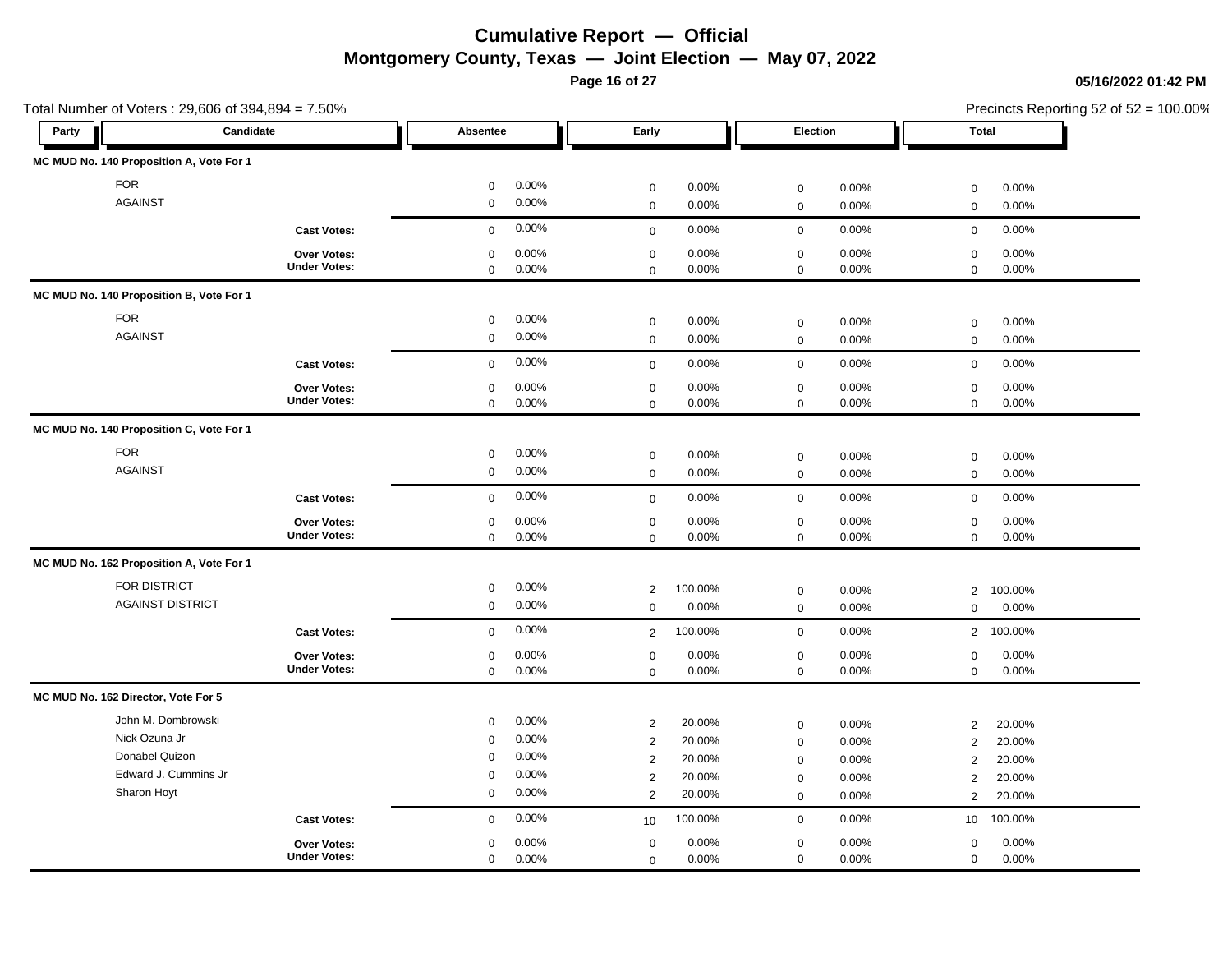**Page 17 of 27**

### **05/16/2022 01:42 PM**

| Total Number of Voters: 29,606 of 394,894 = 7.50% |                     |                      |                           |                         | Precincts Reporting 52 of 52 = 100.00% |  |
|---------------------------------------------------|---------------------|----------------------|---------------------------|-------------------------|----------------------------------------|--|
| Party                                             | Candidate           | Absentee             | Early                     | Election                | Total                                  |  |
| MC MUD No. 162 Proposition B, Vote For 1          |                     |                      |                           |                         |                                        |  |
| <b>FOR</b>                                        |                     | 0.00%<br>$\mathbf 0$ | 100.00%<br>$\overline{c}$ | 0.00%<br>$\mathbf 0$    | 100.00%<br>$\overline{2}$              |  |
| <b>AGAINST</b>                                    |                     | $\mathbf 0$<br>0.00% | 0.00%<br>$\mathbf 0$      | 0.00%<br>$\mathbf 0$    | 0.00%<br>$\mathbf 0$                   |  |
|                                                   | <b>Cast Votes:</b>  | 0.00%<br>$\mathbf 0$ | 100.00%<br>2              | 0.00%<br>$\mathbf 0$    | 2 100.00%                              |  |
|                                                   | Over Votes:         | 0.00%<br>$\mathbf 0$ | 0.00%<br>$\mathbf 0$      | 0.00%<br>$\mathbf 0$    | 0.00%<br>$\mathsf 0$                   |  |
|                                                   | <b>Under Votes:</b> | 0.00%<br>$\mathbf 0$ | 0.00%<br>$\mathbf 0$      | $\mathsf 0$<br>0.00%    | 0.00%<br>$\mathbf 0$                   |  |
| MC MUD No. 162 Proposition C, Vote For 1          |                     |                      |                           |                         |                                        |  |
| <b>FOR</b>                                        |                     | 0.00%<br>$\mathbf 0$ | $\overline{2}$<br>100.00% | 0.00%<br>$\mathbf 0$    | 100.00%<br>$\overline{2}$              |  |
| <b>AGAINST</b>                                    |                     | 0.00%<br>$\mathbf 0$ | 0.00%<br>$\Omega$         | 0.00%<br>$\mathbf 0$    | 0.00%<br>$\mathbf 0$                   |  |
|                                                   | <b>Cast Votes:</b>  | 0.00%<br>$\mathbf 0$ | 100.00%<br>$\overline{2}$ | 0.00%<br>$\mathbf 0$    | 2 100.00%                              |  |
|                                                   | <b>Over Votes:</b>  | $\mathbf 0$<br>0.00% | $\mathbf 0$<br>0.00%      | $\mathbf 0$<br>$0.00\%$ | $\mathbf 0$<br>0.00%                   |  |
|                                                   | <b>Under Votes:</b> | $\mathbf 0$<br>0.00% | 0.00%<br>$\mathbf 0$      | $\mathsf 0$<br>0.00%    | $\mathbf 0$<br>0.00%                   |  |
| MC MUD No. 162 Proposition D, Vote For 1          |                     |                      |                           |                         |                                        |  |
| <b>FOR</b>                                        |                     | 0.00%<br>$\mathbf 0$ | 100.00%<br>$\overline{2}$ | 0.00%<br>$\mathbf 0$    | 100.00%<br>$\overline{2}$              |  |
| <b>AGAINST</b>                                    |                     | 0.00%<br>$\mathbf 0$ | 0.00%<br>$\Omega$         | 0.00%<br>$\mathbf 0$    | 0.00%<br>$\mathbf 0$                   |  |
|                                                   | <b>Cast Votes:</b>  | 0.00%<br>$\mathbf 0$ | 100.00%<br>$\overline{2}$ | 0.00%<br>$\mathbf 0$    | 100.00%<br>$\overline{2}$              |  |
|                                                   | <b>Over Votes:</b>  | 0.00%<br>$\mathbf 0$ | 0.00%<br>$\mathbf 0$      | 0.00%<br>$\mathbf 0$    | 0.00%<br>$\mathbf 0$                   |  |
|                                                   | <b>Under Votes:</b> | 0.00%<br>$\mathbf 0$ | 0.00%<br>$\mathbf 0$      | 0.00%<br>$\mathbf 0$    | 0.00%<br>$\mathbf{0}$                  |  |
| MC MUD No. 162 Proposition E, Vote For 1          |                     |                      |                           |                         |                                        |  |
| <b>FOR</b>                                        |                     | 0.00%<br>$\mathbf 0$ | 100.00%<br>$\overline{2}$ | 0.00%<br>$\mathbf 0$    | 100.00%<br>2                           |  |
| <b>AGAINST</b>                                    |                     | 0.00%<br>$\mathbf 0$ | $\mathbf 0$<br>0.00%      | 0.00%<br>$\mathbf 0$    | 0.00%<br>$\mathbf 0$                   |  |
|                                                   | <b>Cast Votes:</b>  | 0.00%<br>$\mathbf 0$ | 100.00%<br>2              | 0.00%<br>$\mathbf 0$    | 100.00%<br>$\overline{2}$              |  |
|                                                   | Over Votes:         | 0.00%<br>$\mathbf 0$ | $\mathsf 0$<br>0.00%      | 0.00%<br>$\mathbf 0$    | 0.00%<br>$\mathbf 0$                   |  |
|                                                   | <b>Under Votes:</b> | $\mathbf 0$<br>0.00% | 0.00%<br>$\mathbf 0$      | $\mathbf 0$<br>0.00%    | $\mathsf 0$<br>0.00%                   |  |
| MC MUD No. 162 Proposition F, Vote For 1          |                     |                      |                           |                         |                                        |  |
| <b>FOR</b>                                        |                     | 0.00%<br>$\mathbf 0$ | 100.00%<br>$\overline{2}$ | 0.00%<br>$\mathbf 0$    | 100.00%<br>$\overline{2}$              |  |
| <b>AGAINST</b>                                    |                     | 0.00%<br>$\mathbf 0$ | 0.00%<br>$\mathbf 0$      | $\mathsf 0$<br>0.00%    | 0.00%<br>$\mathbf 0$                   |  |
|                                                   | <b>Cast Votes:</b>  | 0.00%<br>$\mathbf 0$ | 100.00%<br>$\overline{2}$ | 0.00%<br>$\mathbf 0$    | 100.00%<br>2                           |  |
|                                                   | <b>Over Votes:</b>  | 0.00%<br>$\mathbf 0$ | 0.00%<br>$\mathbf 0$      | $0.00\%$<br>$\mathbf 0$ | 0.00%<br>$\mathbf 0$                   |  |
|                                                   | <b>Under Votes:</b> | 0.00%<br>$\mathbf 0$ | 0.00%<br>$\mathbf 0$      | $\mathbf 0$<br>0.00%    | 0.00%<br>$\mathbf 0$                   |  |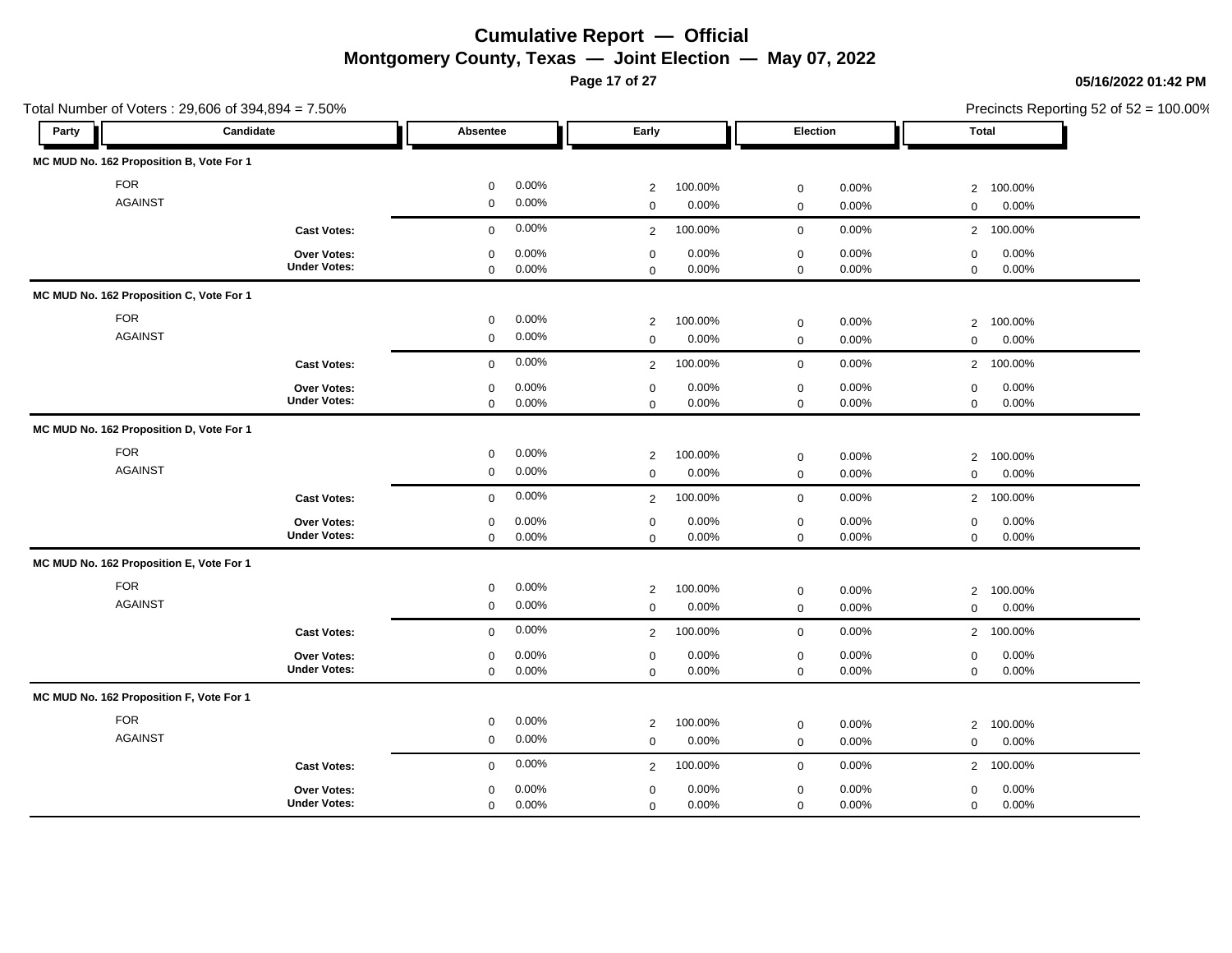**Page 18 of 27**

### **05/16/2022 01:42 PM**

|                                          | Total Number of Voters: 29,606 of 394,894 = 7.50% |                                              |                                              |                                                 | Precincts Reporting 52 of 52 = 100.00%       |  |
|------------------------------------------|---------------------------------------------------|----------------------------------------------|----------------------------------------------|-------------------------------------------------|----------------------------------------------|--|
| Party                                    | Candidate                                         | Absentee                                     | Early                                        | Election                                        | Total                                        |  |
| MC MUD No. 162 Proposition G, Vote For 1 |                                                   |                                              |                                              |                                                 |                                              |  |
| <b>FOR</b>                               |                                                   | 0.00%<br>$\mathsf 0$                         | 100.00%<br>$\overline{2}$                    | 0.00%<br>$\mathbf 0$                            | 100.00%<br>$\overline{2}$                    |  |
| <b>AGAINST</b>                           |                                                   | 0.00%<br>$\mathbf 0$                         | 0.00%<br>$\mathsf 0$                         | 0.00%<br>$\mathbf 0$                            | 0.00%<br>$\mathbf 0$                         |  |
|                                          | <b>Cast Votes:</b>                                | 0.00%<br>$\mathbf 0$                         | 100.00%<br>$\overline{2}$                    | $\mathsf 0$<br>0.00%                            | $2^{\circ}$<br>100.00%                       |  |
|                                          | <b>Over Votes:</b><br><b>Under Votes:</b>         | 0.00%<br>0<br>0.00%<br>$\mathbf 0$           | 0.00%<br>$\mathbf 0$<br>0.00%<br>$\mathbf 0$ | 0.00%<br>$\mathbf 0$<br>$\mathbf 0$<br>0.00%    | 0.00%<br>$\mathbf 0$<br>0.00%<br>$\mathbf 0$ |  |
| MC MUD No. 162 Proposition H, Vote For 1 |                                                   |                                              |                                              |                                                 |                                              |  |
| <b>FOR</b>                               |                                                   | 0.00%<br>$\mathbf 0$                         | 100.00%<br>$\overline{2}$                    | $\mathbf 0$<br>0.00%                            | $\overline{2}$<br>100.00%                    |  |
| <b>AGAINST</b>                           |                                                   | 0.00%<br>$\mathbf 0$                         | 0.00%<br>$\mathbf 0$                         | 0.00%<br>$\mathbf 0$                            | 0.00%<br>$\mathbf 0$                         |  |
|                                          | <b>Cast Votes:</b>                                | 0.00%<br>$\mathbf 0$                         | 100.00%<br>2                                 | 0.00%<br>$\mathbf 0$                            | 2 100.00%                                    |  |
|                                          | <b>Over Votes:</b><br><b>Under Votes:</b>         | 0.00%<br>$\mathbf 0$<br>$\mathbf 0$<br>0.00% | 0.00%<br>$\mathbf 0$<br>0.00%<br>$\Omega$    | 0.00%<br>$\mathbf 0$<br>$\mathbf 0$<br>0.00%    | 0.00%<br>$\mathbf 0$<br>$\mathbf 0$<br>0.00% |  |
| MC MUD No. 162 Proposition I, Vote For 1 |                                                   |                                              |                                              |                                                 |                                              |  |
| <b>FOR</b>                               |                                                   | 0.00%<br>$\mathsf 0$                         | 100.00%<br>$\overline{2}$                    | 0.00%<br>$\mathbf 0$                            | $\overline{2}$<br>100.00%                    |  |
| <b>AGAINST</b>                           |                                                   | $\mathbf 0$<br>0.00%                         | 0.00%<br>$\mathbf 0$                         | 0.00%<br>$\mathbf 0$                            | 0.00%<br>$\mathbf 0$                         |  |
|                                          | <b>Cast Votes:</b>                                | 0.00%<br>$\mathbf 0$                         | 100.00%<br>$\overline{2}$                    | 0.00%<br>$\mathbf 0$                            | 100.00%<br>$\overline{2}$                    |  |
|                                          | Over Votes:<br><b>Under Votes:</b>                | 0.00%<br>$\mathsf 0$<br>0.00%<br>$\mathbf 0$ | 0.00%<br>$\mathsf 0$<br>0.00%<br>$\Omega$    | 0.00%<br>$\mathbf 0$<br>0.00%<br>$\mathbf 0$    | 0.00%<br>$\mathbf 0$<br>0.00%<br>$\mathbf 0$ |  |
| MC MUD No. 162 Proposition J, Vote For 1 |                                                   |                                              |                                              |                                                 |                                              |  |
| <b>FOR</b>                               |                                                   | 0.00%<br>$\mathsf 0$                         | 100.00%<br>$\overline{2}$                    | 0.00%<br>$\mathbf 0$                            | 100.00%<br>2                                 |  |
| <b>AGAINST</b>                           |                                                   | 0.00%<br>$\mathbf 0$                         | 0.00%<br>$\mathbf 0$                         | 0.00%<br>$\mathbf 0$                            | 0.00%<br>$\mathbf 0$                         |  |
|                                          | <b>Cast Votes:</b>                                | 0.00%<br>$\mathbf 0$                         | 100.00%<br>$\overline{2}$                    | 0.00%<br>$\mathbf 0$                            | 2 100.00%                                    |  |
|                                          | Over Votes:<br><b>Under Votes:</b>                | 0.00%<br>$\mathbf 0$<br>$\mathbf 0$<br>0.00% | $\mathbf 0$<br>0.00%<br>0.00%<br>$\mathbf 0$ | $\mathbf 0$<br>$0.00\%$<br>$\mathsf 0$<br>0.00% | $\mathbf 0$<br>0.00%<br>$\mathsf 0$<br>0.00% |  |
| MC MUD No. 191 Director, Vote For 2      |                                                   |                                              |                                              |                                                 |                                              |  |
| Phillip Smith                            |                                                   | 0.00%<br>$\mathbf 0$                         | $\overline{2}$<br>50.00%                     | 0.00%<br>$\mathbf 0$                            | 50.00%<br>$\overline{2}$                     |  |
| Shaun A. Smith                           |                                                   | 0.00%<br>$\mathbf 0$                         | 50.00%<br>2                                  | 0.00%<br>$\mathbf 0$                            | 50.00%<br>$\overline{2}$                     |  |
|                                          | <b>Cast Votes:</b>                                | 0.00%<br>$\mathbf 0$                         | 100.00%<br>$\overline{4}$                    | 0.00%<br>$\mathbf 0$                            | 100.00%<br>$\overline{4}$                    |  |
|                                          | <b>Over Votes:</b>                                | 0.00%<br>$\mathbf 0$                         | 0.00%<br>$\mathbf 0$                         | 0.00%<br>$\mathbf 0$                            | 0.00%<br>$\mathbf 0$                         |  |
|                                          | <b>Under Votes:</b>                               | 0.00%<br>$\mathbf 0$                         | 0.00%<br>$\mathbf 0$                         | $\mathbf 0$<br>0.00%                            | 0.00%<br>$\mathbf 0$                         |  |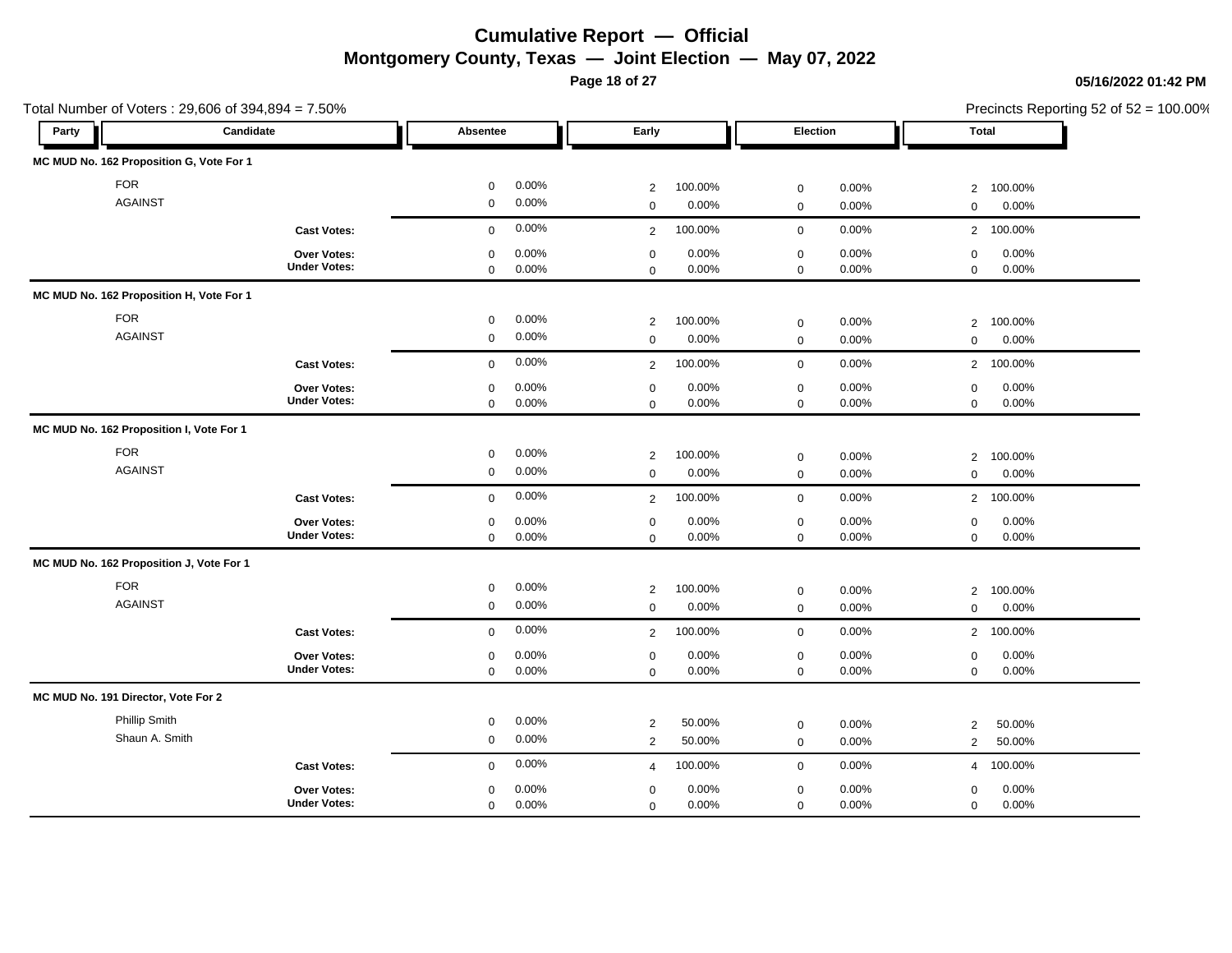**Page 19 of 27**

|                                          | Total Number of Voters: 29,606 of 394,894 = 7.50% |                      |                           |                              | Precincts Reporting 52 of 52 = 100.00% |
|------------------------------------------|---------------------------------------------------|----------------------|---------------------------|------------------------------|----------------------------------------|
| Party                                    | Candidate                                         | Absentee             | Early                     | Election                     | Total                                  |
| MC MUD No. 191 Proposition A, Vote For 1 |                                                   |                      |                           |                              |                                        |
| <b>FOR</b>                               |                                                   | 0.00%<br>$\mathbf 0$ | 100.00%<br>2              | 0.00%<br>$\mathbf 0$         | 100.00%<br>$\overline{2}$              |
| <b>AGAINST</b>                           |                                                   | $\mathbf 0$<br>0.00% | 0.00%<br>$\mathbf 0$      | $\mathbf 0$<br>0.00%         | $\mathbf 0$<br>0.00%                   |
|                                          | <b>Cast Votes:</b>                                | 0.00%<br>$\mathbf 0$ | 100.00%<br>$\overline{2}$ | $\mathbf 0$<br>0.00%         | 100.00%<br>$2^{\circ}$                 |
|                                          | Over Votes:                                       | 0.00%<br>$\mathbf 0$ | 0.00%<br>$\mathbf 0$      | 0.00%<br>$\boldsymbol{0}$    | 0.00%<br>$\mathsf 0$                   |
|                                          | <b>Under Votes:</b>                               | 0.00%<br>$\mathbf 0$ | 0.00%<br>$\Omega$         | $\mathbf 0$<br>0.00%         | 0.00%<br>$\mathbf 0$                   |
| MC MUD No. 191 Proposition B, Vote For 1 |                                                   |                      |                           |                              |                                        |
| <b>FOR</b>                               |                                                   | 0.00%<br>$\mathbf 0$ | 100.00%<br>$\overline{2}$ | 0.00%<br>$\boldsymbol{0}$    | $\overline{2}$<br>100.00%              |
| <b>AGAINST</b>                           |                                                   | 0.00%<br>$\mathbf 0$ | 0.00%<br>$\mathbf 0$      | $\mathbf 0$<br>0.00%         | 0.00%<br>$\Omega$                      |
|                                          | <b>Cast Votes:</b>                                | 0.00%<br>$\mathbf 0$ | 100.00%<br>2              | $\mathbf 0$<br>0.00%         | $\overline{2}$<br>100.00%              |
|                                          | Over Votes:                                       | 0.00%<br>0           | 0.00%<br>$\mathbf 0$      | $\mathsf{O}\xspace$<br>0.00% | 0.00%<br>$\mathbf 0$                   |
|                                          | <b>Under Votes:</b>                               | 0.00%<br>0           | 0.00%<br>$\mathbf 0$      | 0.00%<br>$\boldsymbol{0}$    | 0.00%<br>$\mathbf 0$                   |
| MC MUD No. 191 Proposition C, Vote For 1 |                                                   |                      |                           |                              |                                        |
| <b>FOR</b>                               |                                                   | 0.00%<br>$\mathbf 0$ | 100.00%<br>2              | $\mathsf{O}\xspace$<br>0.00% | 100.00%<br>$\overline{2}$              |
| <b>AGAINST</b>                           |                                                   | 0.00%<br>$\mathbf 0$ | 0.00%<br>$\mathbf 0$      | 0.00%<br>$\mathbf 0$         | 0.00%<br>$\mathbf 0$                   |
|                                          | <b>Cast Votes:</b>                                | 0.00%<br>$\Omega$    | 100.00%<br>$\overline{2}$ | 0.00%<br>$\mathsf{O}\xspace$ | 100.00%<br>$\overline{2}$              |
|                                          | Over Votes:                                       | 0.00%<br>$\mathbf 0$ | 0.00%<br>$\mathbf 0$      | 0.00%<br>$\mathbf 0$         | 0.00%<br>$\mathsf 0$                   |
|                                          | <b>Under Votes:</b>                               | 0.00%<br>$\mathbf 0$ | 0.00%<br>$\mathbf 0$      | 0.00%<br>$\mathbf 0$         | 0.00%<br>$\mathbf 0$                   |
| MC MUD NO. 199 Proposition A, Vote For 1 |                                                   |                      |                           |                              |                                        |
| <b>FOR</b>                               |                                                   | 0.00%<br>$\mathbf 0$ | 2<br>100.00%              | 0.00%<br>$\mathbf 0$         | 100.00%<br>2                           |
| <b>AGAINST</b>                           |                                                   | 0.00%<br>$\mathbf 0$ | $\mathbf 0$<br>0.00%      | $\mathbf 0$<br>0.00%         | 0.00%<br>$\mathbf 0$                   |
|                                          | <b>Cast Votes:</b>                                | 0.00%<br>$\mathbf 0$ | 100.00%<br>2              | $\mathsf{O}\xspace$<br>0.00% | 100.00%<br>$\overline{2}$              |
|                                          | Over Votes:                                       | 0.00%<br>$\mathbf 0$ | $\mathbf 0$<br>0.00%      | $\boldsymbol{0}$<br>0.00%    | $\mathbf 0$<br>0.00%                   |
|                                          | <b>Under Votes:</b>                               | 0.00%<br>$\mathbf 0$ | 0.00%<br>$\Omega$         | $\mathbf 0$<br>0.00%         | 0.00%<br>$\mathbf 0$                   |
| MC MUD NO. 199 Director, Vote For 5      |                                                   |                      |                           |                              |                                        |
| Linda Perez                              |                                                   | 0.00%<br>$\mathbf 0$ | 20.00%<br>$\overline{2}$  | 0.00%<br>$\boldsymbol{0}$    | 20.00%<br>$\overline{2}$               |
| <b>Quency Perkins</b>                    |                                                   | 0.00%<br>$\Omega$    | 20.00%<br>2               | $\mathsf{O}\xspace$<br>0.00% | 20.00%<br>$\overline{2}$               |
| Santina Daily                            |                                                   | 0.00%<br>$\mathbf 0$ | 2<br>20.00%               | $\mathsf{O}\xspace$<br>0.00% | $\overline{2}$<br>20.00%               |
| Sue Robinson                             |                                                   | 0.00%<br>$\mathbf 0$ | 2<br>20.00%               | $\mathbf 0$<br>0.00%         | $\overline{2}$<br>20.00%               |
| Joshua Kelly Hancock                     |                                                   | 0.00%<br>$\mathbf 0$ | 20.00%<br>$\overline{2}$  | 0.00%<br>$\mathbf 0$         | 20.00%<br>$\overline{2}$               |
|                                          | <b>Cast Votes:</b>                                | 0.00%<br>$\mathbf 0$ | 100.00%<br>10             | 0.00%<br>$\boldsymbol{0}$    | 100.00%<br>10 <sup>1</sup>             |
|                                          | Over Votes:                                       | 0.00%<br>$\mathbf 0$ | 0.00%<br>$\mathbf 0$      | 0.00%<br>$\boldsymbol{0}$    | 0.00%<br>$\mathbf 0$                   |
|                                          | <b>Under Votes:</b>                               | 0.00%<br>$\mathbf 0$ | 0.00%<br>$\mathbf 0$      | $\mathbf 0$<br>0.00%         | 0.00%<br>$\mathbf{0}$                  |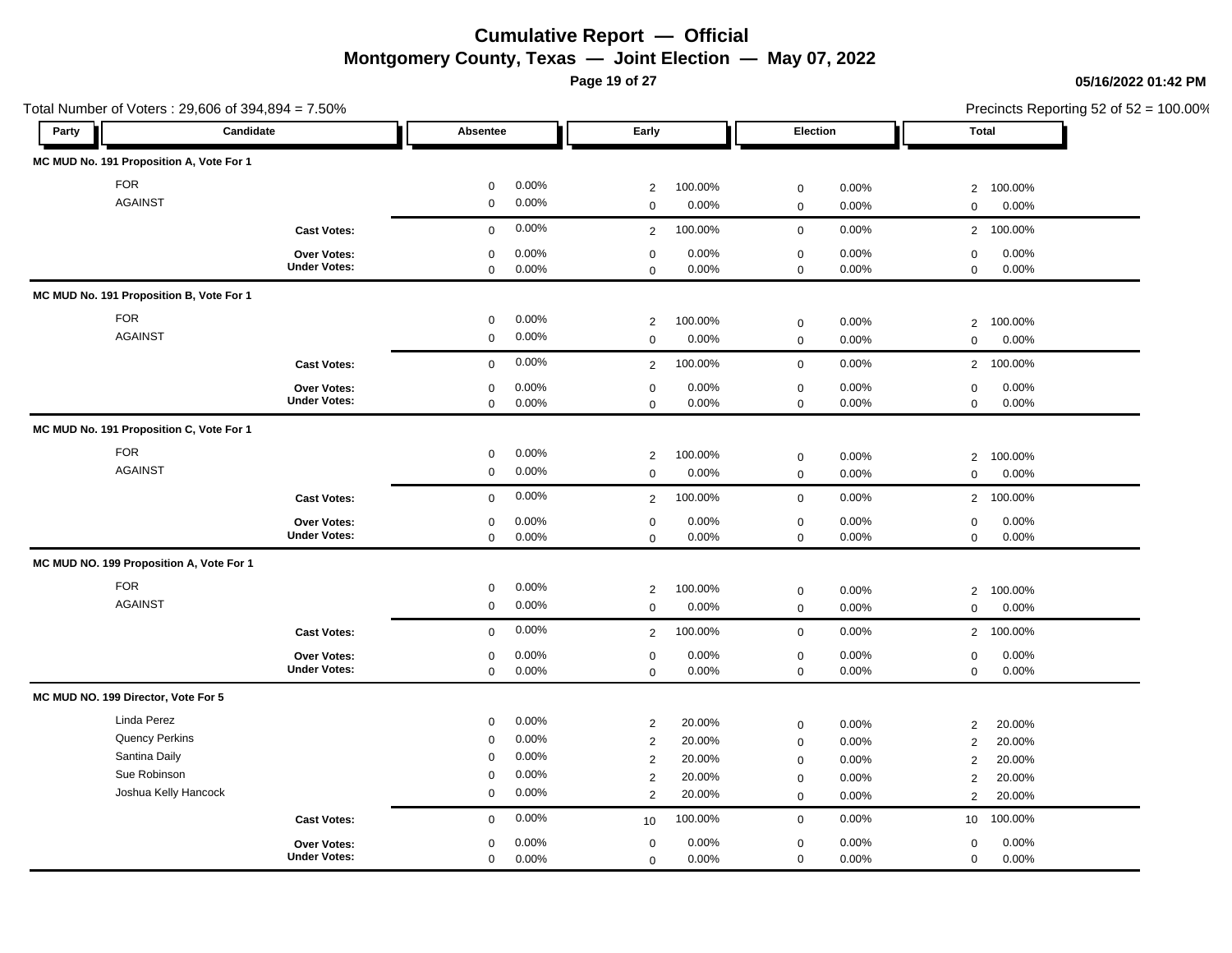**Page 20 of 27**

Total Number of Voters : 29,606 of 394,894 = 7.50%

### **05/16/2022 01:42 PM**

| Party | Candidate                                |                     | Absentee    |       | Early          |         | Election         |       |                | <b>Total</b> |
|-------|------------------------------------------|---------------------|-------------|-------|----------------|---------|------------------|-------|----------------|--------------|
|       | MC MUD NO. 199 Proposition B, Vote For 1 |                     |             |       |                |         |                  |       |                |              |
|       | <b>FOR</b>                               |                     | 0           | 0.00% | 2              | 100.00% | $\mathbf 0$      | 0.00% | $\overline{2}$ | 100.00%      |
|       | <b>AGAINST</b>                           |                     | 0           | 0.00% | $\mathbf 0$    | 0.00%   | $\mathbf 0$      | 0.00% | $\mathbf 0$    | 0.00%        |
|       |                                          | <b>Cast Votes:</b>  | 0           | 0.00% | 2              | 100.00% | $\mathbf 0$      | 0.00% | $\overline{2}$ | 100.00%      |
|       |                                          | Over Votes:         | 0           | 0.00% | $\mathbf 0$    | 0.00%   | $\mathbf 0$      | 0.00% | 0              | 0.00%        |
|       |                                          | <b>Under Votes:</b> | $\mathbf 0$ | 0.00% | $\mathbf 0$    | 0.00%   | $\mathsf 0$      | 0.00% | $\mathbf 0$    | 0.00%        |
|       | MC MUD NO. 199 Proposition C, Vote For 1 |                     |             |       |                |         |                  |       |                |              |
|       | <b>FOR</b>                               |                     | 0           | 0.00% | 2              | 100.00% | $\mathbf 0$      | 0.00% | $\overline{2}$ | 100.00%      |
|       | <b>AGAINST</b>                           |                     | 0           | 0.00% | $\mathbf 0$    | 0.00%   | $\mathbf 0$      | 0.00% | $\mathbf 0$    | 0.00%        |
|       |                                          | <b>Cast Votes:</b>  | $\mathbf 0$ | 0.00% | 2              | 100.00% | $\mathbf 0$      | 0.00% | $\overline{2}$ | 100.00%      |
|       |                                          | Over Votes:         | 0           | 0.00% | $\mathbf 0$    | 0.00%   | $\mathbf 0$      | 0.00% | 0              | 0.00%        |
|       |                                          | <b>Under Votes:</b> | 0           | 0.00% | $\mathbf 0$    | 0.00%   | $\mathbf 0$      | 0.00% | $\mathbf 0$    | 0.00%        |
|       | MC MUD NO. 199 Proposition D, Vote For 1 |                     |             |       |                |         |                  |       |                |              |
|       | <b>FOR</b>                               |                     | $\mathbf 0$ | 0.00% | 2              | 100.00% | $\mathbf 0$      | 0.00% | $\overline{2}$ | 100.00%      |
|       | <b>AGAINST</b>                           |                     | 0           | 0.00% | $\mathbf 0$    | 0.00%   | $\mathbf 0$      | 0.00% | 0              | 0.00%        |
|       |                                          | <b>Cast Votes:</b>  | 0           | 0.00% | $\overline{2}$ | 100.00% | $\mathbf 0$      | 0.00% | $\overline{2}$ | 100.00%      |
|       |                                          | Over Votes:         | 0           | 0.00% | $\mathbf 0$    | 0.00%   | $\mathbf 0$      | 0.00% | 0              | 0.00%        |
|       |                                          | <b>Under Votes:</b> | $\Omega$    | 0.00% | $\Omega$       | 0.00%   | $\mathbf 0$      | 0.00% | $\Omega$       | 0.00%        |
|       | MC MUD NO. 199 Proposition E, Vote For 1 |                     |             |       |                |         |                  |       |                |              |
|       | <b>FOR</b>                               |                     | 0           | 0.00% | $\overline{2}$ | 100.00% | $\mathbf 0$      | 0.00% | $\overline{2}$ | 100.00%      |
|       | <b>AGAINST</b>                           |                     | 0           | 0.00% | $\mathbf 0$    | 0.00%   | $\boldsymbol{0}$ | 0.00% | $\mathbf 0$    | 0.00%        |
|       |                                          | <b>Cast Votes:</b>  | $\mathbf 0$ | 0.00% | 2              | 100.00% | $\mathbf 0$      | 0.00% | $\overline{2}$ | 100.00%      |
|       |                                          | Over Votes:         | 0           | 0.00% | 0              | 0.00%   | $\mathbf 0$      | 0.00% | 0              | 0.00%        |
|       |                                          | <b>Under Votes:</b> | 0           | 0.00% | $\mathbf 0$    | 0.00%   | $\mathbf 0$      | 0.00% | $\mathbf 0$    | 0.00%        |
|       | MC MUD NO. 199 Proposition F, Vote For 1 |                     |             |       |                |         |                  |       |                |              |
|       | <b>FOR</b>                               |                     | $\mathbf 0$ | 0.00% | 2              | 100.00% | $\mathbf 0$      | 0.00% | $\overline{2}$ | 100.00%      |
|       | <b>AGAINST</b>                           |                     | 0           | 0.00% | $\mathbf 0$    | 0.00%   | $\boldsymbol{0}$ | 0.00% | $\mathbf 0$    | 0.00%        |
|       |                                          | <b>Cast Votes:</b>  | $\mathbf 0$ | 0.00% | 2              | 100.00% | $\mathbf 0$      | 0.00% | $\overline{2}$ | 100.00%      |
|       |                                          | Over Votes:         | 0           | 0.00% | $\mathbf 0$    | 0.00%   | $\mathsf 0$      | 0.00% | $\mathbf 0$    | 0.00%        |
|       |                                          | <b>Under Votes:</b> | $\mathbf 0$ | 0.00% | $\Omega$       | 0.00%   | $\mathbf 0$      | 0.00% | $\mathbf 0$    | 0.00%        |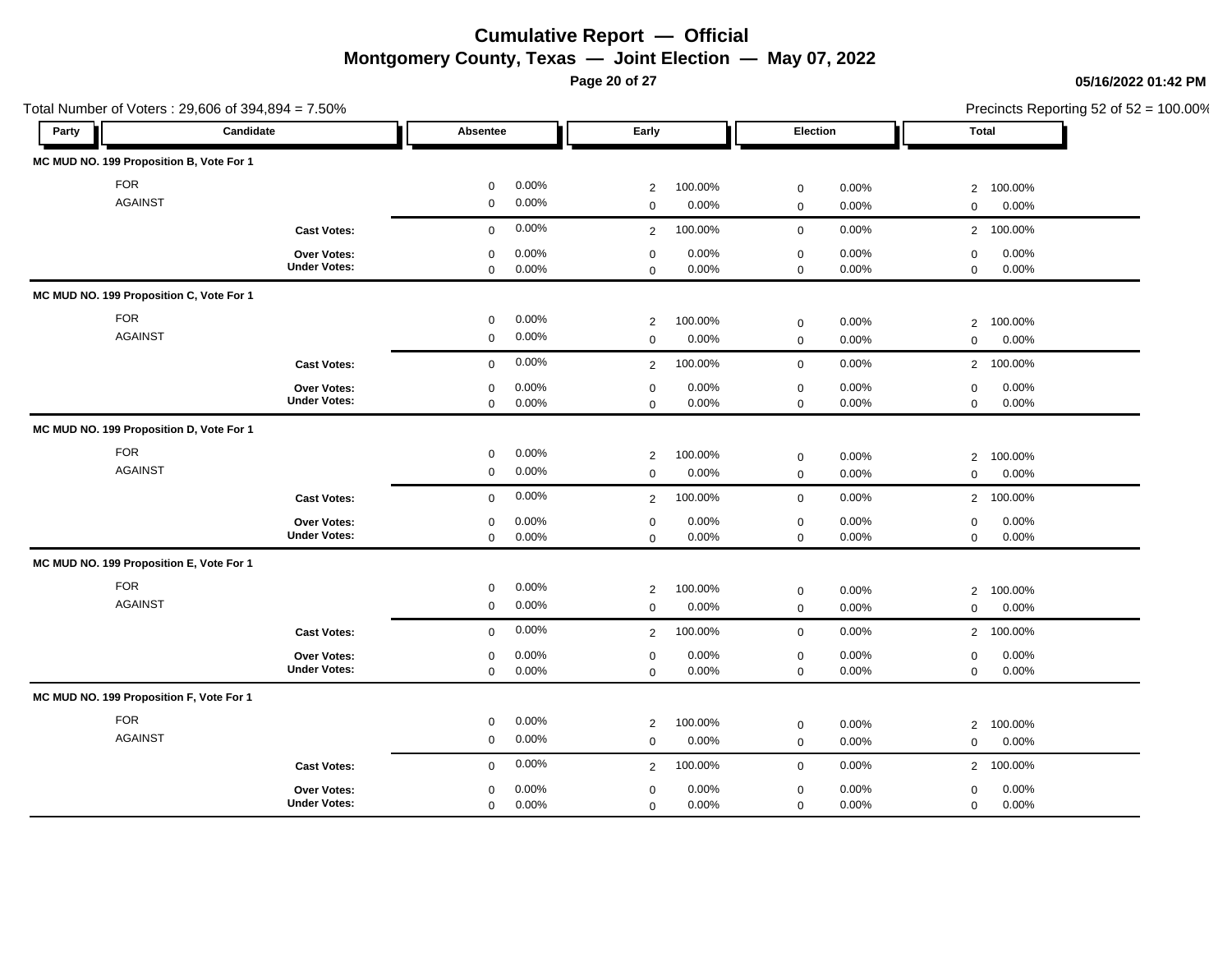**Page 21 of 27**

Total Number of Voters : 29,606 of 394,894 = 7.50%

#### **05/16/2022 01:42 PM**

| Party | Candidate                                |                     | Absentee    |       | Early            |         | Election            |       | <b>Total</b>   |         |
|-------|------------------------------------------|---------------------|-------------|-------|------------------|---------|---------------------|-------|----------------|---------|
|       | MC MUD NO. 199 Proposition G, Vote For 1 |                     |             |       |                  |         |                     |       |                |         |
|       | <b>FOR</b>                               |                     | $\mathbf 0$ | 0.00% | $\overline{2}$   | 100.00% | $\mathbf 0$         | 0.00% | $\overline{2}$ | 100.00% |
|       | <b>AGAINST</b>                           |                     | $\mathbf 0$ | 0.00% | $\mathbf 0$      | 0.00%   | $\mathbf 0$         | 0.00% | $\mathbf 0$    | 0.00%   |
|       |                                          | <b>Cast Votes:</b>  | $\mathbf 0$ | 0.00% | $\overline{2}$   | 100.00% | $\mathbf 0$         | 0.00% | $\overline{2}$ | 100.00% |
|       |                                          | Over Votes:         | $\mathbf 0$ | 0.00% | $\mathbf 0$      | 0.00%   | $\mathbf 0$         | 0.00% | $\mathbf 0$    | 0.00%   |
|       |                                          | <b>Under Votes:</b> | $\mathbf 0$ | 0.00% | $\mathbf 0$      | 0.00%   | $\mathbf 0$         | 0.00% | $\mathbf 0$    | 0.00%   |
|       | MC MUD NO. 199 Proposition H, Vote For 1 |                     |             |       |                  |         |                     |       |                |         |
|       | <b>FOR</b>                               |                     | 0           | 0.00% | 2                | 100.00% | $\mathbf 0$         | 0.00% | $\overline{2}$ | 100.00% |
|       | <b>AGAINST</b>                           |                     | $\mathbf 0$ | 0.00% | $\mathbf 0$      | 0.00%   | $\mathbf 0$         | 0.00% | $\mathbf 0$    | 0.00%   |
|       |                                          | <b>Cast Votes:</b>  | $\mathbf 0$ | 0.00% | 2                | 100.00% | $\mathbf 0$         | 0.00% | $\overline{2}$ | 100.00% |
|       |                                          | Over Votes:         | $\mathbf 0$ | 0.00% | $\mathbf 0$      | 0.00%   | $\mathbf 0$         | 0.00% | $\mathsf 0$    | 0.00%   |
|       |                                          | <b>Under Votes:</b> | $\mathsf 0$ | 0.00% | $\mathbf 0$      | 0.00%   | $\mathbf 0$         | 0.00% | $\mathbf 0$    | 0.00%   |
|       | MC MUD No. 201 Director, Vote For 5      |                     |             |       |                  |         |                     |       |                |         |
|       | Kimberly Newman                          |                     | $\mathbf 0$ | 0.00% | $\overline{1}$   | 20.00%  | $\boldsymbol{0}$    | 0.00% | $\mathbf{1}$   | 20.00%  |
|       | Morgan L. Horvitz                        |                     | 0           | 0.00% | $\overline{1}$   | 20.00%  | $\mathsf{O}\xspace$ | 0.00% | $\overline{1}$ | 20.00%  |
|       | Gigi Zientek                             |                     | 0           | 0.00% | $\overline{1}$   | 20.00%  | $\boldsymbol{0}$    | 0.00% | $\mathbf{1}$   | 20.00%  |
|       | Michelle McCormick                       |                     | 0           | 0.00% | $\overline{1}$   | 20.00%  | $\pmb{0}$           | 0.00% | $\mathbf{1}$   | 20.00%  |
|       | Rose Ann Hancock                         |                     | $\mathbf 0$ | 0.00% | $\mathbf{1}$     | 20.00%  | $\mathsf 0$         | 0.00% | $\mathbf{1}$   | 20.00%  |
|       |                                          | <b>Cast Votes:</b>  | $\mathsf 0$ | 0.00% | 5                | 100.00% | $\mathsf 0$         | 0.00% | 5              | 100.00% |
|       |                                          | Over Votes:         | $\mathbf 0$ | 0.00% | $\mathbf 0$      | 0.00%   | $\mathbf 0$         | 0.00% | $\mathsf 0$    | 0.00%   |
|       |                                          | <b>Under Votes:</b> | $\mathbf 0$ | 0.00% | $\mathsf 0$      | 0.00%   | $\mathsf{O}\xspace$ | 0.00% | $\mathbf 0$    | 0.00%   |
|       | MC MUD No. 203 Proposition A, Vote For 1 |                     |             |       |                  |         |                     |       |                |         |
|       | <b>FOR</b>                               |                     | $\mathbf 0$ | 0.00% | $\boldsymbol{0}$ | 0.00%   | $\pmb{0}$           | 0.00% | $\mathsf 0$    | 0.00%   |
|       | <b>AGAINST</b>                           |                     | $\mathsf 0$ | 0.00% | $\mathbf 0$      | 0.00%   | $\mathbf 0$         | 0.00% | $\mathbf 0$    | 0.00%   |
|       |                                          | <b>Cast Votes:</b>  | $\mathbf 0$ | 0.00% | $\mathsf 0$      | 0.00%   | $\mathbf 0$         | 0.00% | $\mathbf 0$    | 0.00%   |
|       |                                          | Over Votes:         | $\mathbf 0$ | 0.00% | $\pmb{0}$        | 0.00%   | $\mathbf 0$         | 0.00% | $\mathbf 0$    | 0.00%   |
|       |                                          | <b>Under Votes:</b> | $\mathbf 0$ | 0.00% | $\mathbf 0$      | 0.00%   | $\mathbf 0$         | 0.00% | $\mathbf 0$    | 0.00%   |
|       | MC MUD No. 203 Director, Vote For 5      |                     |             |       |                  |         |                     |       |                |         |
|       | Joseph M. Green                          |                     | $\mathbf 0$ | 0.00% | $\boldsymbol{0}$ | 0.00%   | $\boldsymbol{0}$    | 0.00% | $\mathbf 0$    | 0.00%   |
|       | Matt Clayton                             |                     | $\mathbf 0$ | 0.00% | $\mathbf 0$      | 0.00%   | $\boldsymbol{0}$    | 0.00% | $\mathsf 0$    | 0.00%   |
|       | Theresa Schrock                          |                     | $\mathbf 0$ | 0.00% | $\mathbf 0$      | 0.00%   | $\boldsymbol{0}$    | 0.00% | $\mathsf 0$    | 0.00%   |
|       | <b>Bryan Ketcher</b>                     |                     | $\mathbf 0$ | 0.00% | $\mathbf 0$      | 0.00%   | $\mathsf{O}\xspace$ | 0.00% | $\mathbf 0$    | 0.00%   |
|       | Steven Hymel                             |                     | $\mathbf 0$ | 0.00% | $\mathsf 0$      | 0.00%   | $\mathbf 0$         | 0.00% | $\mathbf 0$    | 0.00%   |
|       |                                          | <b>Cast Votes:</b>  | $\mathbf 0$ | 0.00% | $\mathbf 0$      | 0.00%   | $\mathbf 0$         | 0.00% | $\mathbf 0$    | 0.00%   |
|       |                                          | Over Votes:         | $\mathbf 0$ | 0.00% | $\pmb{0}$        | 0.00%   | $\mathsf{O}\xspace$ | 0.00% | $\mathbf 0$    | 0.00%   |
|       |                                          | <b>Under Votes:</b> | $\Omega$    | 0.00% | $\mathbf 0$      | 0.00%   | $\mathbf 0$         | 0.00% | $\mathbf 0$    | 0.00%   |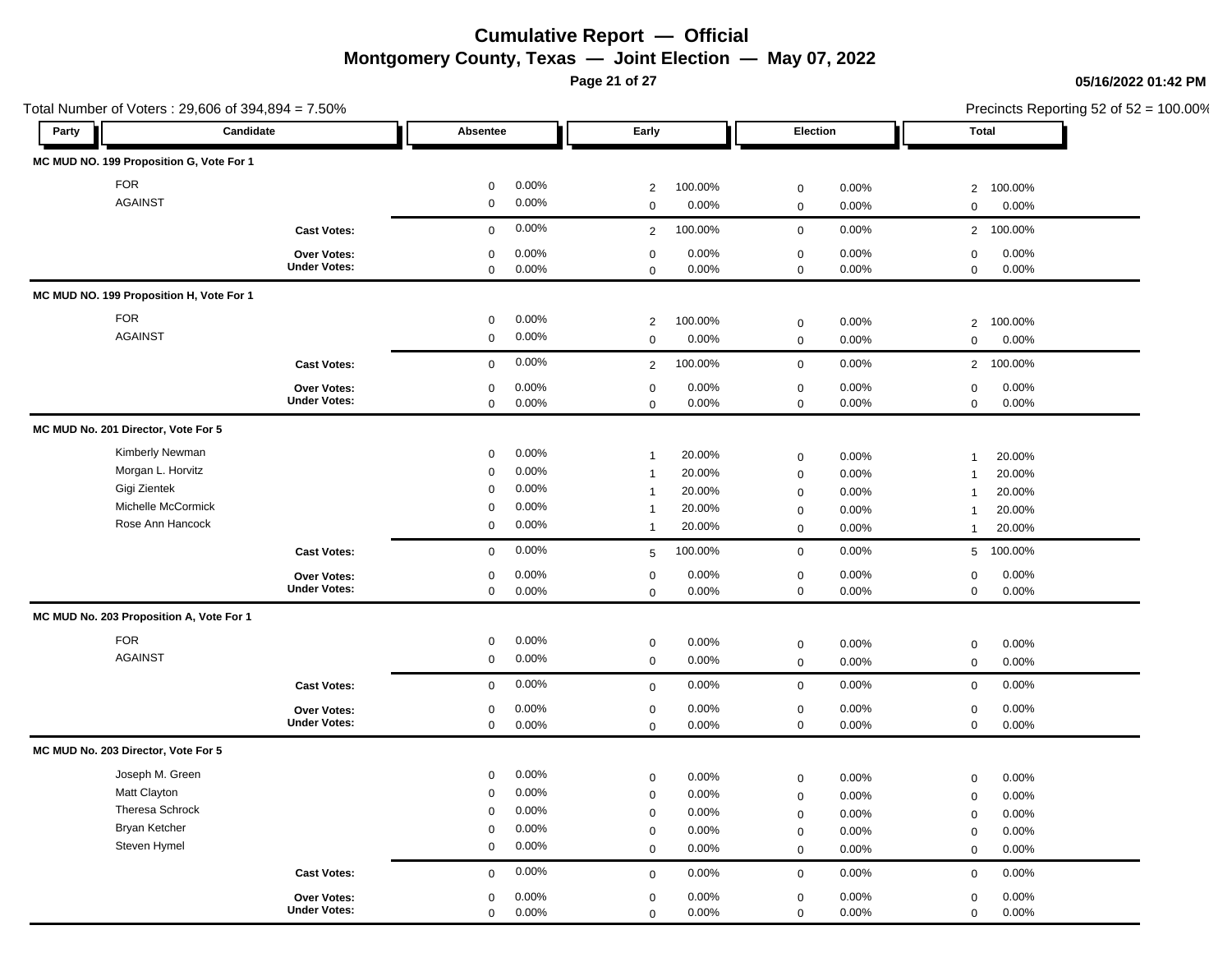**Page 22 of 27**

|                                          | Total Number of Voters: 29,606 of 394,894 = 7.50% |                                              |                                              |                                                   |                                              | Precincts Reporting 52 of 52 = 100.00% |
|------------------------------------------|---------------------------------------------------|----------------------------------------------|----------------------------------------------|---------------------------------------------------|----------------------------------------------|----------------------------------------|
| Party                                    | Candidate                                         | Absentee                                     | Early                                        | Election                                          | Total                                        |                                        |
| MC MUD No. 203 Proposition B, Vote For 1 |                                                   |                                              |                                              |                                                   |                                              |                                        |
| <b>FOR</b>                               |                                                   | 0.00%<br>$\mathbf 0$                         | 0.00%<br>$\mathbf 0$                         | 0.00%<br>$\mathbf 0$                              | 0.00%<br>$\mathsf 0$                         |                                        |
| <b>AGAINST</b>                           |                                                   | 0.00%<br>$\mathbf 0$                         | 0.00%<br>$\mathbf 0$                         | $\mathbf 0$<br>0.00%                              | $\mathbf 0$<br>0.00%                         |                                        |
|                                          | <b>Cast Votes:</b>                                | 0.00%<br>$\mathbf 0$                         | 0.00%<br>$\mathbf 0$                         | $\mathbf 0$<br>0.00%                              | $\mathbf 0$<br>0.00%                         |                                        |
|                                          | Over Votes:<br><b>Under Votes:</b>                | 0.00%<br>$\mathbf 0$                         | 0.00%<br>$\mathbf 0$                         | 0.00%<br>$\mathbf 0$                              | 0.00%<br>$\mathbf 0$                         |                                        |
| MC MUD No. 203 Proposition C, Vote For 1 |                                                   | 0.00%<br>$\mathbf 0$                         | 0.00%<br>$\mathbf 0$                         | 0.00%<br>$\mathbf 0$                              | 0.00%<br>$\mathbf 0$                         |                                        |
|                                          |                                                   |                                              |                                              |                                                   |                                              |                                        |
| <b>FOR</b><br><b>AGAINST</b>             |                                                   | 0.00%<br>0<br>0.00%<br>$\mathbf 0$           | $\mathbf 0$<br>0.00%<br>0.00%<br>$\mathbf 0$ | $\mathbf 0$<br>0.00%<br>$\mathbf 0$<br>0.00%      | 0.00%<br>$\mathbf 0$<br>$\mathbf 0$<br>0.00% |                                        |
|                                          |                                                   |                                              |                                              |                                                   |                                              |                                        |
|                                          | <b>Cast Votes:</b>                                | 0.00%<br>$\mathbf 0$                         | 0.00%<br>$\mathbf 0$                         | $\mathbf 0$<br>0.00%                              | 0.00%<br>$\mathbf 0$                         |                                        |
|                                          | Over Votes:<br><b>Under Votes:</b>                | 0.00%<br>$\mathbf 0$<br>0.00%<br>$\mathbf 0$ | 0.00%<br>$\mathbf 0$<br>0.00%<br>$\mathbf 0$ | 0.00%<br>$\boldsymbol{0}$<br>$\mathbf 0$<br>0.00% | 0.00%<br>$\mathbf 0$<br>0.00%<br>$\mathsf 0$ |                                        |
| MC MUD No. 203 Proposition D, Vote For 1 |                                                   |                                              |                                              |                                                   |                                              |                                        |
| <b>FOR</b>                               |                                                   | 0.00%<br>$\mathbf 0$                         | 0.00%<br>$\mathbf 0$                         | 0.00%<br>$\boldsymbol{0}$                         | $\mathsf 0$<br>0.00%                         |                                        |
| <b>AGAINST</b>                           |                                                   | 0.00%<br>$\mathbf 0$                         | 0.00%<br>$\mathbf 0$                         | 0.00%<br>$\mathsf{O}\xspace$                      | 0.00%<br>$\mathbf 0$                         |                                        |
|                                          | <b>Cast Votes:</b>                                | 0.00%<br>$\mathbf 0$                         | 0.00%<br>$\mathsf 0$                         | $\mathbf 0$<br>0.00%                              | 0.00%<br>$\mathbf 0$                         |                                        |
|                                          | Over Votes:                                       | 0.00%<br>$\mathbf 0$                         | 0.00%<br>$\mathbf 0$                         | 0.00%<br>$\mathbf 0$                              | 0.00%<br>$\mathsf 0$                         |                                        |
|                                          | <b>Under Votes:</b>                               | 0.00%<br>$\mathbf 0$                         | 0.00%<br>$\mathbf 0$                         | 0.00%<br>$\mathbf 0$                              | 0.00%<br>$\mathbf 0$                         |                                        |
| MC MUD No. 203 Proposition E, Vote For 1 |                                                   |                                              |                                              |                                                   |                                              |                                        |
| <b>FOR</b>                               |                                                   | 0.00%<br>0                                   | $\mathbf 0$<br>0.00%                         | 0.00%<br>$\mathbf 0$                              | 0.00%<br>$\mathbf 0$                         |                                        |
| <b>AGAINST</b>                           |                                                   | 0.00%<br>$\mathbf 0$                         | 0.00%<br>$\mathbf 0$                         | $\mathbf 0$<br>0.00%                              | $\mathbf 0$<br>0.00%                         |                                        |
|                                          | <b>Cast Votes:</b>                                | 0.00%<br>$\mathbf 0$                         | 0.00%<br>$\mathbf 0$                         | $\mathbf 0$<br>0.00%                              | $\mathbf 0$<br>0.00%                         |                                        |
|                                          | Over Votes:                                       | 0.00%<br>$\mathbf 0$                         | 0.00%<br>$\mathbf 0$                         | $\mathbf 0$<br>0.00%                              | 0.00%<br>$\mathbf 0$                         |                                        |
|                                          | <b>Under Votes:</b>                               | 0.00%<br>$\mathbf 0$                         | 0.00%<br>$\mathbf 0$                         | 0.00%<br>$\mathbf 0$                              | 0.00%<br>$\mathbf 0$                         |                                        |
| MC MUD No. 203 Proposition F, Vote For 1 |                                                   |                                              |                                              |                                                   |                                              |                                        |
| <b>FOR</b>                               |                                                   | 0.00%<br>$\mathbf 0$                         | 0.00%<br>$\mathbf 0$                         | 0.00%<br>$\mathbf 0$                              | 0.00%<br>$\mathbf 0$                         |                                        |
| <b>AGAINST</b>                           |                                                   | 0.00%<br>$\mathbf 0$                         | 0.00%<br>$\mathbf 0$                         | 0.00%<br>$\mathsf{O}\xspace$                      | 0.00%<br>$\mathbf 0$                         |                                        |
|                                          | <b>Cast Votes:</b>                                | 0.00%<br>$\mathbf 0$                         | 0.00%<br>$\mathbf 0$                         | $\mathbf 0$<br>0.00%                              | 0.00%<br>$\mathbf 0$                         |                                        |
|                                          | Over Votes:                                       | 0.00%<br>$\mathbf 0$                         | 0.00%<br>$\mathbf 0$                         | 0.00%<br>$\boldsymbol{0}$                         | 0.00%<br>$\mathsf 0$                         |                                        |
|                                          | <b>Under Votes:</b>                               | 0.00%<br>$\mathbf 0$                         | 0.00%<br>$\mathbf 0$                         | 0.00%<br>$\mathbf 0$                              | 0.00%<br>$\mathbf 0$                         |                                        |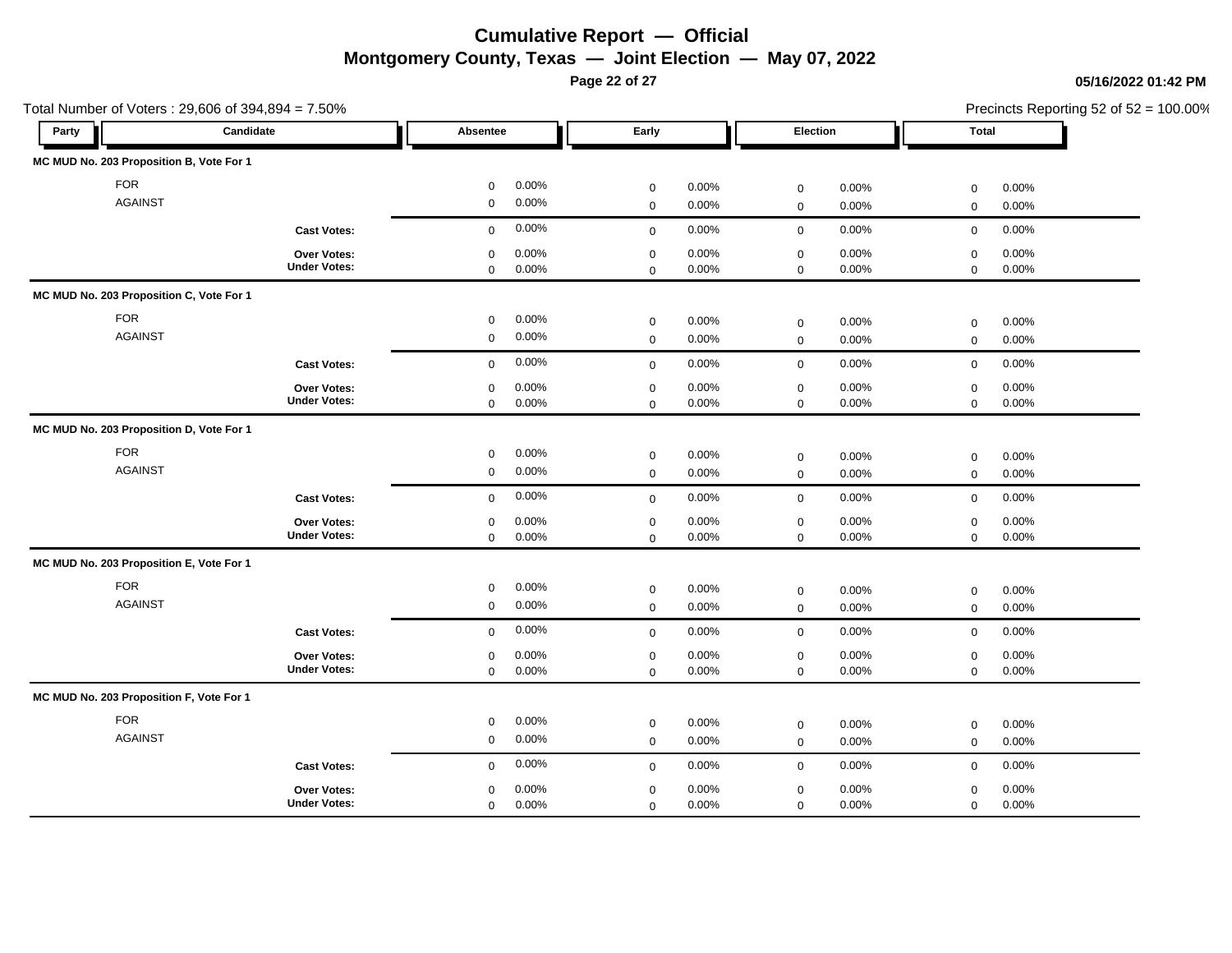**Page 23 of 27**

Total Number of Voters : 29,606 of 394,894 = 7.50%

### **05/16/2022 01:42 PM**

| Party                                     | Candidate           | Absentee                |                | Early          |         | Election            |       | Total          |         |
|-------------------------------------------|---------------------|-------------------------|----------------|----------------|---------|---------------------|-------|----------------|---------|
| MC MUD No. 203 Proposition G, Vote For 1  |                     |                         |                |                |         |                     |       |                |         |
| <b>FOR</b>                                |                     | $\mathsf{O}\xspace$     | 0.00%          | $\mathbf 0$    | 0.00%   | $\mathsf 0$         | 0.00% | 0              | 0.00%   |
| <b>AGAINST</b>                            |                     | $\mathbf 0$             | 0.00%          | $\mathsf 0$    | 0.00%   | $\mathbf 0$         | 0.00% | $\mathbf 0$    | 0.00%   |
|                                           | <b>Cast Votes:</b>  | $\mathbf 0$             | 0.00%          | $\mathbf 0$    | 0.00%   | $\mathbf 0$         | 0.00% | $\mathbf 0$    | 0.00%   |
|                                           | Over Votes:         | $\mathbf 0$             | 0.00%          | $\mathbf 0$    | 0.00%   | $\mathbf 0$         | 0.00% | 0              | 0.00%   |
|                                           | <b>Under Votes:</b> | $\mathbf 0$             | 0.00%          | $\mathbf 0$    | 0.00%   | $\mathbf 0$         | 0.00% | 0              | 0.00%   |
| MC MUD No. 203 Proposition H, Vote For 1  |                     |                         |                |                |         |                     |       |                |         |
| <b>FOR</b>                                |                     | $\mathbf 0$             | 0.00%          | $\mathbf 0$    | 0.00%   | $\mathbf 0$         | 0.00% | $\mathbf 0$    | 0.00%   |
| <b>AGAINST</b>                            |                     | $\mathbf 0$             | 0.00%          | $\mathbf 0$    | 0.00%   | $\mathbf 0$         | 0.00% | $\mathbf 0$    | 0.00%   |
|                                           |                     |                         |                |                |         |                     |       |                |         |
|                                           | <b>Cast Votes:</b>  | $\mathbf 0$             | 0.00%          | $\mathbf 0$    | 0.00%   | $\mathbf 0$         | 0.00% | $\mathbf 0$    | 0.00%   |
|                                           | Over Votes:         | $\mathbf 0$             | 0.00%          | $\mathbf 0$    | 0.00%   | $\pmb{0}$           | 0.00% | 0              | 0.00%   |
|                                           | <b>Under Votes:</b> | $\mathbf 0$             | 0.00%          | $\mathbf 0$    | 0.00%   | $\mathbf 0$         | 0.00% | $\mathbf 0$    | 0.00%   |
| MC MUD No. 206 Proposition A, Vote For 1  |                     |                         |                |                |         |                     |       |                |         |
| <b>FOR</b>                                |                     | $\mathbf 0$             | 0.00%          | $\mathbf{1}$   | 100.00% | $\mathsf 0$         | 0.00% | $\mathbf{1}$   | 100.00% |
| <b>AGAINST</b>                            |                     | $\mathbf 0$             | 0.00%          | $\mathbf 0$    | 0.00%   | $\mathsf{O}\xspace$ | 0.00% | $\mathbf 0$    | 0.00%   |
|                                           | <b>Cast Votes:</b>  | $\mathbf 0$             | 0.00%          | $\mathbf{1}$   | 100.00% | $\mathbf 0$         | 0.00% | $\mathbf{1}$   | 100.00% |
|                                           | Over Votes:         | $\mathsf 0$             | 0.00%          | $\mathsf 0$    | 0.00%   | $\mathbf 0$         | 0.00% | $\mathbf 0$    | 0.00%   |
|                                           | <b>Under Votes:</b> | $\mathbf 0$             | 0.00%          | $\mathbf 0$    | 0.00%   | $\mathbf 0$         | 0.00% | $\mathbf 0$    | 0.00%   |
| MC MUD No. 206 Director, Vote For 5       |                     |                         |                |                |         |                     |       |                |         |
|                                           |                     |                         |                |                |         |                     |       |                |         |
| lan Blake                                 |                     | $\mathbf 0$             | 0.00%          | $\mathbf{1}$   | 20.00%  | $\mathbf 0$         | 0.00% | $\mathbf{1}$   | 20.00%  |
| <b>Kristina Early</b><br>Michael McKennon |                     | $\mathbf 0$             | 0.00%<br>0.00% | $\overline{1}$ | 20.00%  | $\mathbf 0$         | 0.00% | $\mathbf{1}$   | 20.00%  |
| <b>Richard Peterson</b>                   |                     | $\Omega$<br>$\mathbf 0$ | 0.00%          | $\overline{1}$ | 20.00%  | $\mathbf 0$         | 0.00% | $\overline{1}$ | 20.00%  |
| Sydney LaPlante                           |                     | $\boldsymbol{0}$        | 0.00%          | $\mathbf{1}$   | 20.00%  | $\mathbf 0$         | 0.00% | $\overline{1}$ | 20.00%  |
|                                           |                     |                         |                | $\overline{1}$ | 20.00%  | $\mathbf 0$         | 0.00% | $\mathbf{1}$   | 20.00%  |
|                                           | <b>Cast Votes:</b>  | $\mathbf 0$             | 0.00%          | 5              | 100.00% | $\mathsf 0$         | 0.00% | 5              | 100.00% |
|                                           | Over Votes:         | $\mathbf 0$             | 0.00%          | $\mathbf 0$    | 0.00%   | $\mathbf 0$         | 0.00% | 0              | 0.00%   |
|                                           | <b>Under Votes:</b> | $\mathbf 0$             | 0.00%          | $\mathbf 0$    | 0.00%   | $\mathbf 0$         | 0.00% | $\mathbf 0$    | 0.00%   |
| MC MUD No. 206 Proposition B, Vote For 1  |                     |                         |                |                |         |                     |       |                |         |
| <b>FOR</b>                                |                     | $\mathbf 0$             | 0.00%          | $\mathbf{1}$   | 100.00% | $\mathbf 0$         | 0.00% | $\mathbf{1}$   | 100.00% |
| <b>AGAINST</b>                            |                     | $\mathbf 0$             | 0.00%          | $\mathbf 0$    | 0.00%   | $\mathbf 0$         | 0.00% | $\mathbf 0$    | 0.00%   |
|                                           | <b>Cast Votes:</b>  | $\mathbf 0$             | 0.00%          | $\mathbf{1}$   | 100.00% | $\mathbf 0$         | 0.00% | $\mathbf{1}$   | 100.00% |
|                                           | <b>Over Votes:</b>  | $\Omega$                | 0.00%          | $\mathsf 0$    | 0.00%   | $\mathbf 0$         | 0.00% | 0              | 0.00%   |
|                                           | <b>Under Votes:</b> | $\mathbf 0$             | 0.00%          | $\mathsf 0$    | 0.00%   | $\mathbf 0$         | 0.00% | 0              | 0.00%   |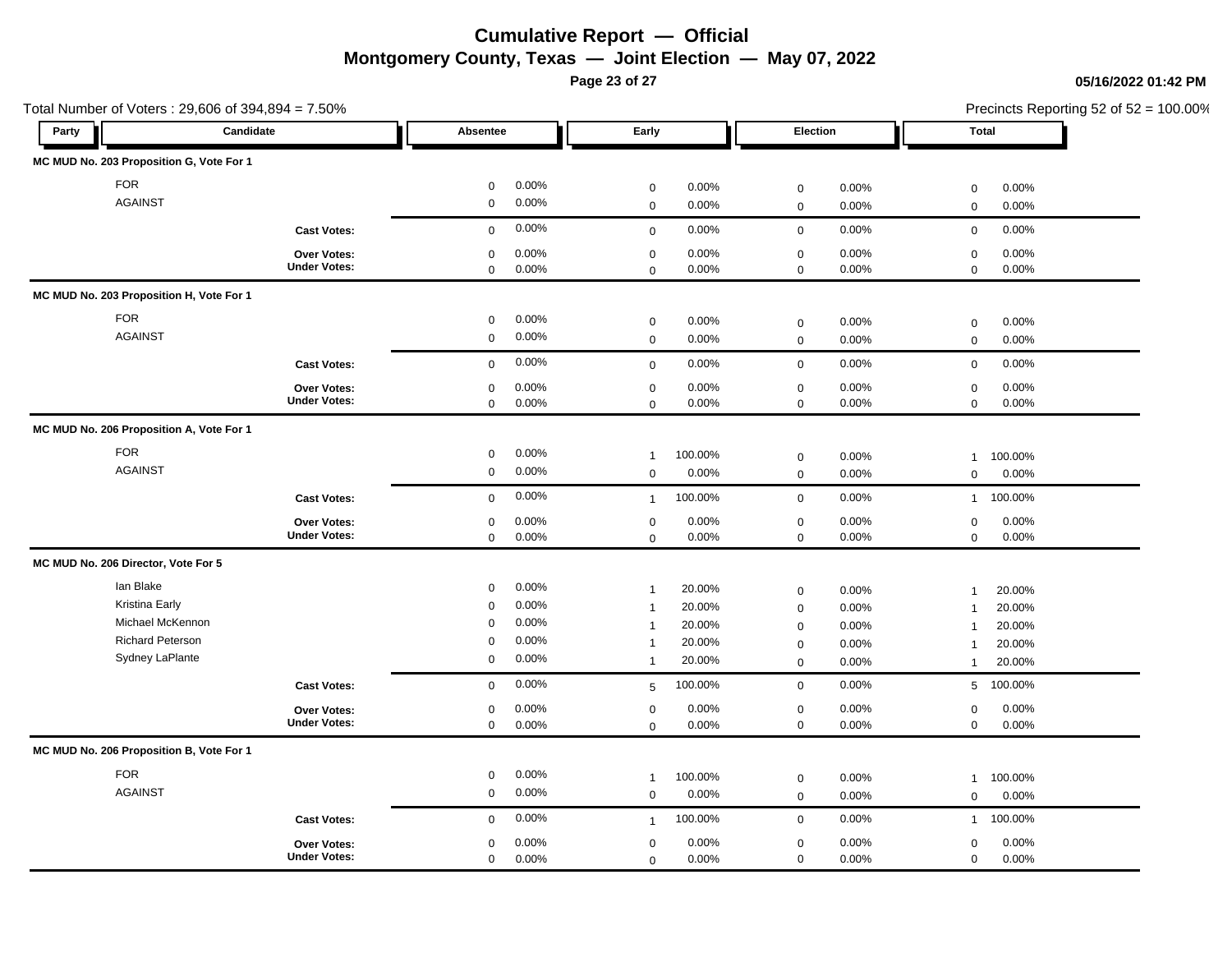**Page 24 of 27**

|                                          | Total Number of Voters: 29,606 of 394,894 = 7.50% |                                    |                                              |                                              | Precincts Reporting 52 of 52 = 100.00%       |
|------------------------------------------|---------------------------------------------------|------------------------------------|----------------------------------------------|----------------------------------------------|----------------------------------------------|
| Party                                    | Candidate                                         | Absentee                           | Early                                        | Election                                     | Total                                        |
| MC MUD No. 206 Proposition C, Vote For 1 |                                                   |                                    |                                              |                                              |                                              |
| <b>FOR</b>                               |                                                   | 0.00%<br>0                         | 100.00%<br>$\mathbf{1}$                      | 0.00%<br>$\mathbf 0$                         | 100.00%<br>$\mathbf{1}$                      |
| <b>AGAINST</b>                           |                                                   | 0.00%<br>0                         | 0.00%<br>$\mathbf 0$                         | $\mathbf 0$<br>0.00%                         | 0.00%<br>$\mathbf 0$                         |
|                                          | <b>Cast Votes:</b>                                | 0.00%<br>$\mathbf{0}$              | 100.00%<br>$\mathbf{1}$                      | $\mathbf 0$<br>0.00%                         | 100.00%<br>$\mathbf{1}$                      |
|                                          | Over Votes:<br><b>Under Votes:</b>                | 0.00%<br>0<br>0.00%<br>$\mathbf 0$ | 0.00%<br>$\mathbf 0$<br>0.00%<br>$\mathbf 0$ | 0.00%<br>$\mathbf 0$<br>$\mathbf 0$<br>0.00% | 0.00%<br>$\mathbf 0$<br>0.00%<br>$\mathbf 0$ |
| MC MUD No. 206 Proposition D, Vote For 1 |                                                   |                                    |                                              |                                              |                                              |
| <b>FOR</b>                               |                                                   | 0.00%<br>$\mathbf 0$               | 100.00%<br>$\mathbf{1}$                      | 0.00%<br>$\mathbf 0$                         | 100.00%<br>$\mathbf{1}$                      |
| <b>AGAINST</b>                           |                                                   | 0.00%<br>$\mathbf 0$               | 0.00%<br>$\mathbf 0$                         | $\mathsf{O}\xspace$<br>0.00%                 | 0.00%<br>$\mathbf 0$                         |
|                                          | <b>Cast Votes:</b>                                | 0.00%<br>$\mathbf 0$               | 100.00%<br>$\mathbf{1}$                      | $\mathbf 0$<br>0.00%                         | 100.00%<br>$\mathbf{1}$                      |
|                                          | Over Votes:                                       | 0.00%<br>$\mathbf 0$               | $\mathbf 0$<br>0.00%                         | $\mathbf 0$<br>0.00%                         | $\mathsf 0$<br>0.00%                         |
|                                          | <b>Under Votes:</b>                               | 0.00%<br>$\mathbf 0$               | 0.00%<br>$\mathbf 0$                         | 0.00%<br>$\mathbf 0$                         | 0.00%<br>$\mathbf{0}$                        |
| MC MUD No. 206 Proposition E, Vote For 1 |                                                   |                                    |                                              |                                              |                                              |
| <b>FOR</b>                               |                                                   | 0.00%<br>$\mathbf 0$               | 100.00%<br>$\mathbf{1}$                      | $\mathbf 0$<br>0.00%                         | 100.00%<br>$\mathbf{1}$                      |
| <b>AGAINST</b>                           |                                                   | 0.00%<br>$\mathbf 0$               | 0.00%<br>$\mathbf 0$                         | 0.00%<br>$\mathbf 0$                         | 0.00%<br>$\mathbf 0$                         |
|                                          | <b>Cast Votes:</b>                                | 0.00%<br>$\mathbf 0$               | 100.00%<br>$\overline{1}$                    | 0.00%<br>$\mathbf 0$                         | 100.00%<br>$\mathbf{1}$                      |
|                                          | Over Votes:                                       | 0.00%<br>0                         | 0.00%<br>$\mathbf 0$                         | 0.00%<br>$\mathsf{O}\xspace$                 | 0.00%<br>$\mathbf 0$                         |
|                                          | <b>Under Votes:</b>                               | 0.00%<br>$\mathbf 0$               | 0.00%<br>$\mathbf 0$                         | 0.00%<br>$\mathbf 0$                         | 0.00%<br>$\mathbf 0$                         |
| MC MUD No. 206 Proposition F, Vote For 1 |                                                   |                                    |                                              |                                              |                                              |
| <b>FOR</b>                               |                                                   | 0.00%<br>$\mathbf 0$               | 100.00%<br>$\mathbf{1}$                      | $\mathsf{O}\xspace$<br>0.00%                 | 100.00%<br>$\mathbf{1}$                      |
| <b>AGAINST</b>                           |                                                   | 0.00%<br>$\mathbf 0$               | $\mathbf 0$<br>0.00%                         | $\mathbf 0$<br>0.00%                         | 0.00%<br>$\mathbf 0$                         |
|                                          | <b>Cast Votes:</b>                                | 0.00%<br>$\mathbf 0$               | 100.00%<br>$\overline{1}$                    | $\mathbf 0$<br>0.00%                         | 100.00%<br>$\mathbf{1}$                      |
|                                          | Over Votes:                                       | 0.00%<br>$\mathbf 0$               | 0.00%<br>$\mathbf 0$                         | $\boldsymbol{0}$<br>0.00%                    | 0.00%<br>$\mathbf 0$                         |
|                                          | <b>Under Votes:</b>                               | 0.00%<br>0                         | 0.00%<br>$\mathbf 0$                         | $\mathbf 0$<br>0.00%                         | 0.00%<br>$\mathbf 0$                         |
| MC MUD No. 206 Proposition G, Vote For 1 |                                                   |                                    |                                              |                                              |                                              |
| <b>FOR</b>                               |                                                   | 0.00%<br>0                         | 100.00%<br>$\mathbf{1}$                      | $\boldsymbol{0}$<br>0.00%                    | 100.00%<br>$\mathbf{1}$                      |
| <b>AGAINST</b>                           |                                                   | 0.00%<br>0                         | 0.00%<br>$\mathbf 0$                         | 0.00%<br>$\mathbf 0$                         | 0.00%<br>$\mathbf 0$                         |
|                                          | <b>Cast Votes:</b>                                | 0.00%<br>$\mathbf 0$               | 100.00%<br>$\overline{1}$                    | 0.00%<br>$\mathsf{O}\xspace$                 | 100.00%<br>$\mathbf{1}$                      |
|                                          | Over Votes:                                       | 0.00%<br>0                         | 0.00%<br>$\mathbf 0$                         | $\pmb{0}$<br>0.00%                           | 0.00%<br>$\mathsf 0$                         |
|                                          | <b>Under Votes:</b>                               | 0.00%<br>$\mathbf 0$               | 0.00%<br>$\Omega$                            | 0.00%<br>$\mathbf 0$                         | 0.00%<br>$\mathbf{0}$                        |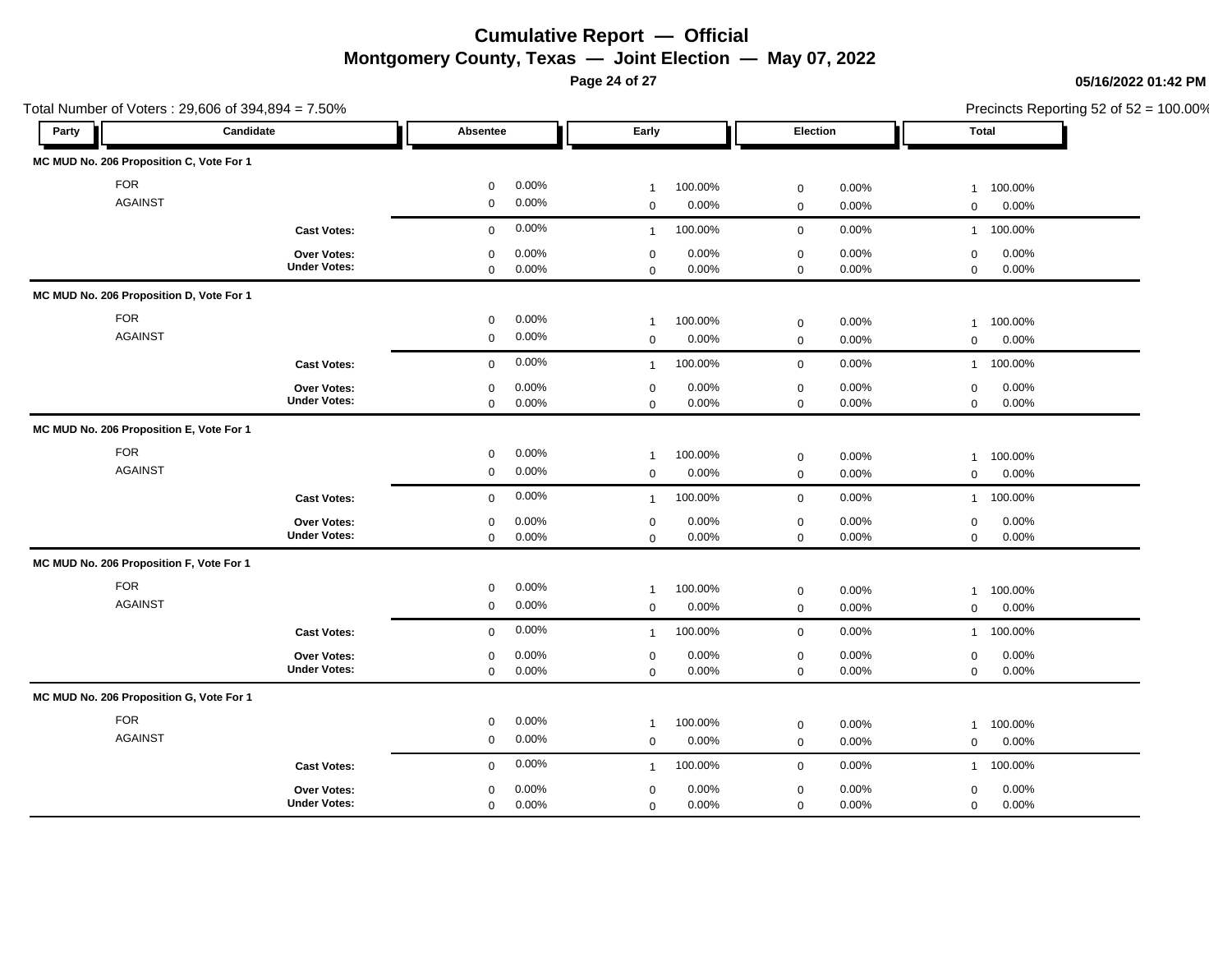**Page 25 of 27**

### **05/16/2022 01:42 PM**

| Total Number of Voters: 29,606 of 394,894 = 7.50% |                     |                      |                           |                      | Precincts Reporting 52 of 52 = 100.00% |  |  |  |
|---------------------------------------------------|---------------------|----------------------|---------------------------|----------------------|----------------------------------------|--|--|--|
| Candidate<br>Party                                |                     | Early<br>Absentee    |                           | Election             | <b>Total</b>                           |  |  |  |
| MC MUD No. 206 Proposition H, Vote For 1          |                     |                      |                           |                      |                                        |  |  |  |
| <b>FOR</b>                                        |                     | $\mathsf 0$<br>0.00% | 100.00%<br>$\overline{1}$ | 0.00%<br>$\mathbf 0$ | 100.00%<br>$\overline{1}$              |  |  |  |
| <b>AGAINST</b>                                    |                     | 0.00%<br>$\mathbf 0$ | 0.00%<br>$\mathbf 0$      | $\mathbf 0$<br>0.00% | $\mathbf 0$<br>0.00%                   |  |  |  |
|                                                   | <b>Cast Votes:</b>  | 0.00%<br>$\mathbf 0$ | 100.00%<br>$\mathbf{1}$   | $\mathsf 0$<br>0.00% | 100.00%<br>$\overline{1}$              |  |  |  |
|                                                   | Over Votes:         | 0.00%<br>$\mathsf 0$ | 0.00%<br>$\mathsf 0$      | 0.00%<br>$\mathbf 0$ | 0.00%<br>$\mathbf 0$                   |  |  |  |
|                                                   | <b>Under Votes:</b> | $\mathbf 0$<br>0.00% | 0.00%<br>$\mathbf 0$      | $\mathbf 0$<br>0.00% | $\mathbf 0$<br>$0.00\%$                |  |  |  |
| MC MUD No. 206 Proposition I, Vote For 1          |                     |                      |                           |                      |                                        |  |  |  |
| <b>FOR</b>                                        |                     | 0.00%<br>$\mathbf 0$ | 100.00%<br>$\overline{1}$ | $\mathbf 0$<br>0.00% | 100.00%<br>$\overline{1}$              |  |  |  |
| <b>AGAINST</b>                                    |                     | 0.00%<br>$\mathbf 0$ | 0.00%<br>$\mathbf 0$      | $\mathbf 0$<br>0.00% | $\mathbf 0$<br>$0.00\%$                |  |  |  |
|                                                   | <b>Cast Votes:</b>  | 0.00%<br>$\mathbf 0$ | 100.00%<br>$\mathbf{1}$   | $\mathbf 0$<br>0.00% | 100.00%<br>$\overline{1}$              |  |  |  |
|                                                   | Over Votes:         | 0.00%<br>$\mathbf 0$ | 0.00%<br>$\mathbf 0$      | 0.00%<br>$\mathbf 0$ | 0.00%<br>$\mathbf 0$                   |  |  |  |
|                                                   | <b>Under Votes:</b> | $\mathbf 0$<br>0.00% | 0.00%<br>$\mathbf 0$      | $\mathbf 0$<br>0.00% | $\mathbf 0$<br>0.00%                   |  |  |  |
| MC MUD No. 209 Proposition A, Vote For 1          |                     |                      |                           |                      |                                        |  |  |  |
| <b>FOR</b>                                        |                     | 0.00%<br>$\mathbf 0$ | 100.00%<br>$\overline{1}$ | $\mathsf 0$<br>0.00% | 100.00%<br>$\overline{1}$              |  |  |  |
| <b>AGAINST</b>                                    |                     | 0.00%<br>$\mathbf 0$ | 0.00%<br>$\mathbf 0$      | $\mathbf 0$<br>0.00% | $0.00\%$<br>$\mathbf 0$                |  |  |  |
|                                                   | <b>Cast Votes:</b>  | 0.00%<br>$\mathbf 0$ | 100.00%<br>$\mathbf{1}$   | 0.00%<br>$\mathbf 0$ | 100.00%<br>$\mathbf{1}$                |  |  |  |
|                                                   | Over Votes:         | 0.00%<br>$\mathbf 0$ | 0.00%<br>$\mathbf 0$      | 0.00%<br>$\mathbf 0$ | 0.00%<br>$\mathbf 0$                   |  |  |  |
|                                                   | <b>Under Votes:</b> | 0.00%<br>$\mathbf 0$ | 0.00%<br>$\mathbf 0$      | $\mathbf 0$<br>0.00% | 0.00%<br>$\mathbf 0$                   |  |  |  |
| MC MUD No. 209 Director, Vote For 5               |                     |                      |                           |                      |                                        |  |  |  |
| Henry McCourt                                     |                     | 0.00%<br>$\mathbf 0$ | 20.00%<br>$\overline{1}$  | 0.00%<br>$\mathbf 0$ | 20.00%<br>$\overline{1}$               |  |  |  |
| William Venzke                                    |                     | 0.00%<br>$\mathbf 0$ | 20.00%<br>$\overline{1}$  | $\mathbf 0$<br>0.00% | 20.00%<br>$\overline{1}$               |  |  |  |
| Christopher Bergmann                              |                     | 0.00%<br>$\mathbf 0$ | 20.00%<br>$\mathbf{1}$    | 0.00%<br>$\mathbf 0$ | 20.00%<br>-1                           |  |  |  |
| Sarah Montgomery                                  |                     | 0.00%<br>$\mathbf 0$ | 20.00%<br>-1              | 0.00%<br>$\mathbf 0$ | 20.00%<br>-1                           |  |  |  |
| Gavin Uttecht                                     |                     | 0.00%<br>$\mathbf 0$ | 20.00%<br>$\overline{1}$  | $\mathbf 0$<br>0.00% | 20.00%<br>-1                           |  |  |  |
|                                                   | <b>Cast Votes:</b>  | 0.00%<br>$\mathbf 0$ | 100.00%<br>5              | 0.00%<br>$\mathbf 0$ | 100.00%<br>$5^{\circ}$                 |  |  |  |
|                                                   | <b>Over Votes:</b>  | 0.00%<br>$\mathbf 0$ | 0.00%<br>$\mathbf 0$      | $\mathbf 0$<br>0.00% | 0.00%<br>$\mathbf 0$                   |  |  |  |
|                                                   | <b>Under Votes:</b> | $\mathbf 0$<br>0.00% | 0.00%<br>$\mathbf 0$      | $\mathbf 0$<br>0.00% | 0.00%<br>$\mathbf 0$                   |  |  |  |
| MC MUD No. 209 Proposition B, Vote For 1          |                     |                      |                           |                      |                                        |  |  |  |
| <b>FOR</b>                                        |                     | 0.00%<br>$\mathbf 0$ | 100.00%<br>$\overline{1}$ | $\mathsf 0$<br>0.00% | 100.00%<br>-1                          |  |  |  |
| <b>AGAINST</b>                                    |                     | 0.00%<br>$\mathbf 0$ | 0.00%<br>$\mathbf 0$      | 0.00%<br>$\mathbf 0$ | 0.00%<br>$\mathbf 0$                   |  |  |  |
|                                                   | <b>Cast Votes:</b>  | 0.00%<br>$\Omega$    | 100.00%<br>$\overline{1}$ | 0.00%<br>$\mathbf 0$ | 100.00%<br>$\overline{1}$              |  |  |  |
|                                                   | <b>Over Votes:</b>  | 0.00%<br>$\mathbf 0$ | 0.00%<br>$\mathbf 0$      | 0.00%<br>$\mathbf 0$ | 0.00%<br>$\mathbf 0$                   |  |  |  |
|                                                   | <b>Under Votes:</b> | 0.00%<br>$\mathbf 0$ | 0.00%<br>$\mathbf 0$      | 0.00%<br>$\mathbf 0$ | 0.00%<br>$\mathbf 0$                   |  |  |  |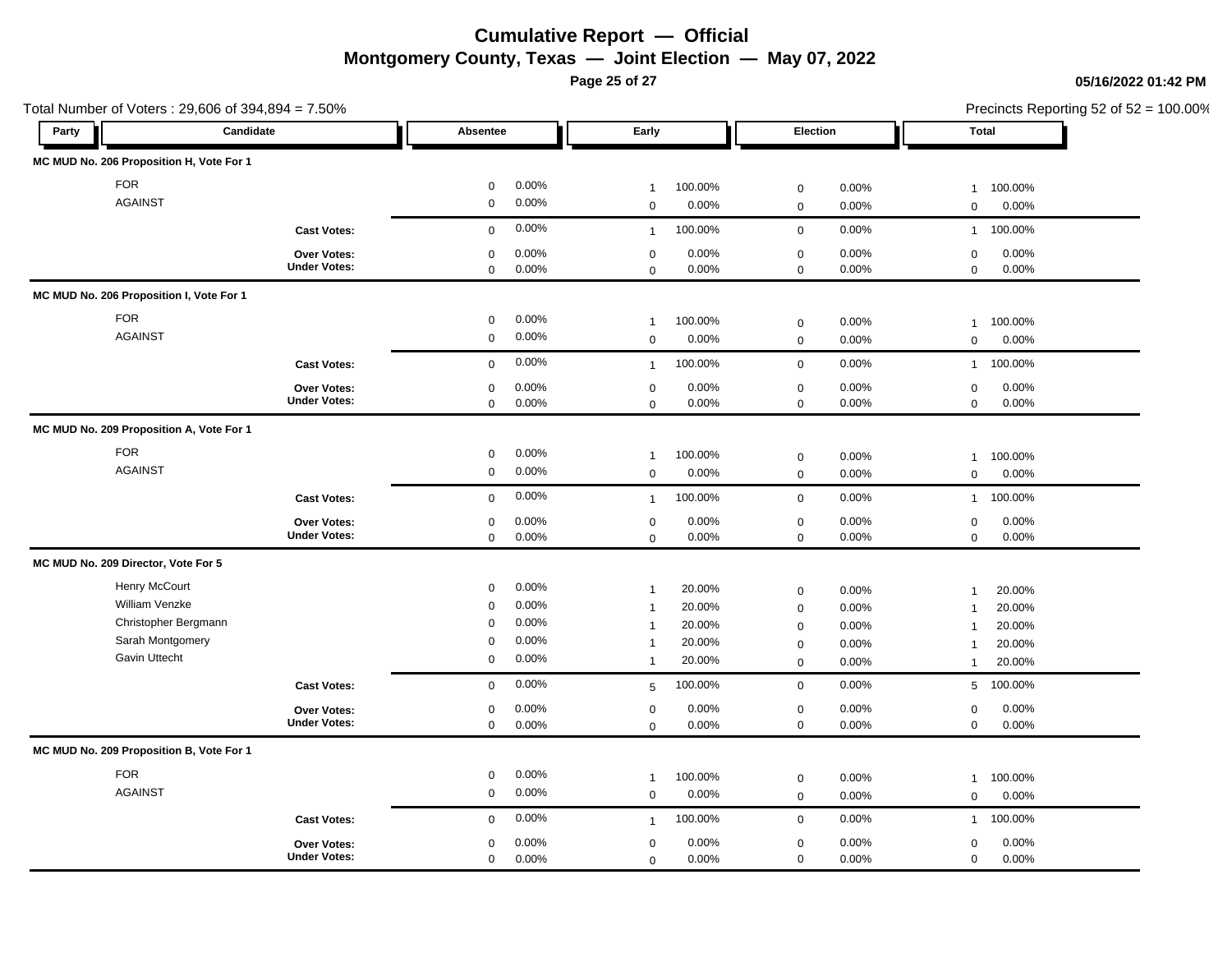**Page 26 of 27**

### **05/16/2022 01:42 PM**

| Total Number of Voters: 29,606 of 394,894 = 7.50%    |                     |                          |                           |                         | Precincts Reporting 52 of 52 = 100.00% |  |  |
|------------------------------------------------------|---------------------|--------------------------|---------------------------|-------------------------|----------------------------------------|--|--|
| Party                                                | Candidate           | Absentee                 | Early                     | Election                | Total                                  |  |  |
| MC MUD No. 209 Proposition C, Vote For 1             |                     |                          |                           |                         |                                        |  |  |
| <b>FOR</b>                                           |                     | 0.00%<br>$\mathbf 0$     | 100.00%<br>$\overline{1}$ | 0.00%<br>$\mathbf 0$    | 100.00%<br>$\overline{1}$              |  |  |
| <b>AGAINST</b>                                       |                     | $\mathbf 0$<br>0.00%     | $\mathbf 0$<br>0.00%      | $\mathbf 0$<br>0.00%    | 0.00%<br>$\mathbf 0$                   |  |  |
|                                                      | <b>Cast Votes:</b>  | 0.00%<br>$\mathbf 0$     | 100.00%<br>$\overline{1}$ | $\mathbf 0$<br>0.00%    | 100.00%<br>$\mathbf{1}$                |  |  |
|                                                      | Over Votes:         | 0.00%<br>$\mathbf 0$     | 0.00%<br>$\mathbf 0$      | $\mathbf 0$<br>0.00%    | 0.00%<br>$\mathbf 0$                   |  |  |
|                                                      | <b>Under Votes:</b> | 0.00%<br>$\mathbf 0$     | 0.00%<br>$\mathbf 0$      | $\mathbf 0$<br>0.00%    | 0.00%<br>$\mathbf 0$                   |  |  |
| MC MUD No. 209 Proposition D, Vote For 1             |                     |                          |                           |                         |                                        |  |  |
| <b>FOR</b>                                           |                     | 0.00%<br>$\mathbf 0$     | 100.00%<br>$\overline{1}$ | $\mathbf 0$<br>0.00%    | 100.00%<br>$\overline{1}$              |  |  |
| <b>AGAINST</b>                                       |                     | 0.00%<br>$\mathbf 0$     | 0.00%<br>$\mathsf 0$      | 0.00%<br>$\mathbf 0$    | 0.00%<br>$\mathbf 0$                   |  |  |
|                                                      | <b>Cast Votes:</b>  | 0.00%<br>$\mathbf 0$     | 100.00%<br>$\overline{1}$ | 0.00%<br>$\mathbf 0$    | 100.00%<br>$\mathbf{1}$                |  |  |
|                                                      | Over Votes:         | 0.00%<br>$\mathbf 0$     | $\mathbf 0$<br>0.00%      | $\mathbf 0$<br>0.00%    | $\mathbf 0$<br>0.00%                   |  |  |
|                                                      | <b>Under Votes:</b> | 0.00%<br>$\mathbf 0$     | $0.00\%$<br>$\mathsf 0$   | $\mathbf 0$<br>0.00%    | 0.00%<br>$\mathbf 0$                   |  |  |
| MC WCID No. 1 Director, Vote For 3                   |                     |                          |                           |                         |                                        |  |  |
| Jan Young                                            |                     | 23.26%<br>10             | 13.46%<br>14              | 77<br>16.96%            | 16.81%<br>101                          |  |  |
| Jim Jacobs                                           |                     | 11.63%<br>5              | 11.54%<br>12              | 11.89%<br>54            | 11.81%<br>71                           |  |  |
| Nancy Loring                                         |                     | 25.58%<br>11             | 29<br>27.88%              | 23.57%<br>107           | 24.46%<br>147                          |  |  |
| Nicole Garner                                        |                     | 16.28%<br>$\overline{7}$ | 23.08%<br>24              | 22.69%<br>103           | 22.30%<br>134                          |  |  |
| Wayne A. Stringer                                    |                     | 23.26%<br>10             | 25<br>24.04%              | 24.89%<br>113           | 24.63%<br>148                          |  |  |
|                                                      | <b>Cast Votes:</b>  | 51.19%<br>43             | 80.62%<br>104             | 88.50%<br>454           | 82.78%<br>601                          |  |  |
|                                                      | Over Votes:         | 0.00%<br>$\mathbf 0$     | 0.00%<br>$\mathsf 0$      | 0.00%<br>$\mathbf 0$    | 0.00%<br>$\mathbf 0$                   |  |  |
|                                                      | <b>Under Votes:</b> | 48.81%<br>41             | 19.38%<br>25              | 11.50%<br>59            | 17.22%<br>125                          |  |  |
| New Caney MUD Proposition A, Vote For 1              |                     |                          |                           |                         |                                        |  |  |
| <b>FOR</b>                                           |                     | 35.09%<br>20             | 56<br>51.85%              | 58.82%<br>30            | 49.07%<br>106                          |  |  |
| <b>AGAINST</b>                                       |                     | 64.91%<br>37             | 52<br>48.15%              | 41.18%<br>21            | 50.93%<br>110                          |  |  |
|                                                      | <b>Cast Votes:</b>  | 98.28%<br>57             | 95.58%<br>108             | 94.44%<br>51            | 96.00%<br>216                          |  |  |
|                                                      | <b>Over Votes:</b>  | 0.00%<br>0               | $\mathbf 0$<br>0.00%      | $\mathbf 0$<br>$0.00\%$ | $\mathbf 0$<br>0.00%                   |  |  |
|                                                      | <b>Under Votes:</b> | 1.72%<br>$\mathbf{1}$    | 4.42%<br>5                | 5.56%<br>3              | 4.00%<br>9                             |  |  |
| Rayford Road MUD Director Position No. 3, Vote For 1 |                     |                          |                           |                         |                                        |  |  |
| Aaron F. Schoech                                     |                     | 37 100.00%               | 100.00%<br>50             | 100.00%<br>140          | 100.00%<br>227                         |  |  |
|                                                      | <b>Cast Votes:</b>  | 61.67%<br>37             | 62.50%<br>50              | 60.09%<br>140           | 60.86%<br>227                          |  |  |
|                                                      | Over Votes:         | 0.00%<br>$\mathbf 0$     | 0.00%<br>$\mathbf 0$      | 0.00%<br>$\mathbf 0$    | 0.00%<br>$\mathbf 0$                   |  |  |
|                                                      | <b>Under Votes:</b> | 38.33%<br>23             | 37.50%<br>30              | 93<br>39.91%            | 39.14%<br>146                          |  |  |